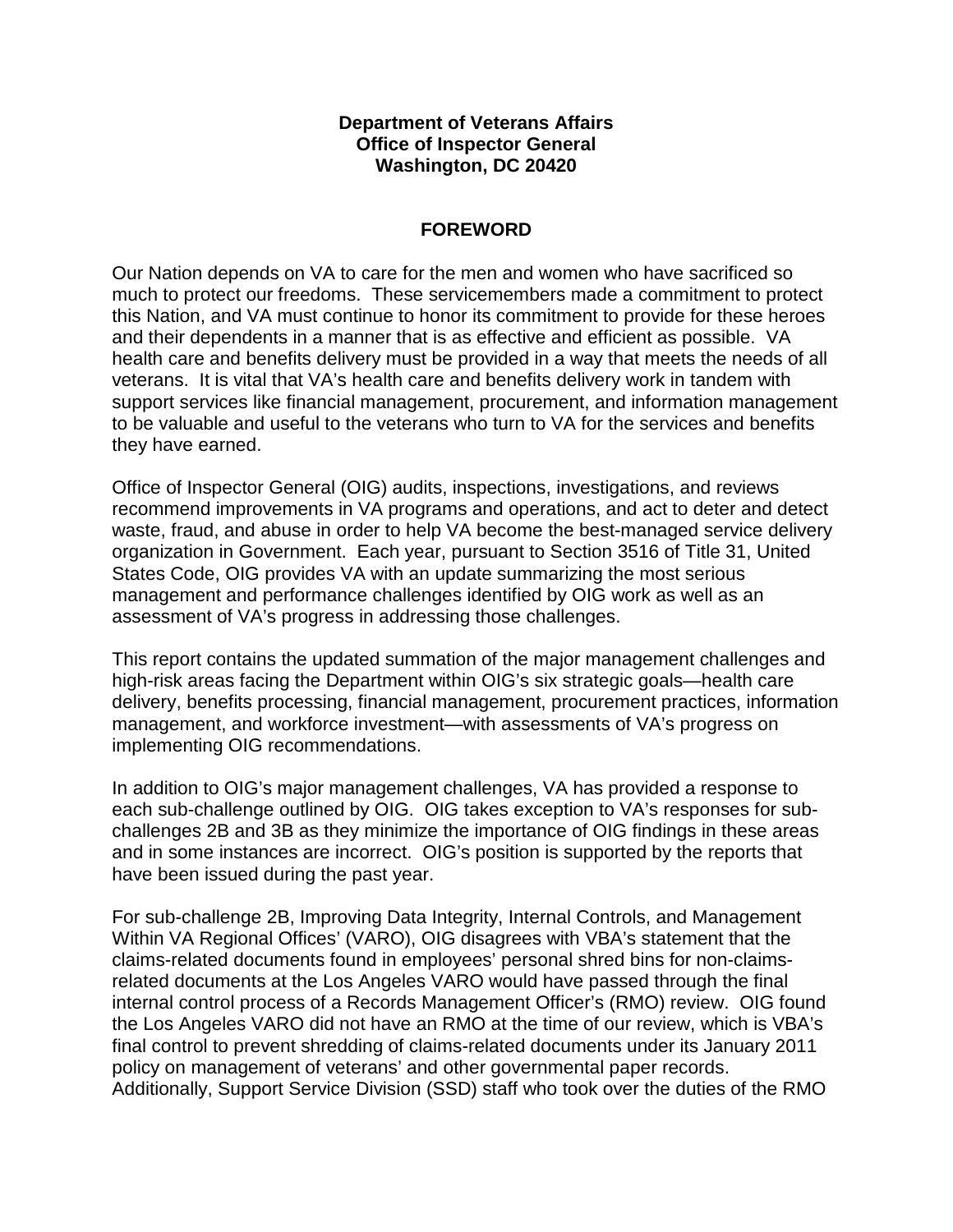and appropriately destroying veterans' and other governmental paper records. at the Los Angeles VARO lacked training regarding maintaining, reviewing, protecting,

and appropriately destroying veterans' and other governmental paper records.<br>In addition, VBA's assertion that only 0.0025 percent of the 438,000 documents pending destruction at VAROs had the potential to affect benefits deflates the extent of inappropriate destruction of documents. Of the 155 claims-related documents, still required to be included in the veteran's claims folder or VBA's electronic system prior to destruction. OIG believes this error rate is a more accurate representation of reviewed by OIG at 10 VARO's during the national review of claims-related documents 69 (45 percent) were improperly scheduled for destruction; 2 of the documents affected benefits, 9 had the potential to affect benefits, and 58 did not affect benefits but were the issue and is indicative of a systemic issue, and OIG reiterates that the potential effect on veterans cannot be minimized.

 Finally, in their response VA states "VBA is addressing all recommendations made by Questionnaires (DBQs)." This statement is incorrect. VBA did not concur with the report's Recommendation 5 and has reported they will not address this recommendation, which was that the Acting Under Secretary for Benefits revise VARO including public-use DBQs. OIG in the Follow-Up Audit of VBA's Internal Controls over Disability Benefits quality assurance review methodologies to review appropriate samples of claims

 concerning our report, Audit of VA's Conference Management for Fiscal Year 2014, states that OIG's assessment was based on an outdated VA policy on VA conference management and oversight, and did not identify any wasteful spending, abuse, or VA. Under the policy in place until March 2015, OIG identified a very high rate of noncompliance with VA's policy. While OIG agrees that VA implemented revisions to its policy on VA conference management and oversight in March 2015, OIG does not during FY 2014, nor improved overall accountability of the process. On the contrary, For sub-challenge 3B, Improving Management of Appropriated Funds, the Interim Assistant Secretary for Management and Interim Chief Financial Officer's response misuse of funds. Further, the response states that many of the issues of noncompliance identified by the OIG were the result of a complex and burdensome policy that did not accommodate how conferences were organized or executed across agree that the revisions invalidated the results of the review of conferences completed some of the "streamlining" in the policy, while likely to reduce VA organizations' compliance burden, weakened controls needed to ensure conferences are costeffective and reduce the risk of inappropriate spending.

 OIG will continue to work with VA to address these issues to ensure the best possible service and benefits to the Nation's veterans and their dependents.

Maha Jan

MICHAEL J. MISSAL Inspector General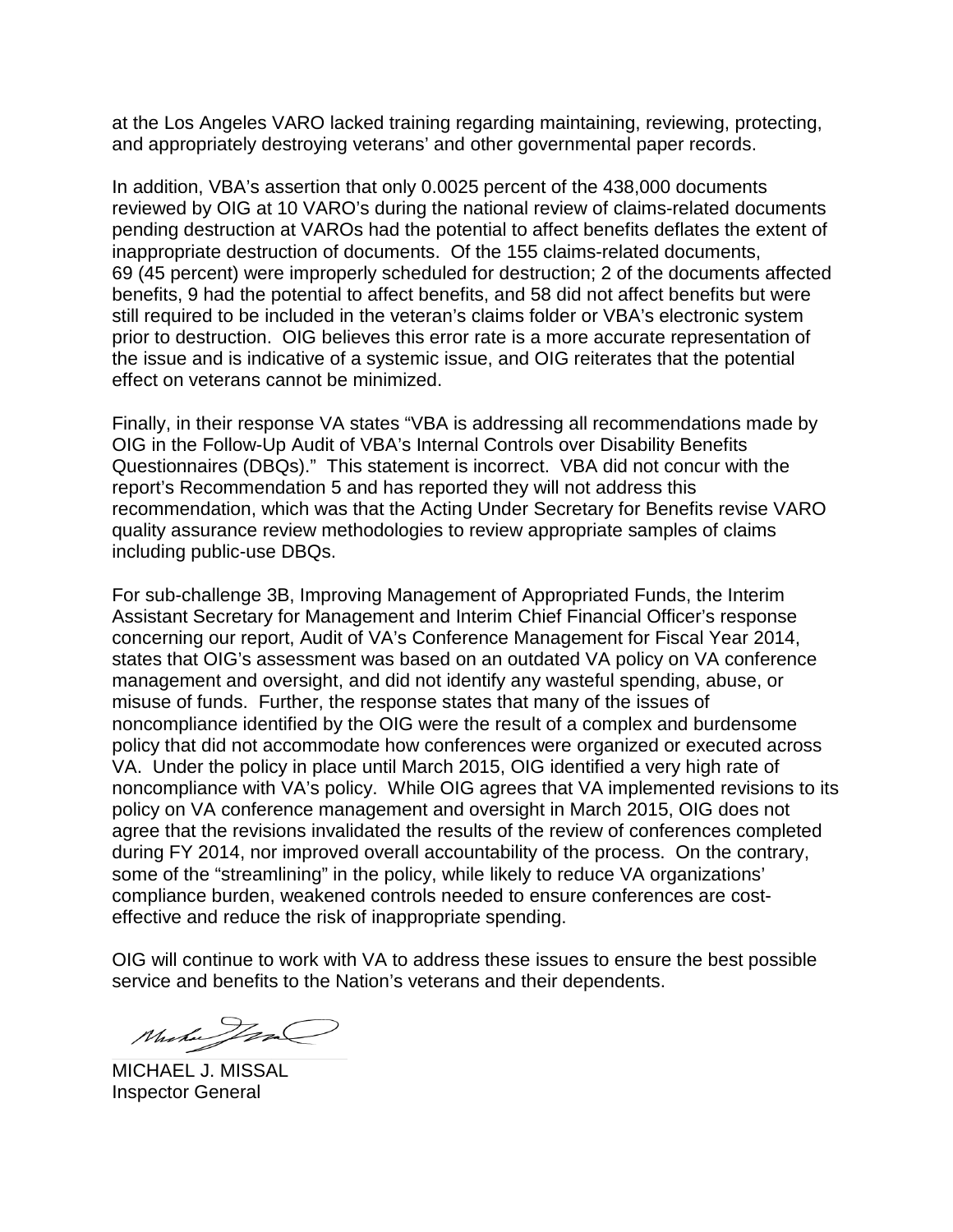# **Major Management Priorities and Challenges**

| <b>Major Management Challenge</b> |                                                                                                                       | <b>Estimated</b>                                 |           |
|-----------------------------------|-----------------------------------------------------------------------------------------------------------------------|--------------------------------------------------|-----------|
| No.                               | <b>Description (Responsible Office)</b>                                                                               | <b>Resolution Time</b><br>frame<br>(Fiscal Year) | Page<br># |
| OIG <sub>1</sub>                  | <b>Health Care Delivery (VHA)</b>                                                                                     |                                                  | 229       |
| 1A                                | Quality of Care (VHA)                                                                                                 | Various                                          | 229       |
| 1B                                | Access to Care (VHA)                                                                                                  | Various                                          | 239       |
| OIG <sub>2</sub>                  | <b>Benefits Processing (VBA)</b>                                                                                      |                                                  | 245       |
| 2A                                | Improving the Accuracy and Timeliness of Claims<br>Decisions (VBA)                                                    | 2017                                             | 246       |
| 2B                                | Improving Data Integrity, Internal Controls, and<br>Management Within VA Regional Offices (VBA)                       | 2017                                             | 250       |
| OIG <sub>3</sub>                  | Financial Management (Lead: OM, contributing:<br>OIT, VHA, VBA)                                                       |                                                  | 254       |
| 3A                                | Compliance with the Improper Payments Elimination and<br>Recovery Act (Lead: OM, contributing: VHA, VBA)              | 2020                                             | 254       |
| 3B                                | Improving Management of Appropriated Funds (Lead:<br>OM, contributing: OIT, VHA)                                      | 2017                                             | 257       |
| 3C                                | Improving the Timeliness of Payments to Purchased<br>Care Providers (VHA)                                             | 2016                                             | 260       |
| OIG <sub>4</sub>                  | <b>Procurement Practice (Lead: OALC, contributing:</b><br>VHA)                                                        |                                                  | 261       |
| 4A                                | Improving Contracting Practices (Lead: OALC,<br>contributing: VHA)                                                    | 2016                                             | 262       |
| 4B                                | Improving Purchase Card Practices (Lead: OALC,<br>contributing: VHA)                                                  | Ongoing                                          | 263       |
| OIG <sub>5</sub>                  | <b>Information Management (OIT)</b>                                                                                   |                                                  | 265       |
| 5A                                | Develop an Effective Information Security Program and<br><b>System Security Controls (OIT)</b>                        | 2017                                             | 265       |
| 5B                                | Improving Compliance with Federal Financial<br>Management Improvement Act (Lead: OM,<br>contributing: VHA, OCLA, VHA) | 2021                                             | 269       |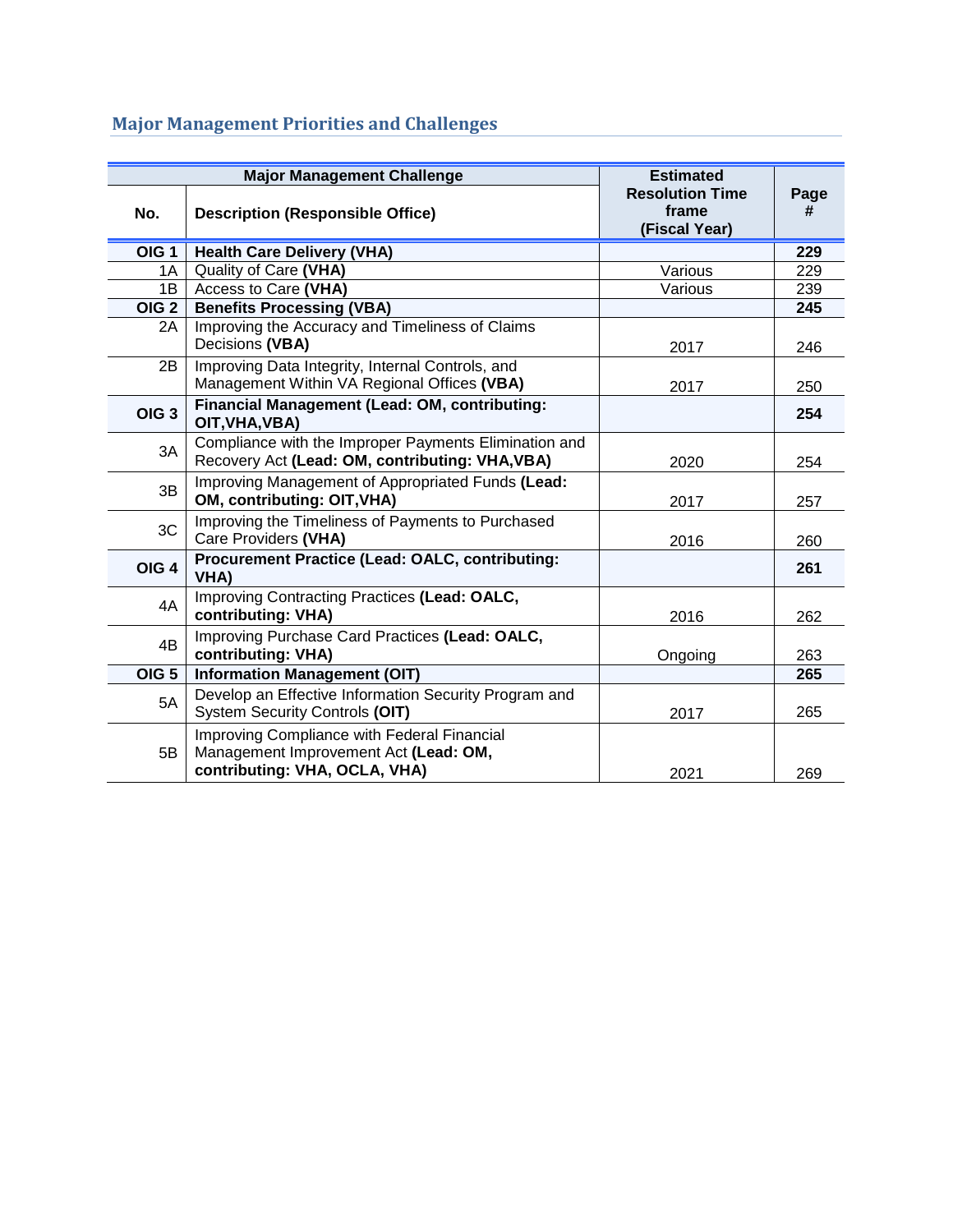#### **OIG CHALLENGE #1: HEALTH CARE DELIVERY**  *-Strategic Overview-*

 Historically, the VHA has been a national leader in the quality of care provided to patients when compared with other major U.S. healthcare providers. However, in recent years, VHA has experienced significant challenges in delivering high-quality, timely healthcare in an environment of increased and varied demand, competing goals and priorities, operational inefficiencies, organizational barriers, and inadequate information systems to manage healthcare resources efficiently and effectively.

 healthcare, whether that care is provided within VHA or through VHA's ability to arrange for services in the community. During fiscal year (FY) 2016, the Office of Inspector General (OIG) Veterans Choice Program and other VHA programs. In some instances, these conditions VHA continues to face its most significant challenges in ensuring timely access to high-quality published multiple hotline inspection reports documenting access to care concerns that have existed within VHA in recent years, to include non-compliance with VHA scheduling policies resulting in delays in patient care and delays in obtaining care in the community through the resulted in delays in healthcare, placing patients at unnecessary risk.

 identified numerous deficiencies in scheduling practices at the Phoenix VA Medical Center. Of particular concern, this year OIG published three reports identifying continuing access and quality of care challenges at the Phoenix VA Medical Center. In FY 2016, additional work by OIG's August 26, 2014 report, *Veterans Health Administration Review of Alleged Patient Deaths, Patient Wait Times, and Scheduling Practices at the Phoenix VA Health Care System*  OIG identified continuing concerns regarding access to care issues in the urology service, a delay in care for a lung cancer patient, and access and quality of care deficiencies in the Emergency Department. Other conditions placing veterans at risk include weaknesses in testing and follow-up care of Veterans receiving prescription opioid pain medications; failure to plan for and maintain continuity of care during intermittent staffing shortages; lack of timely documentation in the medical record to ensure sound clinical decision-making; and deficiencies in Veterans Crisis Line Responsiveness and Quality.

OIG invests about 40 percent of its resources in overseeing the healthcare issues of our Nation's veterans by conducting inspections at VA medical centers (VAMCs) and communitybased outpatient clinics (CBOCs), national reviews and audits, issue-specific Hotline reviews, and criminal investigations. The following subchallenges further highlight the major issues facing VHA today.

## **OIG Sub-Challenge #1A: Quality of Care (VHA)**

## *1. Promoting Safe Opioid Prescribing Practices*

 During FY 2016, the use of opioids to treat chronic pain and other conditions continued to be a serious concern in VA and the nation. While opioids are considered an important part of pain opioids frequently have complex comorbid conditions, making them more likely to be given to death. Clinicians vary widely in their chronic opioid therapy prescribing practices within VA management, they are also associated with serious adverse effects. Patients prescribed multiple medications that can interact dangerously with opioid medications and potentially lead and the Nation. An observed geographic variation cannot be accounted for even when taking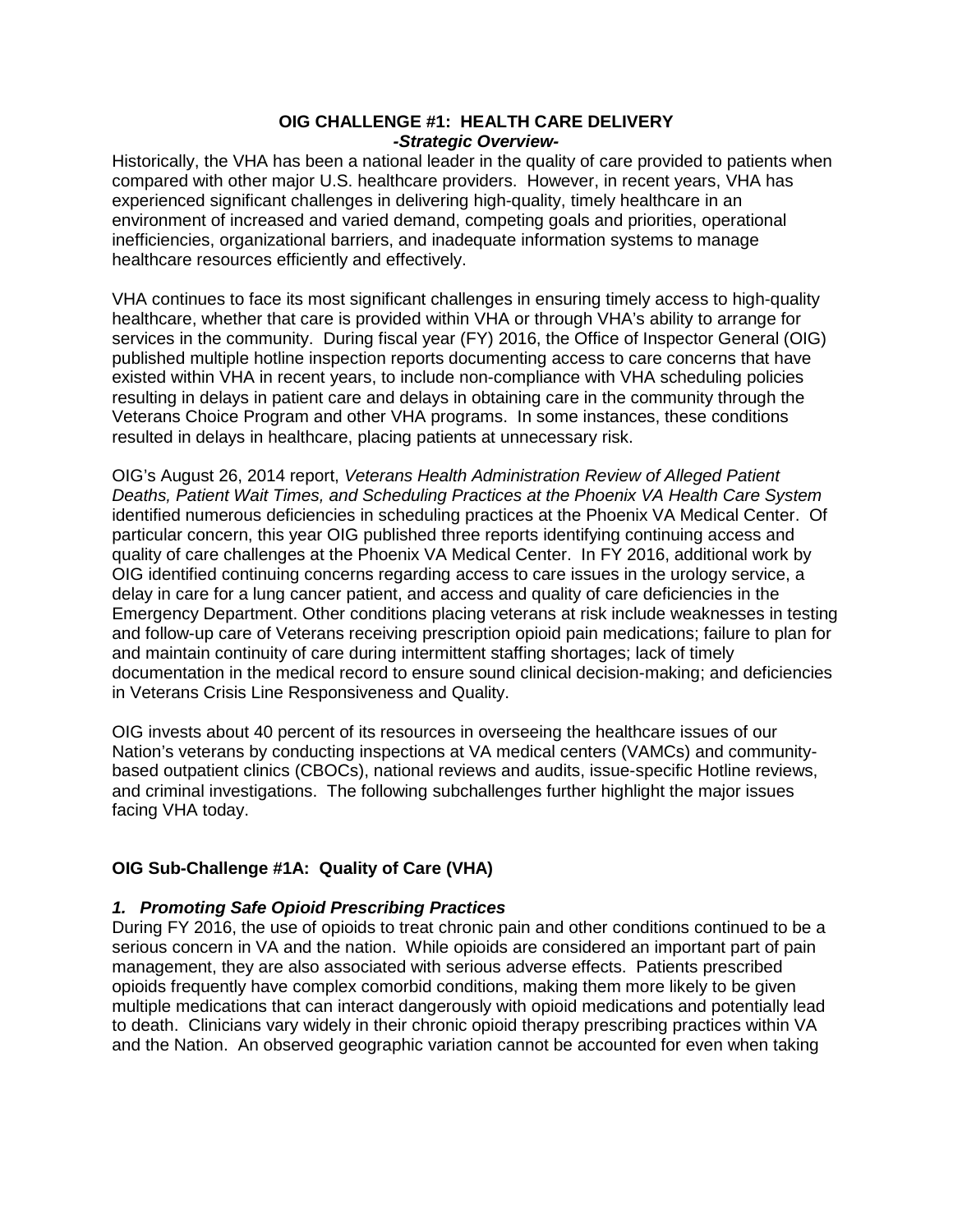into account other factors such as the healthcare utilization of the population.<sup>[1](#page-4-0)</sup> This suggests that there is little agreement regarding the appropriate use of opioids for treating pain, especially chronic noncancer pain.

 reports addressing various aspects of VA opioid prescribing practices. OIG's FY 2016 work on In FY 2016, OIG's Office of Healthcare Inspections (OHI) published three Hotline inspection this topic identified many of the same issues previously reported in our FY 2014 national review, *Healthcare Inspection—VA Patterns of Dispensing Take-Home Opioids and Monitoring Patients on Opioid Therapy* (Report Number 14-00895-163, issued May 14, 2014).

 January 5, 2016), OIG determined that the quality of care provided for a patient's chronic pain developed to promote evidence-based management of patients' chronic pain. OIG found that an opioid pain care agreement as part of the patient's chronic pain therapy. The patient continued to receive refills of an opioid without a face-to-face assessment with a provider for 22 months. Also, in *Healthcare Inspection—Quality of Mental Health Care Concerns, VA Long*  14-04897-221, issued March 30, 2016), OIG found that a primary care provider did not refer a In *Healthcare Inspection—Poor Follow-Up Care and Incomplete Assessment of Disability, VA San Diego Healthcare System San Diego, California* (Report Number 15-00827-68, issued did not follow recommendations of the VA/Department of Defense (DoD) *Clinical Practice Guideline for Management of Opioid Therapy for Chronic Pain*, a clinical practice guideline system providers did not order urine drug testing, complete a suicide risk assessment, or obtain *Beach Healthcare System, Long Beach, California* (Report Number patient who was on long-term high-dose opioid treatment to specialists for a second level review as required by VA policy.

 01982-113, issued September 29, 2016), OIG identified challenges with the clinical environment in which CBOC providers prescribe opioids and manage the pain-related needs of their patients. opening of the Veterans' Integrated Pain Management Clinic at the parent facility, the high demand for non-opioid pain management options continue. OIG also found that facility post-traumatic stress disorder. Further, OIG found that facility leadership needed to develop proactive organizational solutions to ensure that consistent monitoring and timely patient In *Healthcare Inspection—Alleged Inappropriate Opioid Prescribing Practices, Rutherford County Community Based Outpatient Clinic, Rutherfordton, North Carolina* (Report Number 15 OIG noted a lack of non-opioid pain management options for outpatients and, despite the leadership and primary care providers needed to improve adherence to required benzodiazepine appropriateness evaluations for patients on chronic opioid therapy who have reassessments and prescription refills could occur.

 $\overline{a}$ 

<span id="page-4-0"></span><sup>&</sup>lt;sup>1</sup> McDonald DC, Carlson K, Izreal D. Geographic Variation in Opioid Prescribing in the U.S. *J Pain*. 2012 Oct;13(10):988–96.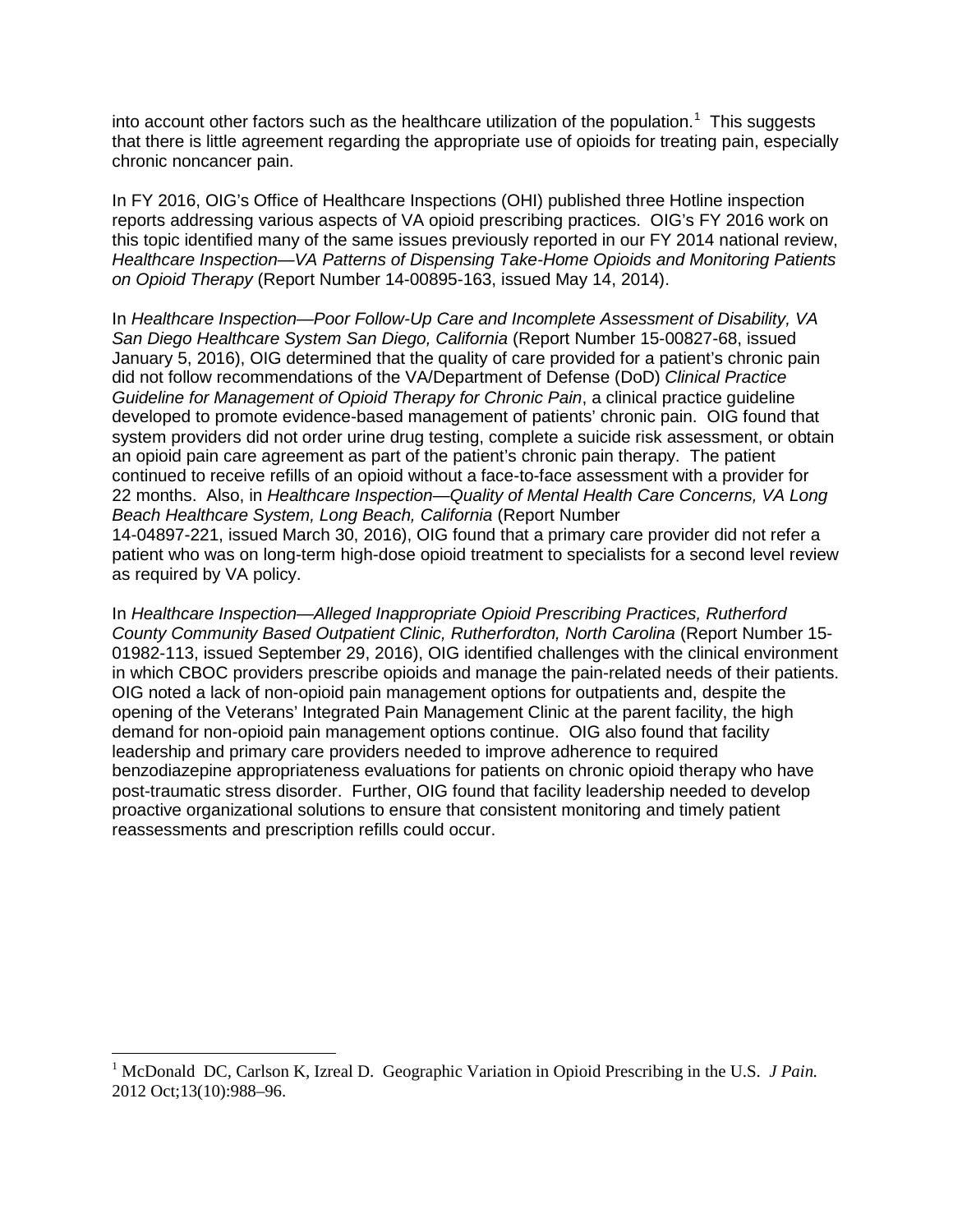**Estimated Resolution Timeframe:** VA will continue to follow the trends of the Opioid Safety Initiative (OSI) key clinical metrics for Fiscal **Associated Strategic Goal:** Empower Veterans to Improve their well- **Strategic Objective:** Improve Veteran wellness and economy  **Associated Performance Measure(s):** No public-facing measures **VA's Program Response** Year 2017 **Responsible Agency Official:** Under Secretary for Health being security are associated with this issue.

 opioid use disorder in Veterans receiving care from VA. While these approaches are organized Medicaid Services (CMS) suggest that VA is making progress relative to the rest of the Nation. VA is actively engaged in a systemwide, multimodal approach to addressing opioid misuse and under several different and discreet programs, they are designed to be complementary and synergistic to achieve the same desired clinical outcomes; that is, safe and effective pain management. VA's own data, peer-reviewed medical literature, and the Centers for Medicare &

 services to allow Veterans to physically dispose of unwanted/unneeded medications; (3) prescribers to access the state Prescription Drug Monitoring Programs and VA to share their of risk for adverse outcomes facilitating more effective care coordination and case Fiscal year (FY) 2016 activities/milestones include: (1) utilizing VA's Academic Detailing (AD) program which includes dissemination of provider and patient education materials and promotion of VA evidence-based Clinical Practice Guidelines; (2) providing medication disposal standardized education "Taking Opioids Responsibly" including rationale for obtaining informed consent and routine urine drug screening for Veterans receiving opioids for longer than 90-days; (4) substance use disorder (SUD) treatment and on-going monitoring for Veterans who are diagnosed with SUD but who require opioid analgesics; (5) increased access to complementary and integrative medicine treatments for pain management; (6) providing opioid overdose education and naloxone distribution to high-risk patients; (7) regulation permitting VA controlled substances prescribing data and drafted policy requiring VA providers to access state databases when prescribing controlled substance; (8) the opioid therapy risk report is available to VA prescribers at the point of care in the electronic medical record for a thorough assessment management; this complements the OSI dashboard aggregate trending data; and (9) publication of a study in the journal "*"PAIN"[2](#page-5-0) .* 

## *VA Data*

**.** 

The OSI key clinical metrics measured from Quarter 4 FY 2012 (beginning in July 2012) to Quarter 3 FY 2016 (ending in June 2016) demonstrate VA's success with: 171,529 fewer patients receiving opioids (679,376 patients to 507,847 patients); 57,734 fewer patients

<span id="page-5-0"></span> $2$  Patterns of opioid use for chronic noncancer pain in the Veterans Health Administration from 2009 to 2011. Edlund MJ, Austen MA, Sullivan MD, Martin BC, Williams JS, Fortney JC, Hudson TJ. Pain. 2014 Nov;155(11):2337-43. doi: 10.1016/j.pain.2014.08.033. Epub 2014 Aug 29. PMID: 25180008.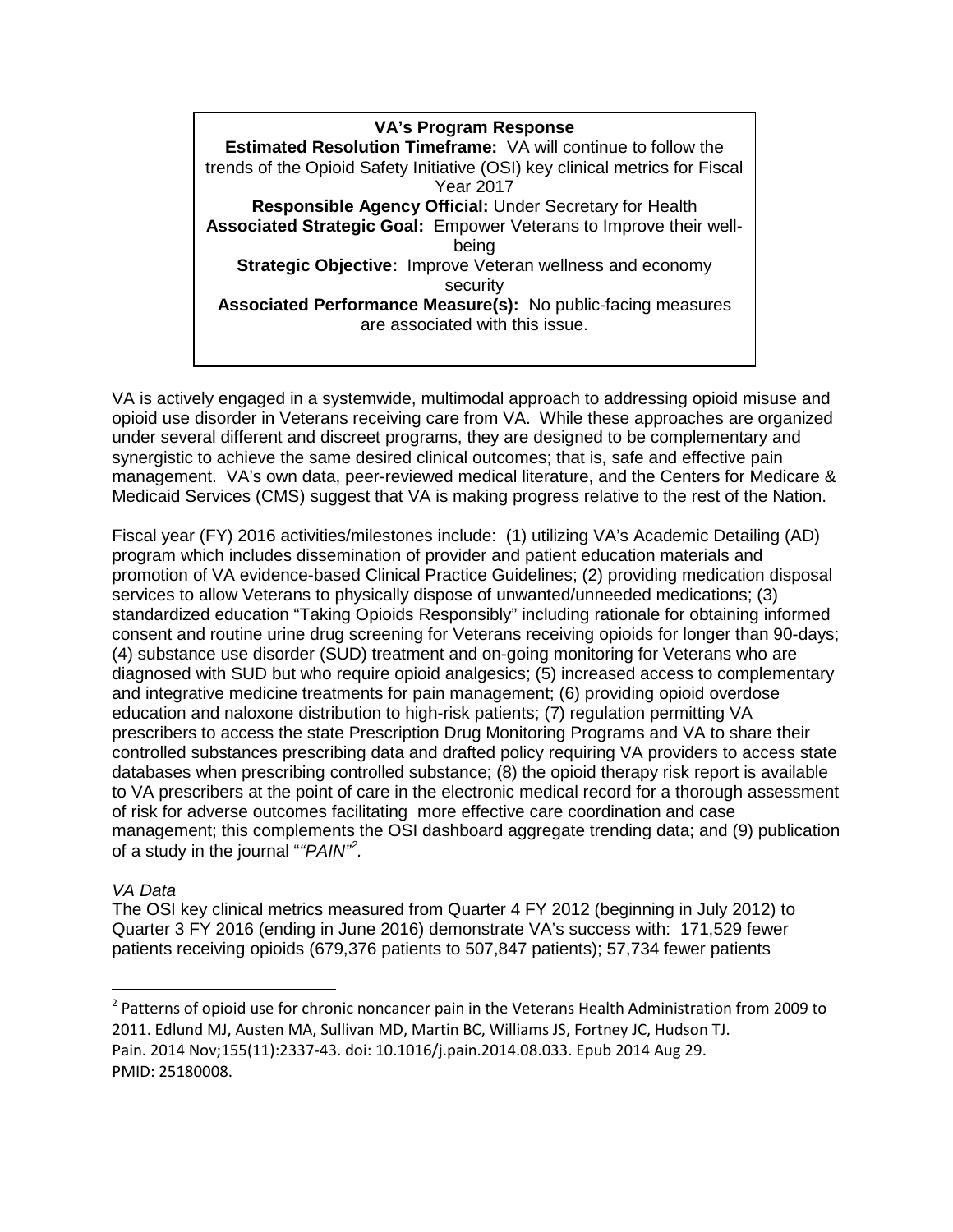305,110); the overall dosage of opioids is decreasing in the VA system as 21,515 fewer patients (59,499 patients to 37,984 patients) are receiving greater than or equal to 100 Morphine Equivalent Daily Dosing. The desired results of the OSI have been achieved during a patients) that have utilized VA outpatient pharmacy services. In reference to the site-specific Guidelines for Management of Opioid Therapy for Chronic Pain in a number of different ways. Guidelines for Management of Opioid Therapy for Chronic Pain in a number of different ways.<br>The OSI resulted in further attention to opioid safety beginning in July of 2013. An OSI team has presented education to various services on opioid safety topics. The educational efforts Monitoring programs and follow-up visits every 6 months. The OSI team reviews all patients recommendations in the chart to help guide primary care providers with difficult cases. receiving opioids and benzodiazepines together (122,633 patients to 64,899 patients); 90,588 more patients on opioids that have had a urine drug screen to help guide treatment decisions (160,601 patients to 251,189); 133,219 fewer patients on long-term opioid therapy (438,329 to time that VA has seen an overall growth of 136,944 patients (3,959,852 patients to 4,095,350 report, *Healthcare Inspection—Poor Follow-Up Care and Incomplete Assessment of Disability, VA San Diego Healthcare System San Diego, California* (Report Number 15-00827-68, issued January 5, 2016), VA San Diego Healthcare System (VASDHS) has worked to improve opioid safety and to follow the universal opioid precautions detailed in the VA/DoD Clinical Practice included alerting staff to required minimal opioid universal precautions which include yearly urine toxicology screens, signed opioid use agreement, yearly check of State Prescription Drug receiving narcotics in doses greater than 100mg morphine equivalents and makes

 Reports monitoring progress with elements of the Guidelines and the OSI were developed with metrics and allows drill down to the provider level. At this time, the dashboard includes all of the opioid precautions except monitoring follow-up visit frequency. In Q1-2 FY 2016, a report was developed to track face-to-face visit frequency, and this report is currently being validated. the assistance of VISN 22 Pain Committee and VISN22 PBM team. Specific note were implemented to document State Prescription Drug Monitoring, and presence of completed opioid agreements. The VISN 22 PBM team established a dashboard that allows tracking of the Academic Detailers from the VISN22 Academic Detailing program meet with providers who are outliers to provide education on pain management and universal opioid precautions.

 Report (OTRR) which provides clinical teams with real-time information at point of care about various factors that are related to patient safety when they are prescribing long-term opioid scores; mental health diagnoses; most recent visits with Primary Care, Pain and/or Mental Primary care providers also have access to the nationally developed Opioid Therapy Risk analgesics to Veterans suffering from pain. Specific data about patients who are prescribed long-term opioids include: patient opioid prescription history; opioid doses; urine toxicology; pain health clinics; future or pending primary care visits; completion of the Chronic Opioid consent; and Overdose Education and Naloxone Distribution (OEND) Kit dispensing.

 refill note was developed that is utilized to document when a patient calls for an opioid renewal. The note lists the status of opioid universal precautions including the last face-to-face visit with Care to use to track changes in function over time to understand the impact of treatment. VHASDHS informatics established local clinical reminders which alert the provider at visits when an opioid agreement is required, a urine drug screen is required, and state prescription monitoring is required. These reminders are displayed to all providers. Additionally, an opioid the prescribing provider. Finally, a functional assessment template was developed for Primary

In Summary, VHASDHS has made considerable progress in improving opioid safety. In Summary, VHASDHS has made considerable progress in improving opioid safety.<br>Monitoring follow-up visit frequency for patients on chronic opioid therapy is a recent addition to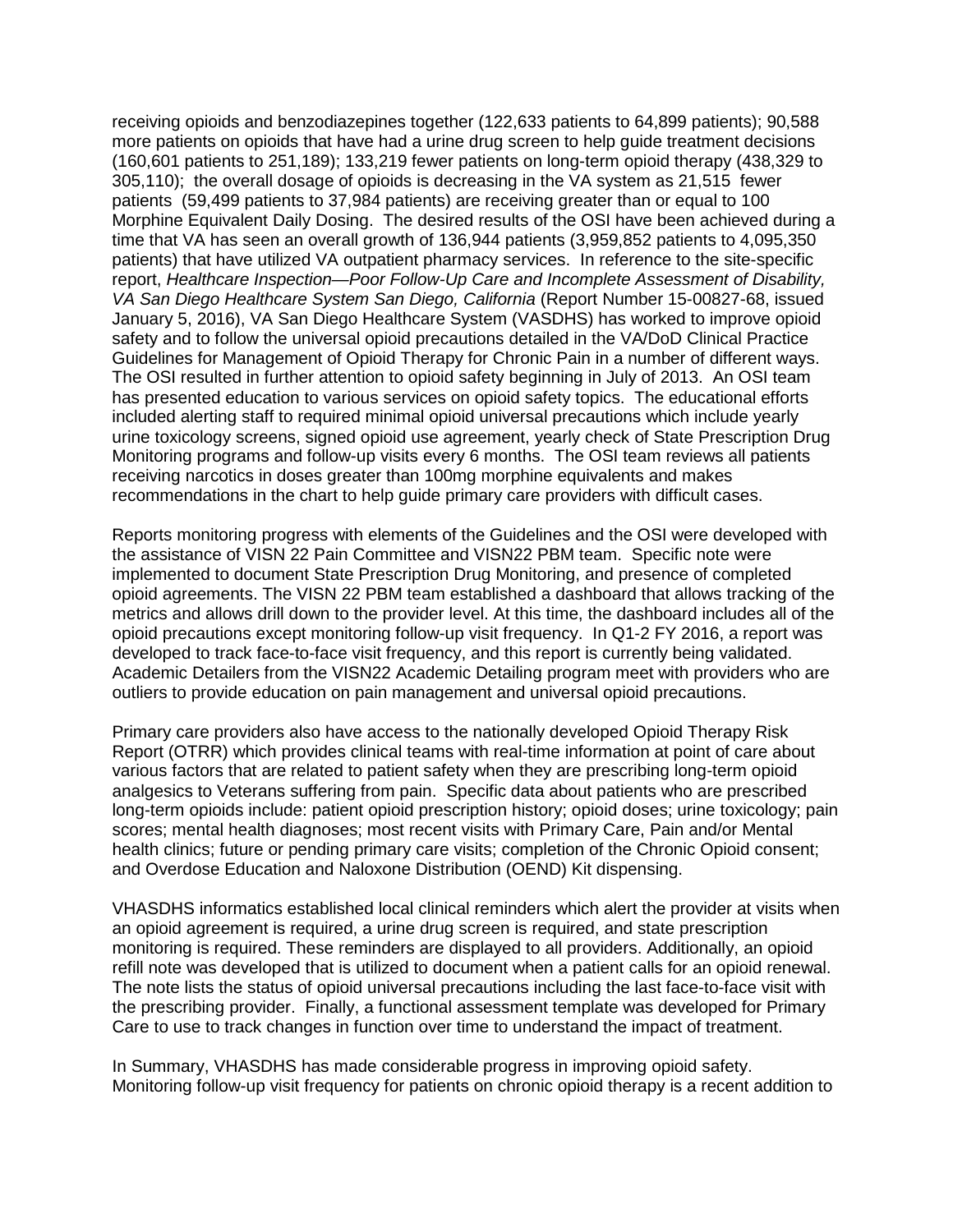our dashboard and reports. The OSI Team and Pain Council will continue to track progress monthly and report progress to VHASDHS Medical Executive Committee.

 04897-221, issued March 30, 2016), the VA Long Beach Healthcare System (VALBHS) completed the following actions in FY 2016. In FY 2016, a Chronic Pain Management team was Manager, Pain Pharmacist, and Pain Psychologist. In Quarter 2, a Formal Chronic Pain Clinic Consult was established for tracking and monitoring patients beyond the Primary Care Chronic focuses on patient safety. Also, this clinic optimizes pain modalities including holistic In reference to the site-specific report, *Healthcare Inspection—Quality of Mental Health Care Concerns, VA Long Beach Healthcare System, Long Beach, California* (Report Number 14 developed consisting of a Pain Specialist Physician, Pain Nurse Practitioner, Pain RN Case pain specialization. In Quarter 3, VALBHS developed an Interdisciplinary Chronic Pain Clinic emphasizing different methods of pain management. This clinic optimizes opioid dosage and approaches to pain management.

 led to sequential and sustained progress towards the goals of the OSI. Additionally, VALBHS established a Patient Advisory Board. Members are the Chief of Primary Care, Chief of Mental VALBHS recognized that the combined efforts in supporting the OSI from various departments Health/Provider, Chief Pharmacist, Pain Pharmacist, Chief of Pain, Inpatient Attending Physician, and Patient Advocate.

## *2. Care Continuity and Provider Coverage*

 to develop and implement contingency plans for the sudden departure of care providers, staffing losses over time, and/or unexpected surges in demand. In FY 2016, OIG's OHI published two Hotline inspection reports detailing how the lack of staffing contingency plans contributed to To ensure continuity of care and minimize disruptions to patient care and follow-up, it is critical significant patient care delays and patients being lost to follow-up. Effective staffing contingency plans would assist in not only identifying alternative care options, such as other VA facilities, non-VA care, or contracted care, but also in determining care priorities and methods for identifying high-risk patients.

 thousands of patients being "lost to follow-up" and staff frustration due to lack of direction. In *Healthcare Inspection—Access to Urology Service, Phoenix VA Health Care System, Phoenix, AZ* (Report Number 14-00875-03, issued October 15, 2015), OIG determined that the Health Care System (HCS) suffered a significant urology staffing shortage, yet leaders did not have a plan to provide urological services during the shortage of providers in the Urology Service. HCS leaders' failure to respond promptly to the staffing crisis may have contributed to

 panel of 1,100 patients without a provider. Patients were reportedly called about their clinic appointment cancellations during the first 2 days after the provider resigned; however, the patients in the CBOC for a period of time, but this was not sufficient to cover the needs of In *Healthcare Inspection—Alleged Inappropriate Opioid Prescribing Practices, Rutherford County Community Based Outpatient Clinic, Rutherfordton, North Carolina (Report Number 15-*01982-113*,* issued September 29, 2016), OIG also noted how the CBOC experienced inadequate primary care provider staffing when a new provider abruptly resigned, leaving a facility had no contingency plan that would ensure continuity of, and access to, appropriate primary care. Reportedly, nurse practitioners assigned to the parent facility were detailed to see patients on chronic opioid therapy. Nurse practitioners were unable to prescribe opioid medications, and the Chief of Primary Care had to fulfill this task by writing refill prescriptions from the facility 70 miles away.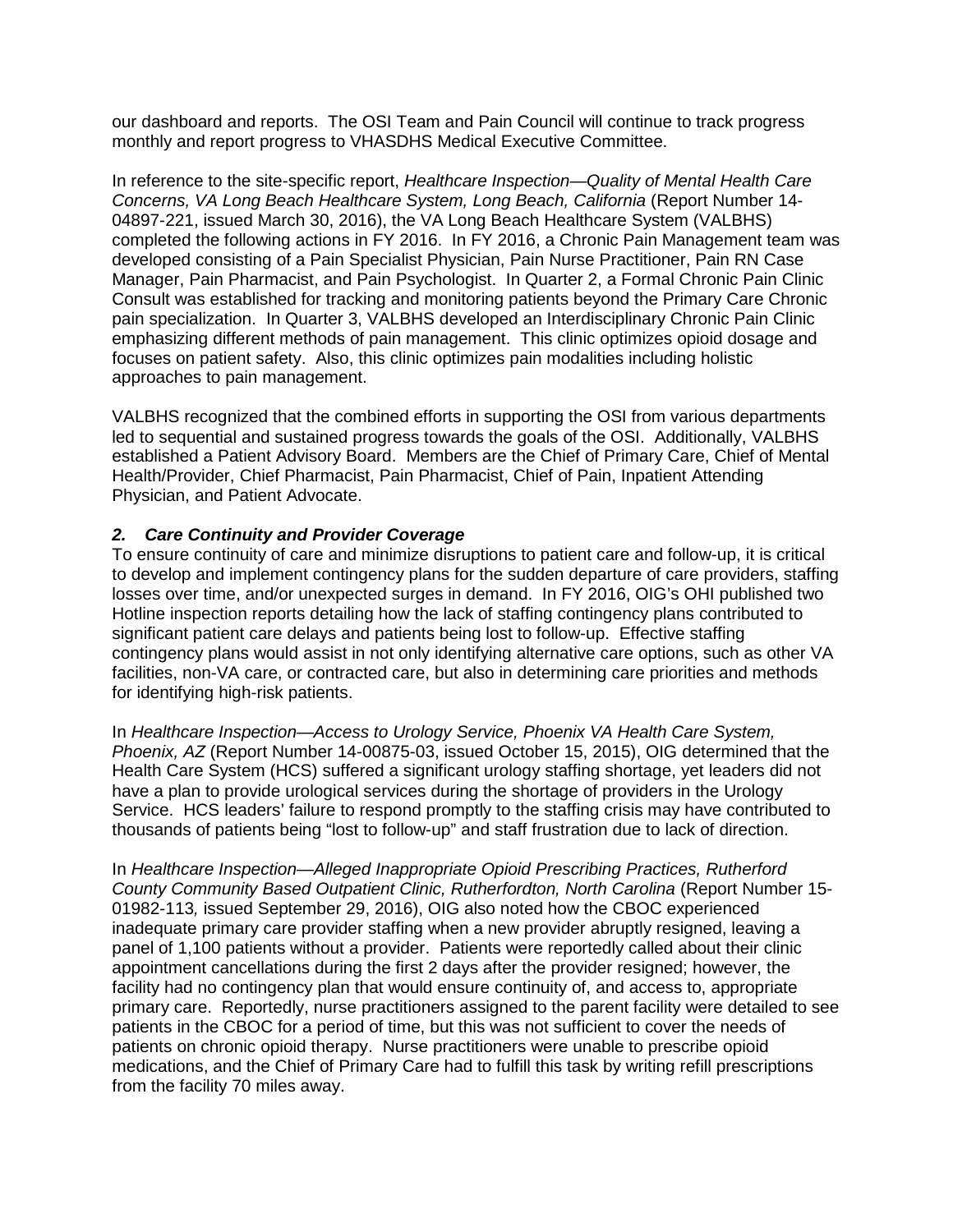

 or other personal circumstances but also situations in which these critical staff members leave abruptly, provides challenges for everyone. VA has taken multiple steps to try to address these Providing adequate staffing to meet the healthcare needs of patients is required in all healthcare systems. Planning for contingencies, including not only absences in critical staff due to illness challenges, including:

- becoming 50 percent full. In addition, many practices have hired a "float" primary care provider to assist with unanticipated absences. • Hiring primary care providers before patient case load increase to the level necessitating such hiring, using data such as a new provider's caseload already
- leave, with that expectation clearly spelled out when the provider is hired. • Beginning to implement a policy expecting providers to give sufficient notice when they
- Developing virtual care initiatives. One example is the joint Office of Rural Health interpreted images for more than 350,000 rural Veterans at 20 rural sites across the country. (ORH) National Teleradiology Program (NTP), which provides remote, store, and forward image interpretation services to 20 rural VA sites of care where there are shortages in local radiology professionals. Since its 2010 inception, NTP has
- • Continuing to invest in new virtual care strategies, including TelePrimary Care, Telemental Health, TeleICU, and TeleAudiology.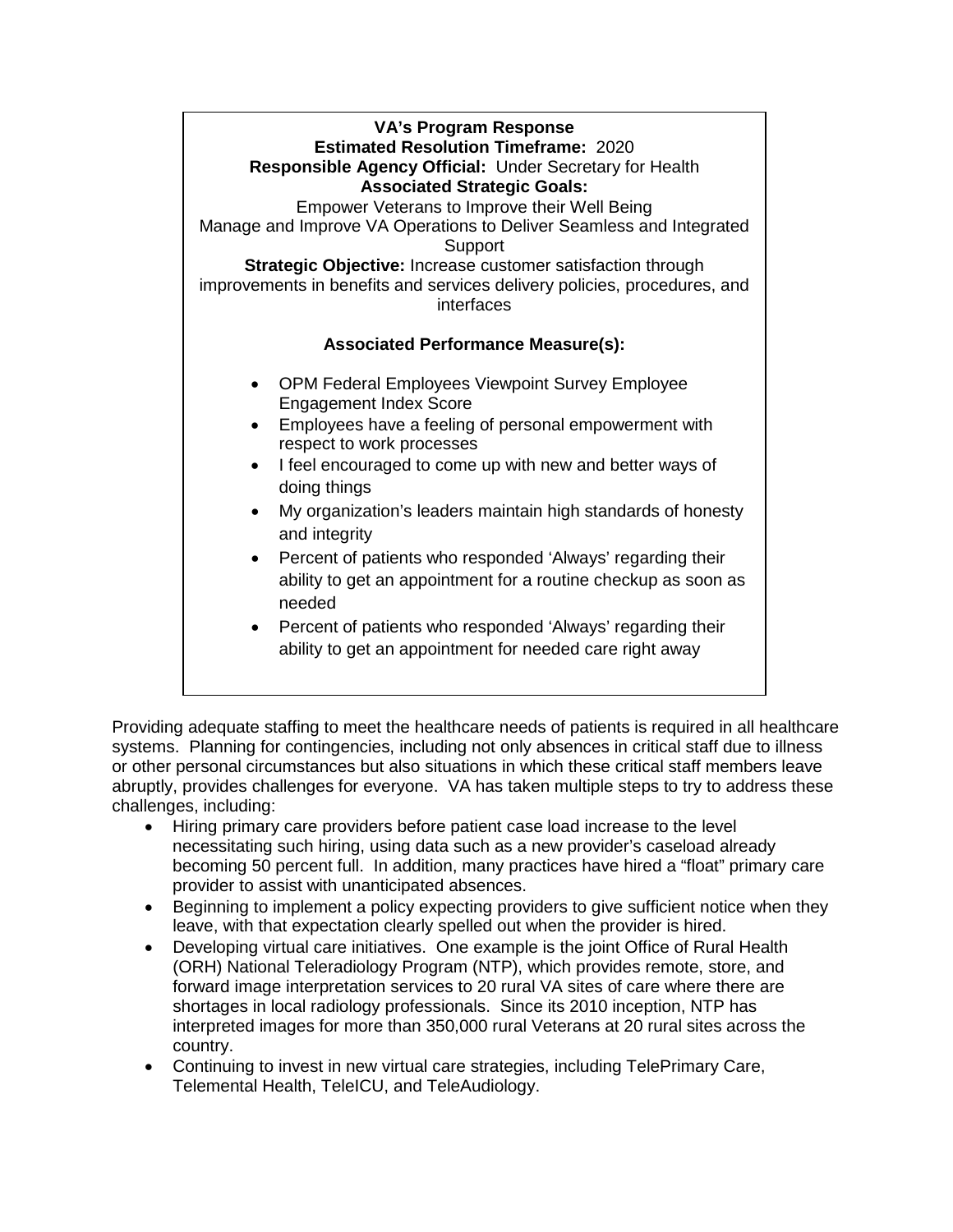- coordination with rural community providers. Transportation solutions include mobility • For rural populations, utilizing mobile medical units, telehealth technology, and close management, shuttle service, and direct transport of rural Veterans to available VA providers.
- Deploying the Rural Expansion of Tele-Primary Care Enterprise-Wide Initiative. This provider services to VHA sites with provider vacancies. initiative, Virtual IMPACT, is part of a comprehensive effort to provide timely access to primary care using telehealth clinical video technology. Virtual IMPACT uses a huband-spoke model of care to build a national solution that provides virtual primary care
- and educating Group Practice Managers on the plan. • Including the basic tenants of a contingency plan in the newly developed access policy
- reserve of VACO-employed, VHA-credentialed, badged, and trained clinicians. ISP registered nurses support all aspects of nursing care, while its provider staff (including deliver primary and subspecialty care. ISP clinicians arrive at subscribing VHA facilities serving Veterans. Thus far in FY 2016, the scalable and expandable ISP has hired 39 additional clinicians to achieve a total clinician-complement of 120. Of our more-• Developing and implementing the Interim Staffing Program (ISP), which is VHA's readyphysicians, psychiatrists, psychologists, nurse-practitioners, and physician-assistants) ready to engage the electronic health record and to join the facility healthcare team in than125 deployments, several were critical and helped facilities preserve patient-access to care.
- Improving VHA's ability to recruit physicians through competitive salaries. The new 2016, will enhance VA's ability to recruit and retain highly qualified providers to serve our Nation's Veterans. This will take effect the first pay period following the required 60 day notification period in the Federal Register. annual pay ranges for primary care physicians approved by Secretary VA on June 22,

 provider loss leading to associated increases in waiting times. For example, losing nearly all of planned retirements. The strategic question is how to build reasonable contingency plans given the use of telehealth, "float" hiring, and sharing of resources. In addition, many VA Medical at facilities in as uninterrupted a manner as possible. Current authorities offer limited flexibility Ensuring optimal availability of staff for each specialty at all of VHA's 1,700 sites of care is a daunting challenge. Staffing to peak patient demand will dramatically increase costs, while staffing at average levels creates a waiting time for patients. No matter where the staffing level is at a given point in time, VHA will have unanticipated and sometimes unpredictable areas of a urology department in a short time is a very different problem than losses associated with many possible scenarios that may become reality. As noted above, these plans have included Centers have chosen to implement contracts with local providers to support care being provided for offering overtime for employees or additional pay incentives for part time hires.

 percent total turnover rate among the healthcare and social services industry (Bureau of Labor Statistics, 2014). At the same time, sudden and unpredictable losses can lead to a local crisis. Certainly existing contracts, community care providers and locum tenens providers are an option. VHA's FY 2015 turnover rate was 9.3 percent. This includes voluntary quit rate of 4.9 percent and retirement rate of 3.2 percent and favorably compares to 18.8 percent quit rate and 30

option.<br>To address long-term workforce shortages, ORH has partnered with the Office of Academic Affiliations since 2012 to invest in a Rural Health Training Initiative that provides workforce educational opportunities at 21 rural locations across the country for students, including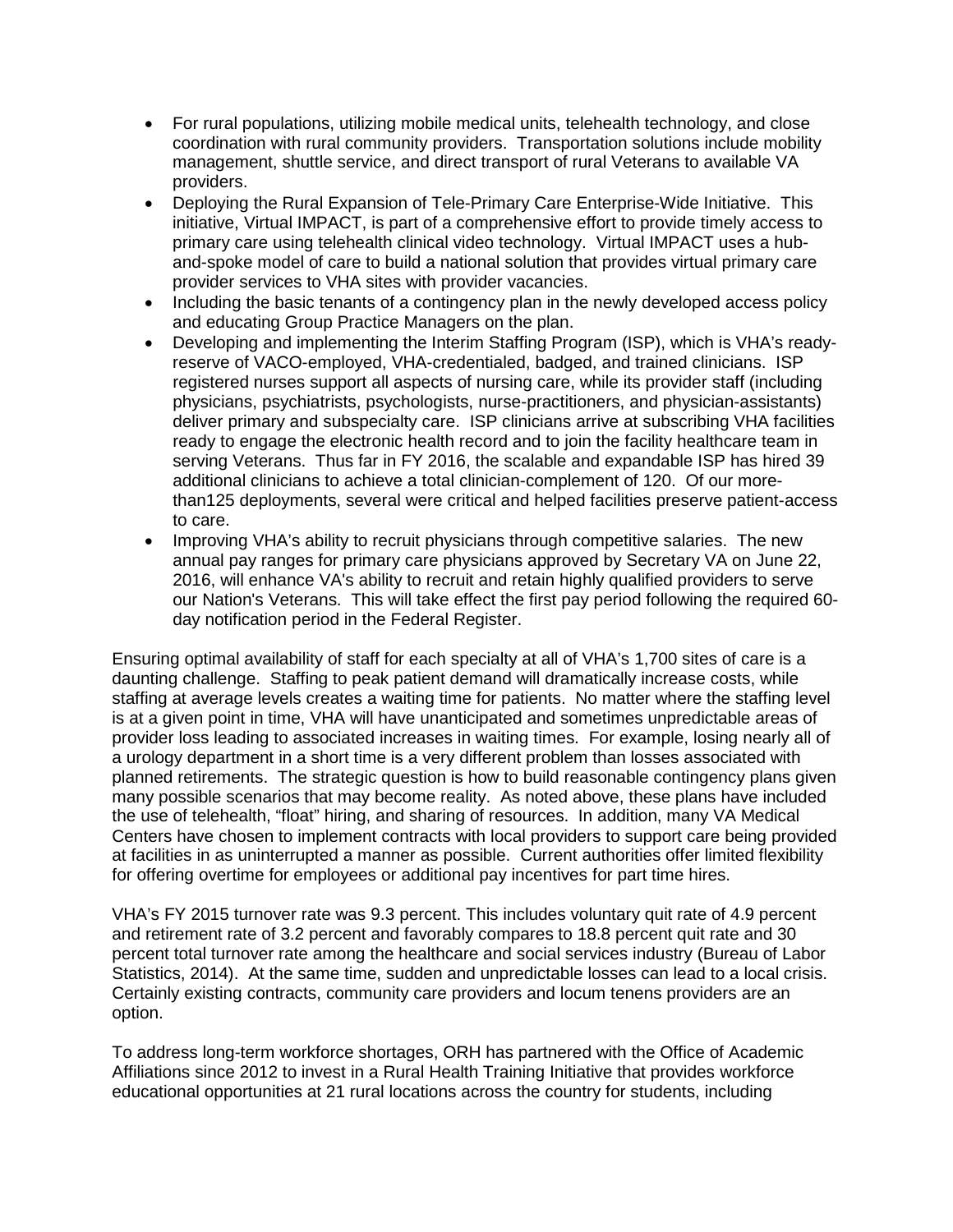professionals. Offering training opportunities in rural settings is likely to attract new hires. To physicians, nurses, pharmacists, mental health workers, and other allied healthcare date, this continuing program has trained more than 1,100 students in rural settings.

See the VHA Response for Sub-Challenge #1A4, which addresses access to urology services at the PVAHCS.

 Upon publication of the OIG report, Healthcare Inspection—Alleged Inappropriate Opioid recommendations 1 through 6, which closed the report. The facility implemented a number of corrective actions to address the OIG recommendations. As part of the Opioid Safety Initiative, the facility implemented a new Primary Care Opioid Renewal note. The Opioid Safety Initiative evaluations for the opioid therapy patients receiving benzodiazepines. The Veterans Integrated Pain Management Clinic staff worked with System Redesign Coordinators to analyze processes and develop improvements to increase scheduling efficiency and timeliness. The Primary Care the Mental Health Service educated the staff on the importance of provider to provider Prescribing Practices, Rutherford County Community-Based Outpatient Clinic, Rutherfordton, North Carolina (Report Number 15-01982-113, issued September 29, 2016), OIG closed staff worked with both Primary Care Serve and Mental Health Service to complete the physician positions were fully staffed by the end of 2016, which resulted in a ratio of one Gap physician for every 10 primary care panels. Additionally, the Primary Care Service and Chief of communication to coordinate care for posttraumatic stress disorder patients receiving both opioids and benzodiazepines. Lastly, each week during leadership morning report, each Community Based Outpatient Clinic (CBOC) reported on quality measures, workload, patient satisfaction scores, access, staff vacancies affecting productivity, and other quality oversight data in order to ensure regular communication between the facility leadership and CBOC leadership.

## *3. Ensuring Veterans Crisis Line Responsiveness and Quality*

 According to its Web site, "the Veterans Crisis Line connects veterans in crisis and their families and friends with qualified, caring Department of Veterans Affairs responders through a confidential toll-free hotline, online chat, or text." [3](#page-10-0) In FY 2016, OIG's OHI published a Hotline unanswered phone calls or calls routed to a voicemail system, lack of immediate assistance to located in Canandaigua, New York. inspection report, *Healthcare Inspection—Veterans Crisis Line Caller Response and Quality Assurance Concerns, Canandaigua, New York* (Report Number 14-03540-123, issued February 11, 2016), addressing allegations received from a complainant on May 8, 2014, as well as additional allegations received from the U.S. Office of Special Counsel on February 3, 2015, of callers, untrained staff, and confusing contact information for the Veterans Crisis Line (VCL),

located in Canandaigua, New York.<br>OIG found that some calls routed to back-up centers went into a voicemail system and that the VCL and back-up center staff did not always offer immediate assistance to callers. For staff was not aware the voicemail system existed; thus, they did not return these calls. In management reported that they were unsure if the back-up centers thoroughly reported every had not confirmed this concern using call number data, they reported that calls had gone to example, OIG's review identified over 20 calls that were routed to voicemail at 1 backup center. When VCL management investigated these complaints, they discovered that backup center addition to being uncertain as to how long callers were in backup center queues, VCL call through direct contact or disposition e-mails to the VCL staff. Although VCL management

l

<span id="page-10-0"></span><sup>&</sup>lt;sup>3</sup> Veterans Crisis Line website, [https://www.veteranscrisisline.net/,](https://www.veteranscrisisline.net/) accessed 5/18/16.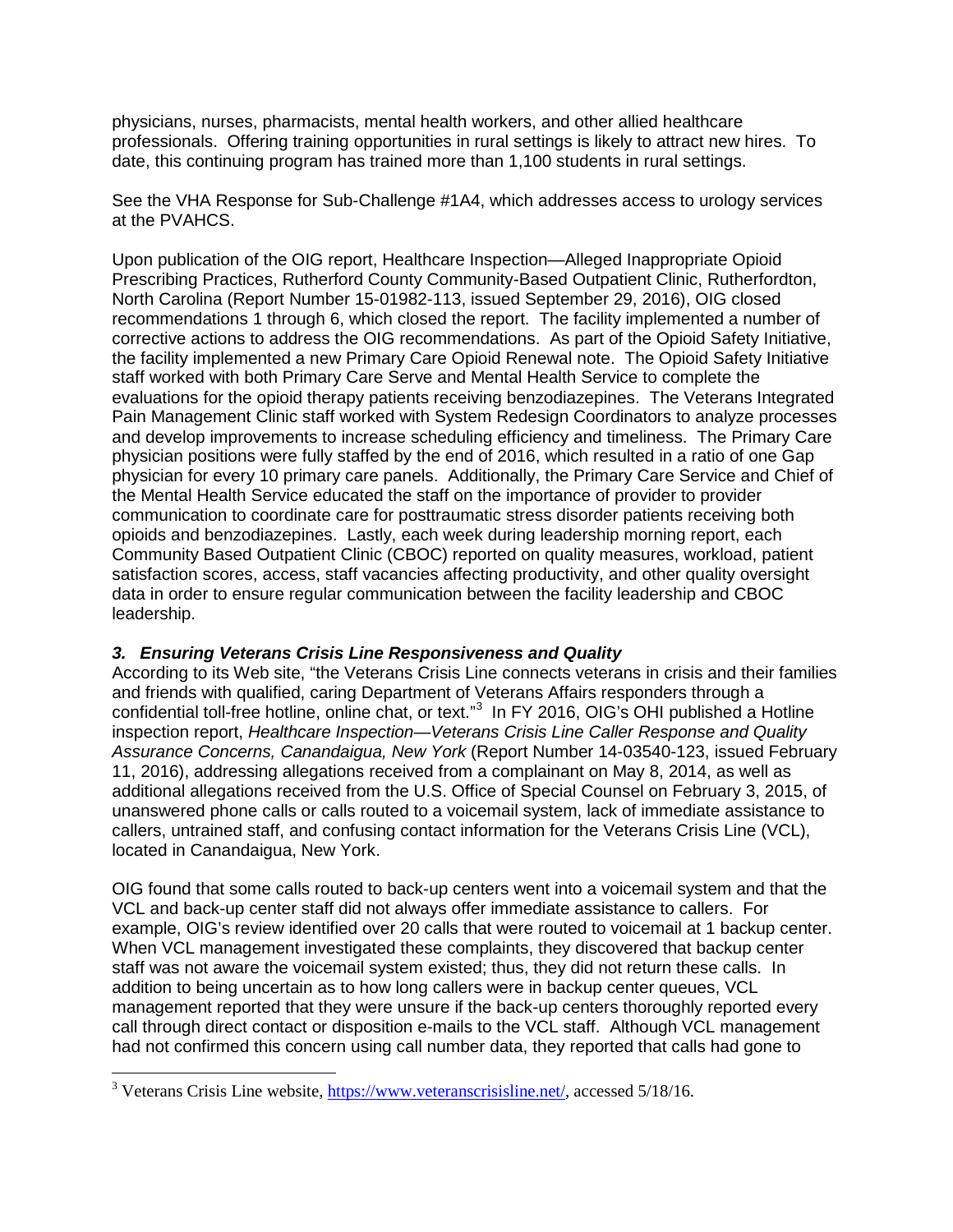received back-up center voicemail systems without any notification to the VCL that a call had been

 use of potential resources. VCL supervisors could only find 2 of the 24 orientation checklists OIG requested for the SSAs hired between August 2012 and September 2014. During may or may not have been experienced and access to a handbook that did not instruct them on OIG also found that VCL social service assistants (SSAs), who do not answer calls but assist responders during interventions with individuals in crisis and conduct follow-up activities, did not receive orientation and ongoing training that met VCL training requirements. In addition, OIG could not find documentation that the majority of SSAs had received training on rescues and the interviews, SSA staff reported that orientation consisted mostly of sitting with another SSA who specific SSA procedures or processes. Some SSAs stated that they did not feel they had adequate training and had received erroneous or inadequate information from other SSAs, including information regarding rescue procedures and consult resources.

 assurance issues, and a lack of collection and analysis of backup center data. OIG determined OIG also identified gaps in the VCL quality assurance process, including an insufficient number of required staff supervision reviews, inconsistent tracking and resolution of VCL quality that a contributing factor for the lack of organized VCL quality assurance processes was the absence of a VHA directive or handbook to provide guidance for VCL quality assurance and other processes and procedures.

#### **VA's Program Response**

 **Estimated Resolution Timeframe:** Fiscal Year (FY) 2016  **Responsible Agency Official:** Under Secretary for Health **Associated Strategic Goal:** Empower Veterans to Improve their Well-being **Strategic Objective:** Increase customer satisfaction through improvements in benefits and services delivery policies, procedures, and interfaces **Associated Performance Measure:** Veterans experience of VA

 Since its inception in July 2007, the Veterans Crisis Line (VCL) has answered nearly 2.4 million out for assistance using the internet, has answered nearly 294,000 requests for chat services texting service has answered nearly 56,000 requests for text services. The Text number is 838255. Staff has forwarded nearly 384,000 referrals to local VA Suicide Prevention calls and initiated the dispatch of emergency services to callers in imminent crisis over 62,000 times. The Veterans Chat, an online, one-to-one "chat service" for Veterans who prefer reaching since its inception on July 4, 2009. Since its inception in November of 2011, the Crisis Line Coordinators on behalf of Veterans to ensure continuity of care with Veterans local VA providers.

 VCL has made significant progress in addressing the recommendations for quality assurance in response to OIG report, *Healthcare Inspection—Veterans Crisis Line Caller Response and*  Recommendations 2, 3, 4, and 7 remain in progress with a target completion of September 2016. Major milestones for FY 2016 include the following: realignment of VCL from Office of *Quality Assurance Concerns, Canandaigua, New York* (Report Number 14-03540-123, issued February 11, 2016). Canandaigua requested closure on recommendations 1, 5, and 6. Mental Health Operations to VHA Member Services, resulting in increased call center resources and support; overall improvement of the New Employee Orientation experience, with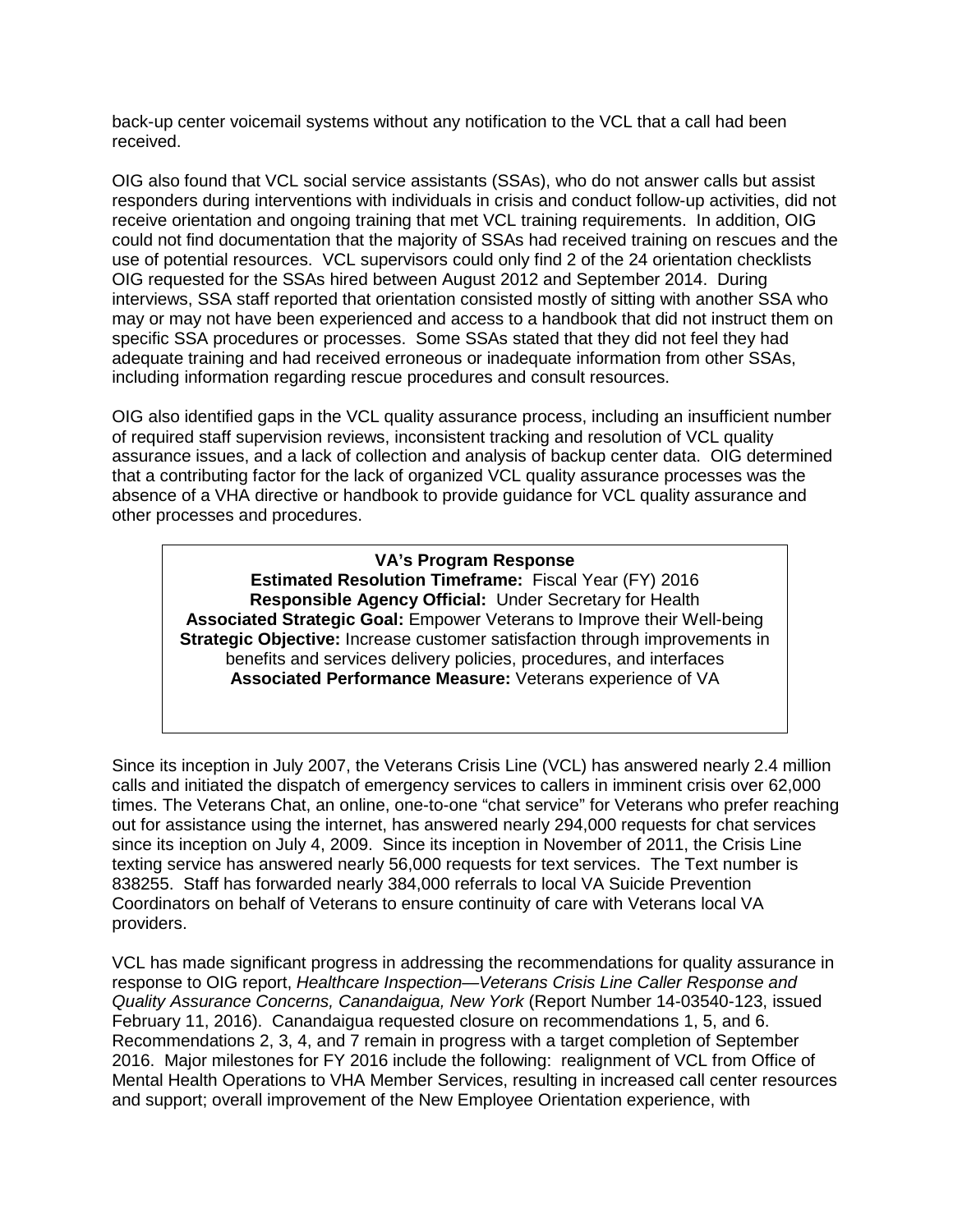responders. The Standard Operating Procedures have been modified and improved with feedback from front line staff, ongoing tracking and resolution of complaints and compliments, streamlined curriculum, instruction, tracking, and reporting for both Health Science Specialist Responders and Social Services Assistants; and silent call monitoring of Responder calls began April 2016, with 70 percent success rate with one or more monitors completed for 98 percent of along with use of an End of Call Satisfaction Question; creation of a VCL Handbook, an internal guide for VCL Employees; and the contract with Link2Health Solutions was executed on April 1, 2016, including monthly reporting with Quality Assurance Metrics.

# *4. Ensuring Timely Information for Clinical Decision Making*

 for sound, fully-informed clinical decision making. When VA patients receive care from non-VA scanned into VA EHRs. VA policy requires results from non-VA care to be scanned into EHRs; however, the policy does not include timeliness standards for doing so.<sup>4</sup> In FY 2016, OIG's OHI Complete and accurate documentation in patient electronic health records (EHRs) is essential providers, it is critical that non-VA assessment and treatment records are obtained and promptly published two Hotline inspection reports that identified deficiencies in obtaining and scanning non-VA clinical records, and OIG continues to identify similar issues in our ongoing work.

 In *Access to Urology Service at the Phoenix HCS (Report Number* 14-00875-03, issued October health status and care. Gaps in non-VA documentation, such as those found in these two 15, 2015*)* and *Healthcare Inspection—Delay in Care of a Lung Cancer Patient, Phoenix VA Health Care System, Phoenix, Arizona* (Report Number 14-00875-325, issued September 30, 2016), OIG found that non-VA providers' clinical documents were not consistently available for HCS providers to timely review. Consequently, referring providers may not have addressed potentially important recommendations and follow-up because they did not have access to these non-VA clinical records. These records are vital in understanding a patient's overall Hotline inspections, put patients at risk and make continuity of care between various providers and specialties more difficult to achieve.

> **Estimated Resolution Timeframe:** Complete  Deliver Seamless and Integrated Support **Strategic Objective: VA's Program Response Responsible Agency Official:** Under Secretary for Health **Associated Strategic Goal:** Manage and Improve VA Operations to Enhance productivity and improve efficiency of the provision of Veteran benefits and services **Associated Performance Measure(s):** No public-facing measures are associated with this issue

 documentation for inclusion into the Veteran's Electronic Health Record. Once this information VHA guidance has been developed and implemented by Non VA Care Coordination (NVCC) staff. NVCC staff work with Community Care providers to retrieve all necessary medical has been received and included in the Veterans Electronic Health Record, it is available for VA clinicians. Community Care has published bulletin articles on the subject and presented information on the Monthly National Call performed by the Community Care Operations

<span id="page-12-0"></span> $\overline{a}$ 4 VHA Handbook 1907.01, *Health Information Management and Health Records*, March 19, 2015.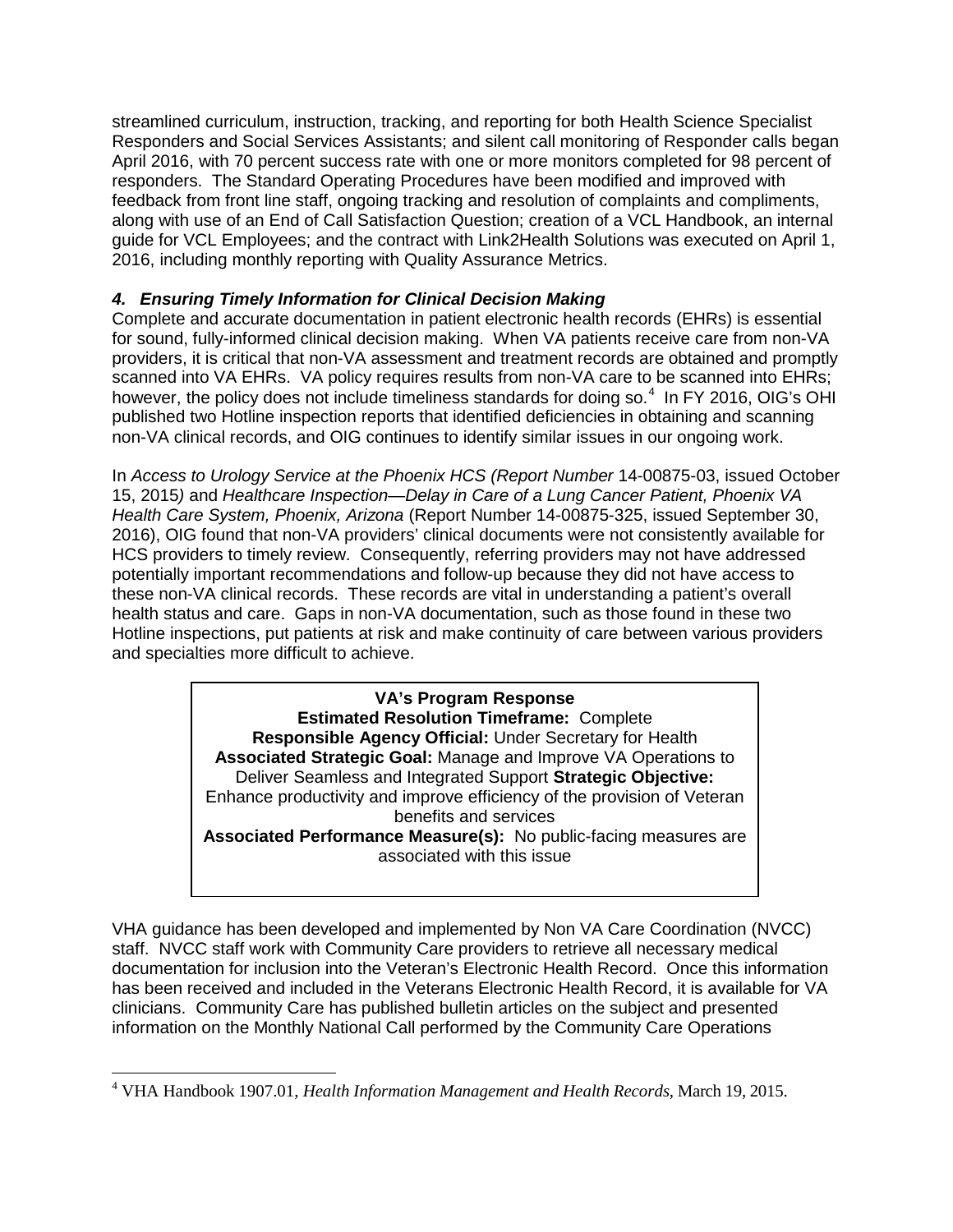Program Office. The Monthly National Call provides a forum in which processes are reviewed, to include new processes, changed processes, or refresher information on current processes.

 System (VALBHS) completed the actions described below. Prior to the report's release, PVAHCS increased its Urology staffing to 7.5 of its allocated 8.5 clinical staff. PVAHCS continues to recruit for one staff urologist. During 2016, PVAHCS reduced its average wait time to be seen in the Urology Clinic to 5 days for established patients and 14 days for new patients. more timely availability of records from non-VA healthcare providers. Tri-West coordinates care delivered by non-VA healthcare providers for the PVAHCS. All TriWest non-VA care providers are obligated by contract to provide medical records within 14 days. TriWest is obligated by the information. The results of services provided outside of the TriWest contract are returned to four business days. PVAHCS and TriWest field staff conduct a weekly teleconference. the results with the Veterans or their next of kin. On June 16, 2016, OIG closed report 14 In FY 2016, in reference to access to urology services and the site-specific report, Healthcare Inspection - Access to Urology Service, Phoenix VA Health Care System (PVAHCS), Phoenix, AZ (Report Number 14-00875-03, issued September 30, 2016), the VA Long Beach Healthcare Meetings between PVAHCS and TriWest leadership resulted in improved communications and contract to load those records into the portal within 48 hours of receipt so VA staff can retrieve the Purchased Care Service and scanned into the computerized patient record system within PVAHCS reviewed eight cases identified by the OIG, took appropriate action, and addressed 00875-03 based on these actions.

# **OIG Sub-Challenge #1B: Access to Care (VHA)**

## *1. Ensuring that VHA Scheduling Policies and Procedures are Followed So That Veterans Receive Timely Access to Care*

 times, and scheduling practices at the Phoenix VA Health Care System. The report recommended, among other things, that the VA Secretary ensure that the facility follows VA consult guidance and appropriately reviews consults prior to closing them to ensure Veterans receive necessary medical care. In August 2014, OIG reported on a myriad of allegations regarding patient deaths, patient wait

 *of Appointment Cancellations at VA Medical Center, Houston, Texas* (Report Number 15 03073-275, issued June 20, 2016) addressing allegations that leadership at that facility and its requested by patients. OIG substantiated that two previous scheduling supervisors and a the Veterans and the wait time remained unreliable and understated. These issues have review of access. These conditions persisted because of a lack of effective training and oversight. OIG made six recommendations to the Veterans Integrated Service Network (VISN) 16 Director to improve scheduling processes and ensure accountability for continued deficiencies. On June 20, 2016, OIG issued *Veterans Health Administration-Review of Alleged Manipulation*  associated CBOCs incorrectly recorded clinic cancellations as appointment cancellations current director of two CBOCs instructed staff to incorrectly record cancellations as canceled by the patient. As a result, VHA's recorded wait times did not reflect the actual wait experienced by continued despite VHA having identified similar issues during a May and June 2014 systemwide

OIG also published healthcare inspections which identified use of unapproved wait lists in calendar year 2015 at other facilities [*Eye Care Concerns Eastern Kansas Health Care System Topeka and Leavenworth, Kansas,* Report Number 15-00268-66*,* issued December 22, 2015; and *Access and Oversight Concerns for Home Health Services Washington DC VA Medical*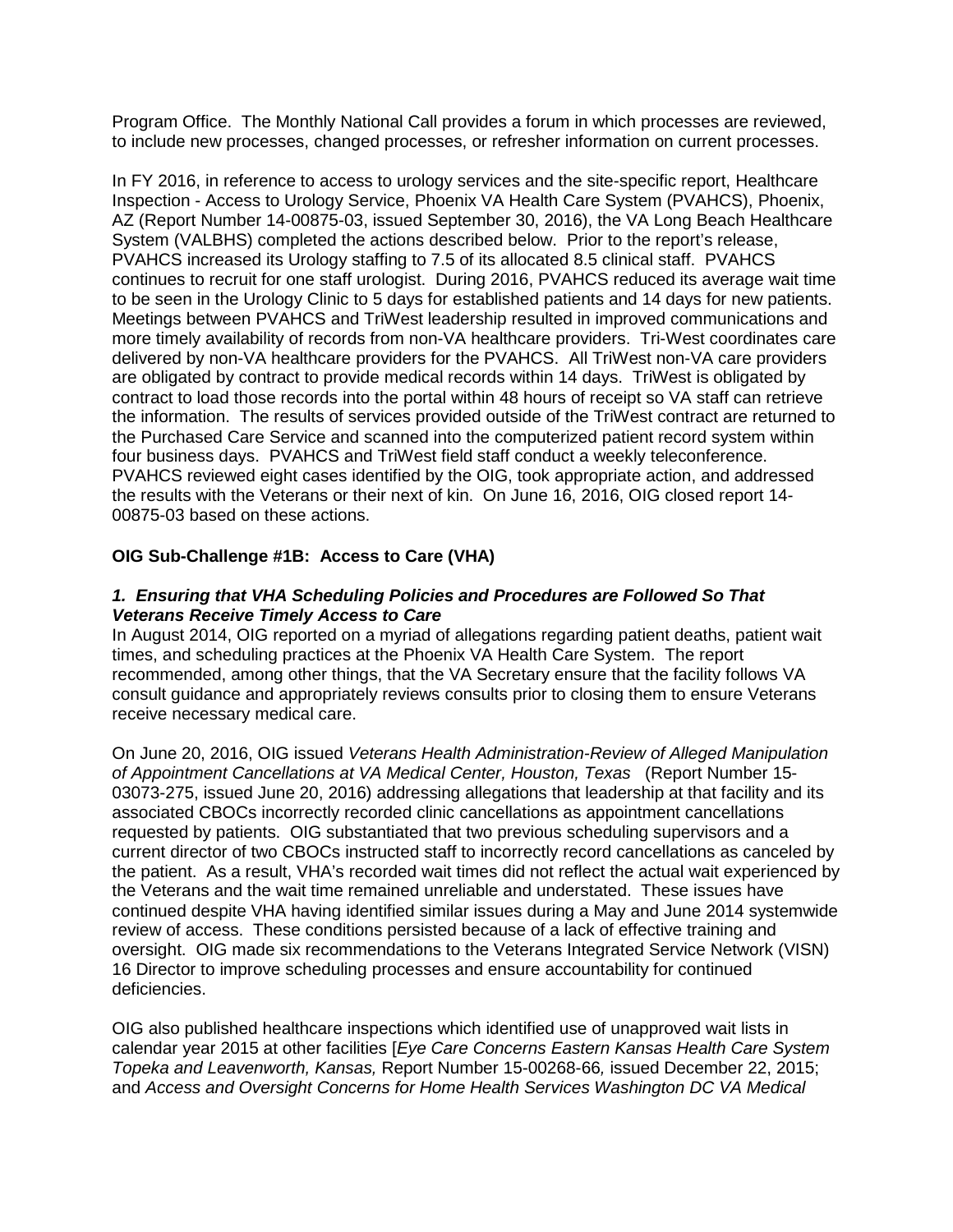*Center Washington, District of Columbia*, Report Number 14-03823-19, issued November 16, 2015].

Since the allegations at the Phoenix VA Health Care System in April 2014, OIG has conducted extensive work related to allegations of wait time manipulation that were investigated by OIG criminal investigators. OIG continues to receive such allegations.

 OIG needed to hold release of information regarding the findings of these investigations for a time when doing so would not impede any planned executive or administrative action. OIG has completed and published more than 70 of these administrative summaries of criminal investigations on wait times. To date there has been one successful criminal prosecution, but appropriate for referral to the Department for any administrative personnel action deemed provided information to VA's Office of Accountability Review for appropriate action and has largely OIG has found instances of substantiated administrative misconduct were more appropriate rather than criminal prosecution.



 calendars) for each provider rather than single "resources" (or one schedule calendar) per VHA has 30+ year old scheduling software is designed as multiple "clinics" (multiple schedule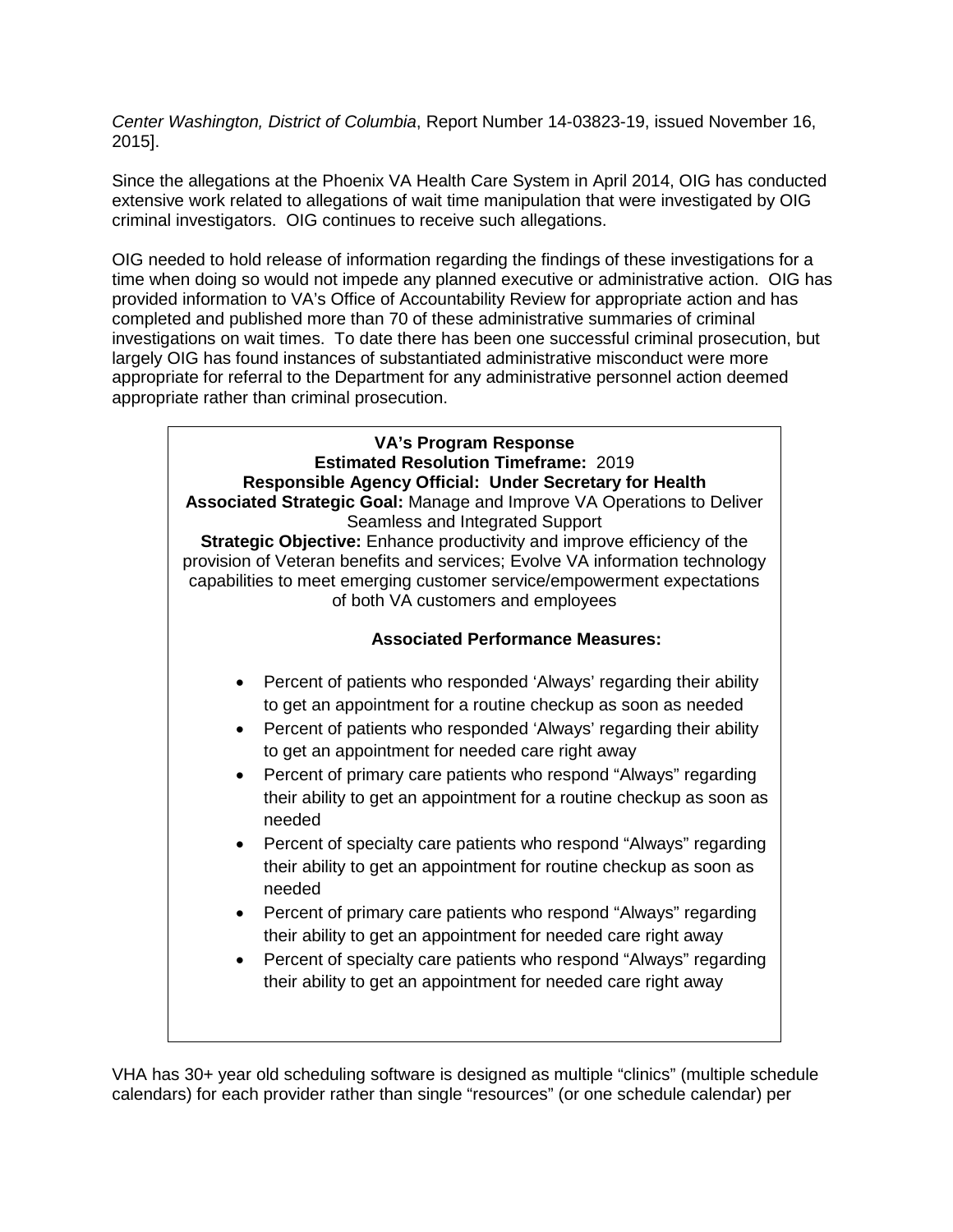provider. The system does not allow VA the ability to measure or manage access with appointments at check-out requires over 10 minutes, hundreds of keystrokes, and review/management of multiple individual lists and clinics. This reality underlies the development, training, and implementation of a complex set of scheduling business rules access in VA. In addition to the software, training, and turnover, the science of using certain traditional community standards. For example, serving one patient by making multiple among ~25,000 schedulers who turn over at a rate of ~25 percent per year in order to manage administrative time stamps to reflect patient waiting times is underdeveloped.

 customer service and Medical Support Assistant hiring. Even the most sophisticated scheduling software and processes does not address the fundamental question of how best to evaluate the adequacy of access to needed healthcare services. For instance, there are no healthcare industry-wide benchmarks for clinic waiting times. VHA has made the strategic decision to Consumer Assessment of Health Providers and Systems (CAHPS) survey. Our current Agency Priority Goal (APG) for Access for FY 2016-2017 focuses on improvement in the percentage of Veterans who state they can *Always* or *Usually* receive Primary Care and Specialty Care care). This agency goal is based on a composite of 4 CAHPS items. We note that CAHPS 2) avoiding potential for manipulation by assessing self-reported ability to receive care when In order to improve the reliability of the scheduling process, VA's strategic direction is multipronged: 1) move the evaluation and accountability for Veteran Access to measures that are more reflective of the Veterans experience of the scheduling process; 2) simplify the scheduling process, 3) improve the training, oversight and feedback and 4) improving electronic scheduling tools. VA has initiatives addressing each of these strategies in addition to improving gauge the ultimate success of our Access initiatives through the eyes of the Veteran, using the services when needed for Routine Care (e.g. check-ups) and Care Needed Right Away (urgent represents the only access measure currently endorsed by the National Quality Forum. CAHPS has the additional advantages of 1) ability to benchmark with private sector health systems and needed for routine and urgent medical problems.

 leverage potential to improve the day to day processes. In addition, VA is working toward While VA's updated scheduling policy has been published, the development and implementation of the electronic scheduling application known as VistA Scheduling Enhancement has very high enabling patients to directly schedule their own appointments through a hand-held application.

Accomplishments this year in these areas include:

- Publication of the Declaration of Access establishing VHA's access direction.
- Publication of VHA Outpatient Scheduling Process and Procedures policy.
- Finalization and anticipated Publication in September 2016 of the Consult and Outpatient Clinic Practice Management Policy.
- • Establishment of systematic oversight for Consult processes.
- Development and field testing of Version 1.0 of VistA Scheduling Enhancement (VSE) which converts VHA scheduling to a graphical point and click application.
- Development and field testing of Veterans Appointment Request app allowing Veterans to first request and eventually make their own appointments from handheld applications.
- MyVA Access best practice implementation and support in the area of access.
- VHA "stand downs" to address pending urgent consults and appointments
- Implementation of the Consult Trigger Tool, an oversight tool to help improve consult management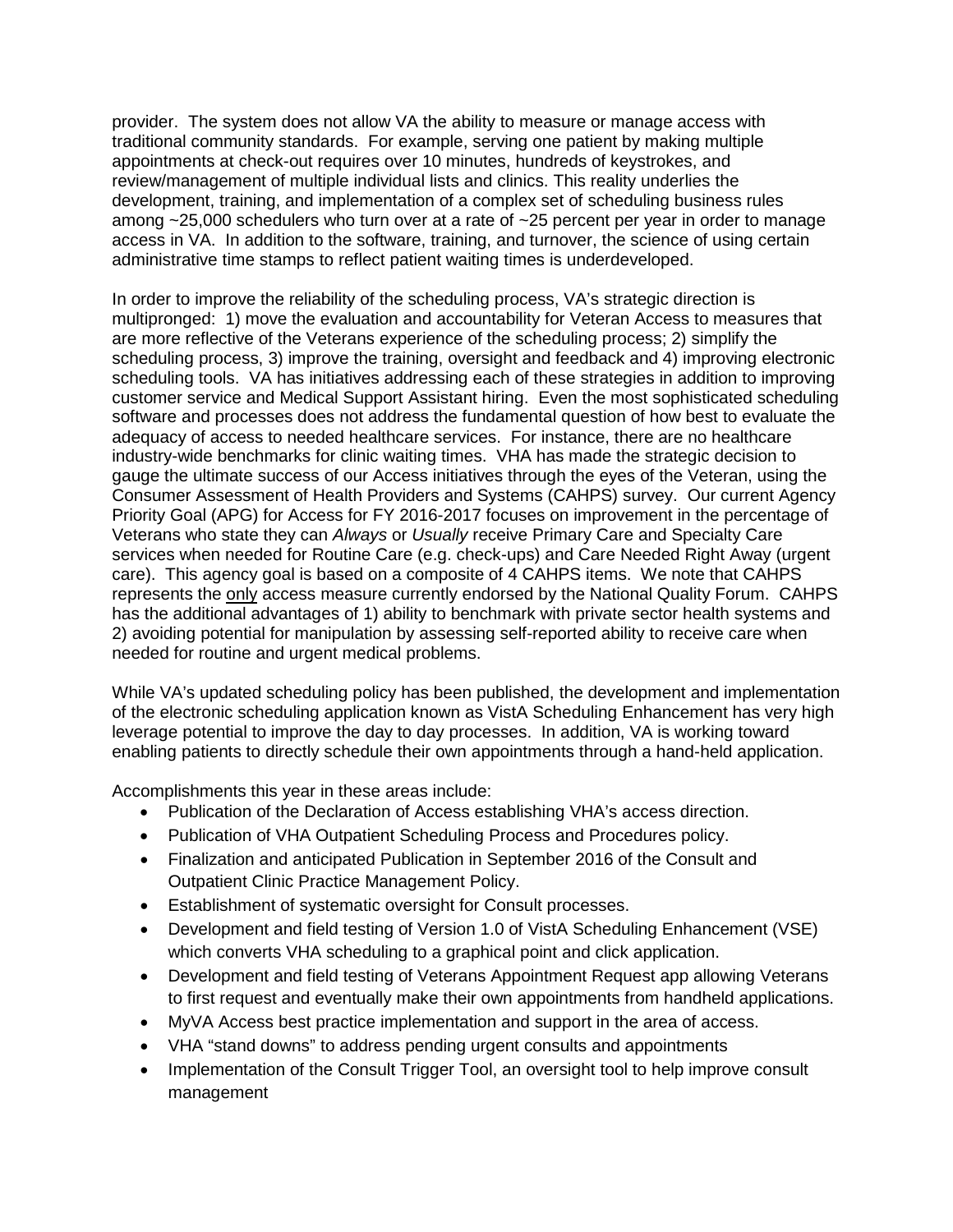- Completion of the first Consult Improvement Initiative, consisting of a group of 6 facilities working together to improve their consult performance.
- Development of new management reports assisting facilities in right-sizing the number of practices needed to maintain access.

 enhancing oversight and feedback. Future strategic goals include developing, implementing, and training improved VA electronic scheduling software; training existing and new staff on VA's new scheduling policy; and

 June 20, 2016), VHA notes OIG's concern and it is being addressed locally. It does not appear In reference to the site-specific report, *Review of Alleged Manipulation of Appointment Cancellations at VA Medical Center, Houston, Texas* (Report Number 15-03073-275, issued that this is a systemic issue. VHA welcomes OIG's recommendations on policies and procedures across the enterprise.

 unapproved wait list for patients awaiting cataract surgery. However, the OIG did not substantiate that the unapproved wait list was created to falsify cataract surgery wait times. The cataract surgery. The checklist was a tracking mechanism that followed multiple facets of care, clinic procedures. In his report, the Assistant Inspector General for Healthcare Inspections patients awaiting cataract surgery in lieu of the electronic wait list. The OIG substantiated that VAMC Eye Clinic patients using the consult referral process as required. However, they did not completed unnecessarily for the two identified patients or that patients were harmed while In reference to the site-specific report, *Healthcare Inspection – Eye Care Concerns Eastern Kansas Health Care System Topeka and Leavenworth, Kansas, Report Number 15-00268-66*, the OIG substantiated that the Leavenworth VA Medical Center (VAMC) Eye Clinic staff used an Eastern Kansas Health Care System (EKHCS) Director and the VISN 15 Heartland Network Director both agreed that the list not an unapproved wait list; rather it was an electronic checklist used to ensure Veterans received the appropriate and necessary pre-surgical work-up prior to including progress of clinical work-up through clinical disposition, and was maintained at the local facility. No VHA-wide mechanism was available that met the specific needs of the eye disagreed with their assessment and maintained that the review found that list was used to track providers did not consistently enter eye care requests for new Leavenworth VAMC and Topeka substantiate the allegation that the providers did not follow the required consult process in an attempt to falsify wait times. The OIG did not substantiate that cataract surgeries were awaiting surgery.

 program. The Director signed the revised policy, Medical Center Memorandum, No. 11D-33 H/HHA Program. Staff training for the policy has been loaded into Talent Management System. by adding them as a co-signer. There is improved monitoring and oversight of DC VAMC's appropriate steps are followed in accordance with policy. An H/HHA monitoring tool was developed to assess staffs compliance of the program quality indicators. Random quarterly audits will be conducted. Staff developed an enhanced GEC screening process to better track In reference to improving home health services and to address the site-specific report, *Access and Oversight Concerns for Home Health Services Washington DC VA Medical Center Washington, District of Columbia* (Report Number 14-03823-19, issued November 16, 2015), the DC VA Medical Center completed a number of actions to described below. In FY 2016, staff revised the Geriatric and Extended Care Organizational Chart outlining the restructuring of the There is now improved communication of between GEC reviews and referral sources of H/HHA H/HHA EWL to ensure Veterans and family members are informed of delay in services and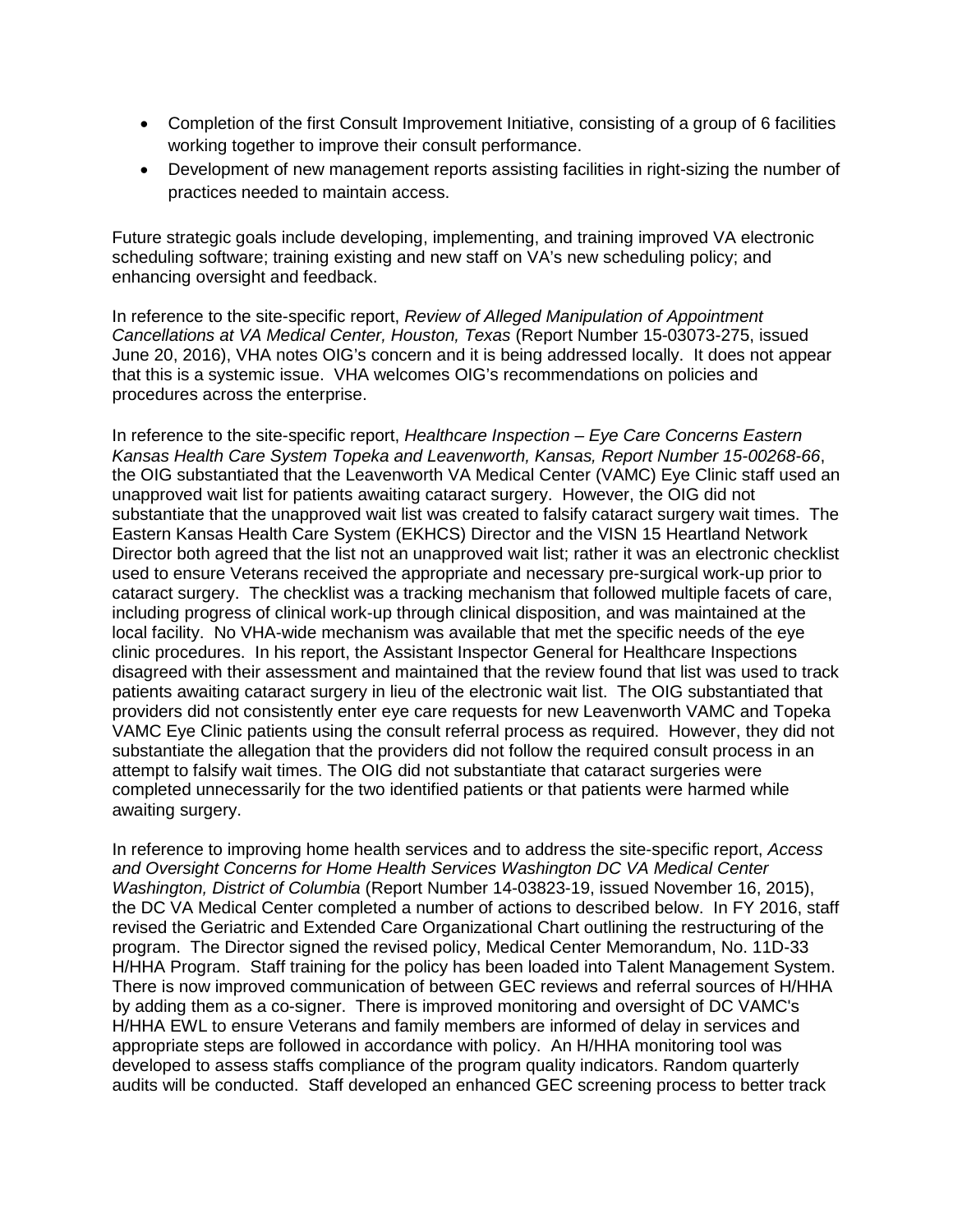and monitor referrals volume and dispositions. Additionally, there is ongoing monitoring and oversight activities of Veterans and community agencies receiving H/HHA services now occur.

## *2. Ensuring that VA Can Purchase Timely, High Quality Care in the Community*

 Subcommittee on Health, Committee on Veterans' Affairs, about the challenges VA faces in and other non-VA care programs. VA continues to experience challenges with Veterans receiving timely access to care in the VCP which was created in November 2014 under Public On February 11, 2016, OIG testified before the United States House of Representative's administering its purchased care programs. VA's purchased care programs include the Veterans Choice Program (VCP), Patient-Centered Community Care (PC3), Fee Basis Care, Law 113-146, Veterans Access, Choice, and Accountability Act of 2014.

 On February 4, 2016, OIG issued *Review of Alleged Untimely Care at the Community Based*  timely care in six reviewed services. The services were Audiology, Mental Health, Neurology, Optometry, Orthopedic, and Primary Care. OIG reviewed 150 referrals for specialty care 288 veterans encountered wait times in excess of 30 days. For all 288 veterans, VA staff either did not add them to the Veterans Choice List or did not add them to the list in a timely manner.<br>Specifically, OIG found that: *Outpatient Clinic, Colorado Springs, Colorado* (Report Number 15-02472-46, issued February 4, 2016), substantiating the allegation that eligible Colorado Springs Veterans did not receive consults and 300 primary care appointments and, of the 450 consults and appointments,

- Scheduling staff used incorrect dates that made it appear the appointment wait time was less than 30 days for 59 of the 288 veterans; and
- Non-VA Care Coordination staff did not add 56 veterans to the VCL and did not add 173 veterans to the list in a timely manner; and
- Scheduling staff did not take timely action on 94 consults and primary care appointment requests.

 As a result, VA staff did not fully use VCP funds authorized by Congress to afford Colorado Springs CBOC Veterans the opportunity to receive timely care.

 2016), substantiating that James A. Haley Veterans' Hospital staff did not always cancel the veteran's VA appointment when staff made a VCP appointment. Consequently, VA appointments were not available for other Veterans waiting for care. For example: Additionally, on February 5, 2016, OIG issued *Review of Alleged Patient Scheduling Issues at the VA Medical Center in Tampa, Florida* (Report Number 15-03026-101, issued February 5,

- OIG found that for 12 Veterans, staff did not cancel the Veterans' corresponding VA appointments because Non-VA Care Coordination staff did not receive prompt notification from the contractor when a Veteran scheduled a VCP appointment and no longer needed the VA appointment; and
- 30 days from their preferred date, and that staff inappropriately removed veterans from the Veterans Choice List. This occurred because Tampa VAMC schedulers thought they were appropriately removing the veteran from the Electronic Wait List when they • OIG substantiated that the facility did not add all eligible Veterans to the Veterans Choice List when their scheduled appointment was greater than were actually removing the veteran from the Veterans Choice List.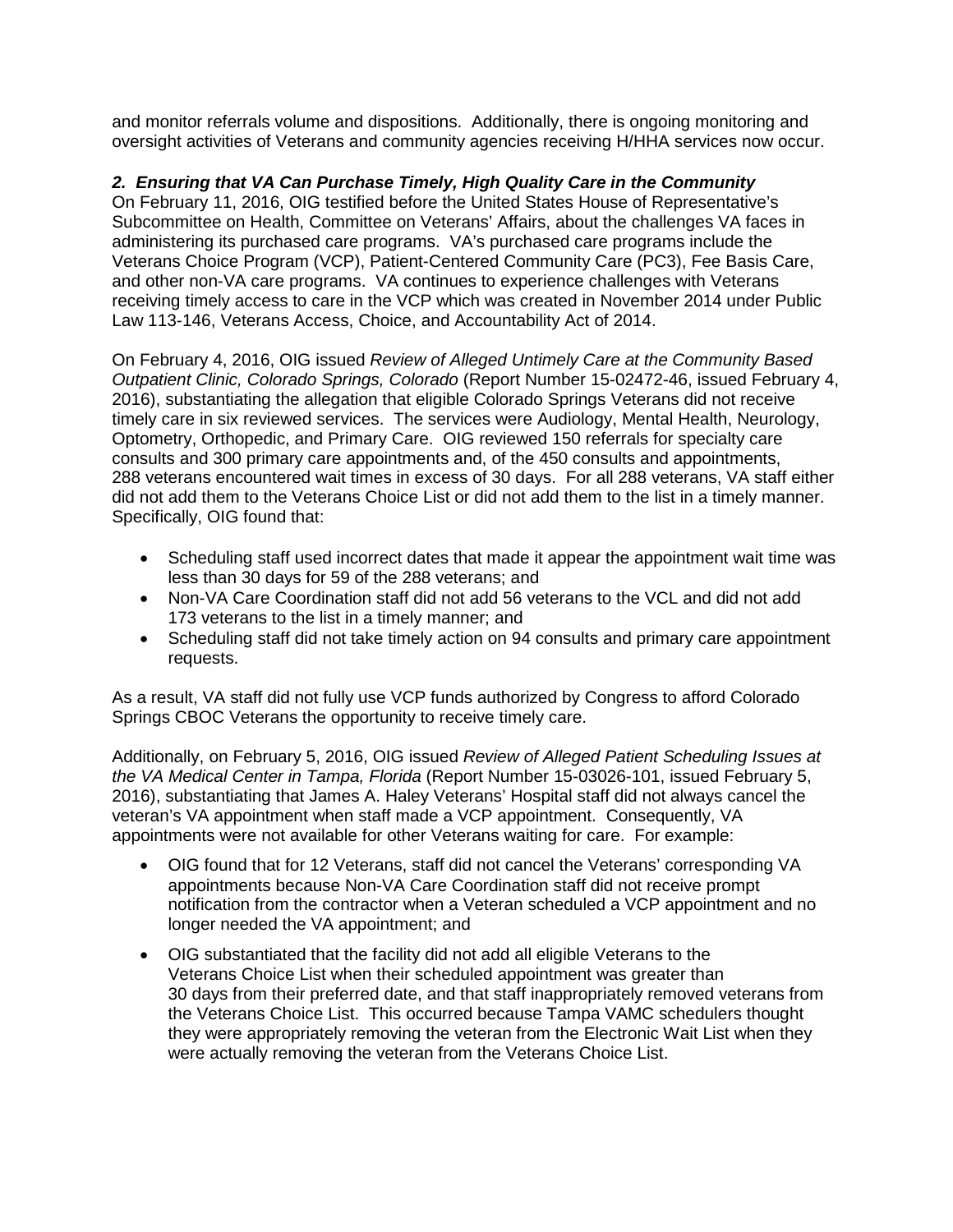**Estimated Resolution Timeframe:** Complete  **Responsible Agency Official:** Under Secretary for Health  **Associated Strategic Goal:** Manage and Improve VA Operations  **Strategic Objective:** Enhance productivity and improve efficiency of the provision of Veteran benefits and services **Associated Performance Measure(s):** No public-facing **VA's Program Response** to Deliver Seamless and Integrated Support measures are associated with this issue

 VHA continues to work to improve access to care for all Veterans. Community Care has guidance outlining the process for managing Veteran Choice List appointments. This guidance has been reviewed in numerous training sessions, and is available for staff to download to be readily available. Information regarding this subject was also reviewed on a Monthly National Call.

 February 4, 2016), VHA has taken note of OIG's concern and shall address it locally. It does not appear that this is a systemic issue. VHA welcomes OIG's recommendations on policies In reference to the site-specific report, *Review of Alleged Untimely Care at the Community Based Outpatient Clinic, Colorado Springs, Colorado* (Report Number 15-02472-46, issued and procedures across the enterprise.

 VA Eastern Colorado Health Care System (ECHCS) fully supports the Veteran's right to pursue the "Choice" option if they meet eligibility criteria. We are currently in the top 5 facilities in the nation for the volume of referrals to the Veterans Choice Program. Through March of FY 2016, Net Federal Services (Health Net), resulting in 17,251 appointments in the community. To ECHCS has referred 27,716 episodes of care to our region's third party administrator, Health ensure we maintain this success, ECHCS has added Veterans Choice List entry criteria to the performance plans of schedulers and issued the revised plans during mid-year review in March 2016.

 In regards to the appointment requests for newly enrolled Veterans within 1 day of the approved appointment, there is no known policy with this requirement. Per VHA Directive 2012-001 within 5 business days of the time stamp date. The appointment requests for newly enrolled regarding time requirements for processing Enrollment applications, the office responsible for processing applications is responsible for processing all applications, regardless of the method of submission, into the Veterans Information Systems and Technology Architecture (VistA) patients are populated onto the Newly Enrolled/Appointment Requested Report and processed daily by the site for which the Veteran requested care.

 In reference to the site-specific report, *Review of Alleged Patient Scheduling Issues at the VA*  Tampa VA Medical Center took the actions described below. The Acting Chief, Health plans for modification as the needed information is obtainable through the Health Net portal. VA appointments accordingly. On average, appointment notifications are received within two to ten days prior to the community CHOICE appointments. *Medical Center in Tampa, Florida* (Report Number 15-03026-101, February 5, 2016), the Administration Service (HAS) collaborated with the VISN 8 Field Assistant who explained that any changes would require a national Contract Modification. At the national level, there are no HAS will continue to retrieve community CHOICE appointments through the portal and cancel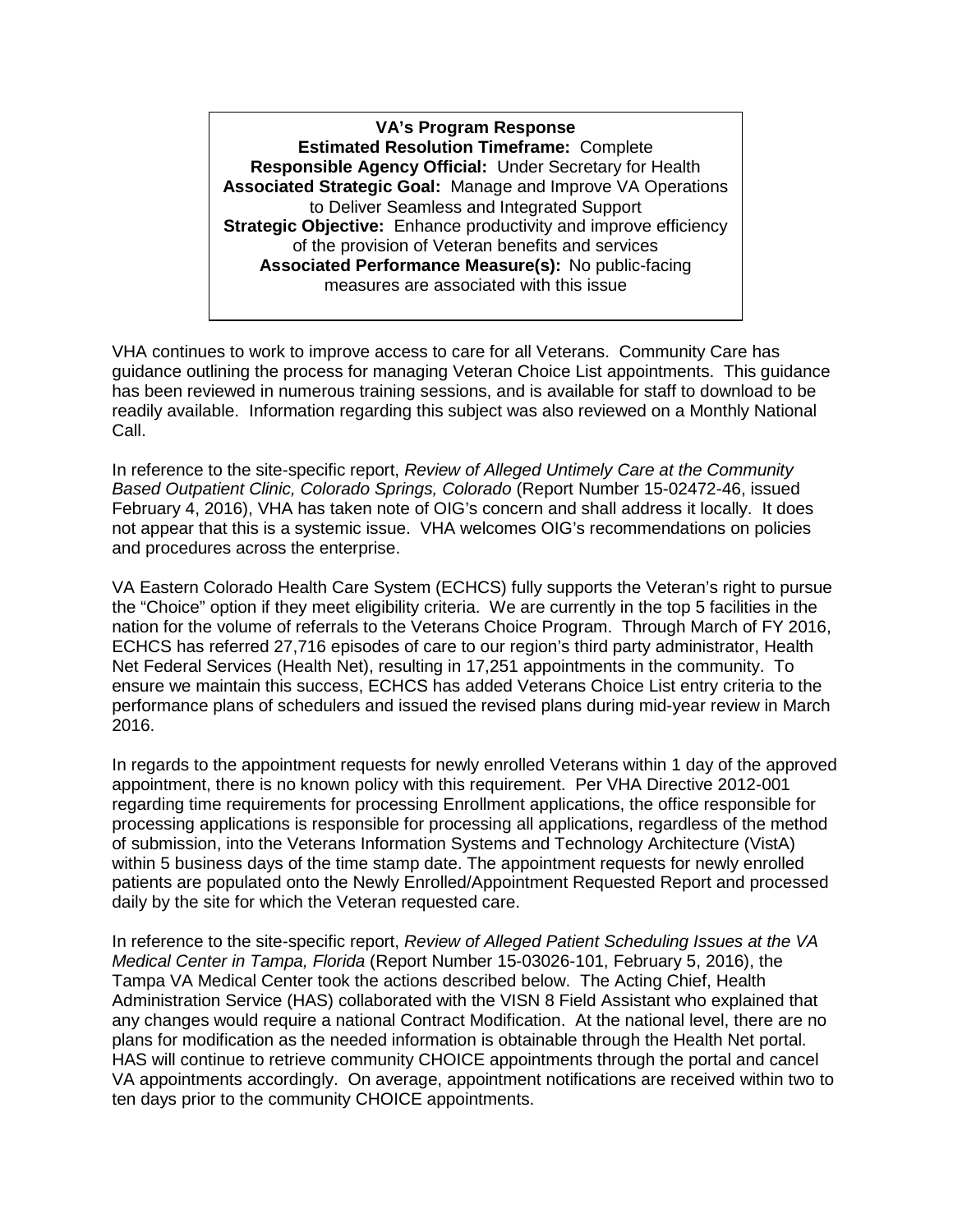an electronic alert. HAS will continue to retrieve community appointments through the portal. The Acting Chief, HAS, validated that Health Net complies with the contract by updating the portal with the date/time of the community appointment. Health Net is not obligated to provide

 2015 which utilizes VistA. The report is run daily for the appointments made on the previous Dispositioned entries, and appointments that should have been added to the VC List but were not. This report is sent daily via Outlook to all section chiefs and supervisors of scheduling staff The HAS Performance Improvement (PI) section developed an audit program report in May date. The report has three tabs that monitor Veteran's Choice List (VC List) entries, VCL with instructions on how to take action for each tab. The supervisors share the audit results with appropriate staff for awareness and corrective action.

 HAS PI section runs the daily VC List reports to verify VC List entries were made. Those that to the VC List. The HAS PI Committee performs ongoing audits for previously dispositioned the VC List as required. The Committee reports their findings to the PI Section Chief. The PI have been dispositioned from the list are verified for "Deceased status" with Decedent Affairs staff. Veterans not identified as deceased are reported to supervisors to be re-entered correctly Veterans, as well as audits to identify patients scheduled for appointments, but not entered to Section Chief then sends a list to supervisors to have the corrective actions entered.

 the PI section conducted refresher scheduling training from July through September 2015. The training included CHOICE, Electronic Wait List/VC List training and was provided to all staff and In accordance with the National Clarification to Scheduling Guidelines introduced in May 2015, supervisors possessing the scheduling menus. Staff were required to self-certify that they had attended, understood, and would comply with the training requirements. Training certification for those that attend training is entered in staff's Talent Management System (TMS) Learning History, and certification memorandums are maintained by the PI section.

 The scheduling menus were removed from those staff that did not attend and certify compliance. CHOICE, Electronic Wait List /VCL training is now part of the scheduling training conducted at James A. Haley Veterans' Hospital prior to scheduling menus being assigned. Veterans are now entered on the VCL by a scheduler in the respective specialties.

#### **OIG CHALLENGE #2: BENEFITS PROCESSING**  *-Strategic Overview-*

 Delivering timely and accurate benefits is central to VA's mission. The Veterans Benefits Administration (VBA) is responsible for oversight of the nationwide network of VA Regional insurance. These programs are estimated to pay out over \$104 billion in claims to Veterans and Offices (VARO) that administer a range of veterans benefits programs, including compensation, pension, education, home loan guaranty, vocational rehabilitation and employment, and life their beneficiaries in FY 2017.

 OIG conducts inspections of all 56 VARO's and the Veterans Service Center (VSC) in and the management of VSC operational activities. These inspections address the processing Cheyenne, Wyoming, generally on a 3-year cycle to examine the accuracy of claims processing of high-risk claims such as temporary 100 percent disability evaluations, residual disabilities related to traumatic brain injuries (TBI), and special monthly compensation (SMC) claims and related ancillary benefits payments reserved for Veterans with quality-of-life issues due to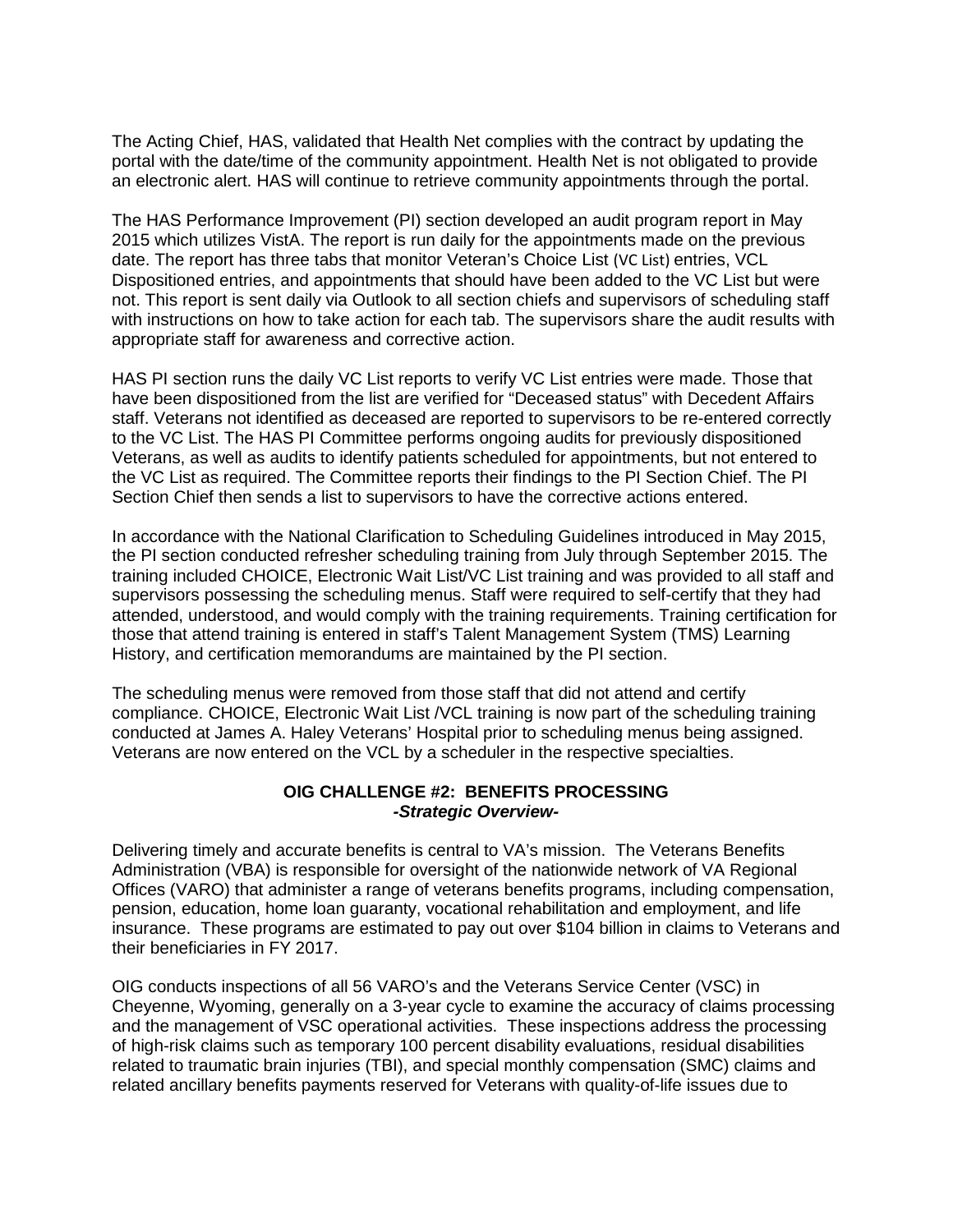severe disabilities related to military service. In FY 2016, OIG inspected 5 VAROs—completing the second review cycle of VBA's 57 claims processing offices.

 operations, and complaints received through OIG's Hotline Division. Since FY 2011, VBA has 2015. However, OIG is concerned that the improvement made in reducing the backlog of appealed claims workload. During FY 2016, OIG also reported the results of 14 reviews related to VBA programs, aggressively pursued multiple initiatives outlined in its Strategic Plan to eliminate the backlog of compensation claims, also referred to as rating-related claims. VBA's goal for reducing the backlog was to process all compensation claims within 125 days with 98 percent accuracy by compensation claims was at the expense of other VBA workload such as its non-rating and

 self-imposed challenges to managing that workload. For example, in April 2016, VBA reported it completed 135,172 dependency claims since the start of the FY—representing 32 percent of VBA developed a Rules-Based Processing System (RBPS) to automate dependency claim are excluded from VBA's performance dashboards. VBA reported that over 60 percent of the dependency claims processed under traditional claims processing systems for FY 2016 have taken, on average, 353 days to complete. While VBA reports the success of RBPS, performance metrics such as the accuracy of claims processed using RBPS are unknown. It is related disability claims, its appealed claims inventory continued to rise. According to VBA's 31 percent—from 247,780 in September 2011 to 325,291 as of May 14, 2016. The manner in which VBA reports and accounts for its workload lacks transparency and creates its target completion goal of 422,090 during FY 2016. As part of VBA's transformation efforts, submission and payment through self-service features; however, claims processed under RBPS dependency claims filed through RBPS are automatically processed and paid within 2 days; yet, unclear how VBA and stakeholders, to include OIG, can determine if VBA successfully reduced its inventory of dependency claims and whether or not improvement in this workload can be attributed to RBPS. Similarly, while VBA focused efforts on reducing its inventory of rating-Monday Morning Workload Reporting system, the appealed claims inventory increased by

## **OIG Sub-Challenge #2A: Improving the Accuracy and Timeliness of Claims Decisions (VBA)**

 quality reviews, and other management controls to improve the timeliness and accuracy of the risk of improper benefits payments to Veterans and their families. During inspections, OIG processing at the VAROs. In FY 2016, OIG reported on the performance of five VAROs in the following areas: OIG continues to report the need for enhanced policies and procedures, training, oversight, claims decisions. Claims processing that lacks compliance with VBA procedures could increase sampled claims with certain medical disabilities considered to be at higher risk of processing errors, thus results do not necessarily represent the overall accuracy of disability claims

- Temporary 100 percent disability evaluations;
- Residual disabilities related to TBI;
- SMC and related ancillary benefits;
- Dates of claims; and
- Benefits reductions.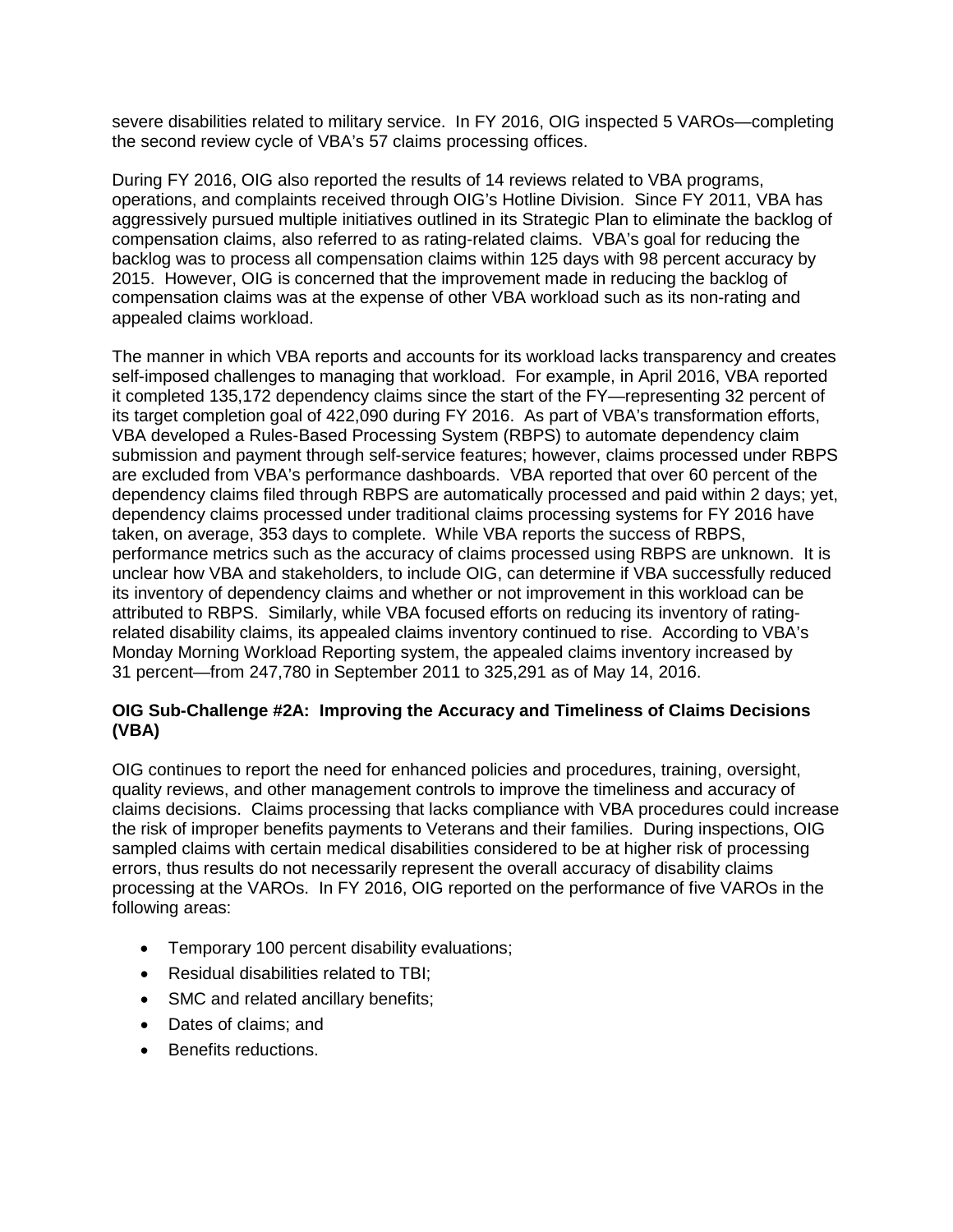OIG determined VBA staff correctly processed disability claims related to TBI; however, 16 percent of the total 186 disability claims statistically selected from 5 VAROs that related to temporary 100 percent disability evaluations and SMC claims contained errors. The errors resulted in more than \$186,000 in improper benefits payments. Specifically, VARO staff incorrectly processed:

- more than \$138,100 in improper benefits payments; and 20 percent of 114 temporary 100 percent disability evaluations, resulting in identification of
- more than \$47,900 in improper benefits payments. • 32 percent of 19 claims involving SMC and ancillary benefits, resulting in identification of

 for 1 percent of the 150 cases reviewed. OIG also determined VARO staff did not correctly process or complete 26 percent of 141 proposed benefits reductions cases, resulting in an average of 6 months elapsed before staff took the required actions to reduce benefits. VARO staff used incorrect dates when establishing claims in VBA's electronic system of records approximately \$206,400 in improper benefits payments. For the cases with processing delays,

 In FY 2014, as part of its transformation initiatives, VBA implemented an issue-level model for model for reporting accuracy. VBA explained that under the issue-level model, a claims processor that properly decided 15 out of 16 medical issues correctly received an accuracy rate related disability claims using the traditional and claim-level model. Under the claim-level accuracy of claims using the issue-level model remained around 96 percent through the second quarter of FY 2016. As such, OIG is concerned that the increased accuracy reported using the reporting the accuracy of claims processed at VAROs—deviating from its traditional claim-level of 93.7 percent. Under the claim-level model, if one of the 16 issues were incorrectly decided, the entire claim would be an error. VBA began concurrently tracking the accuracy of ratingmodel, the accuracy of rating-related claims remained at approximately 90 percent while the issue-level model is related to the change in methodology rather than actual improvement in the accuracy of claims being processed**.** 

 manner in which beneficiaries must submit claims. Prior to the regulatory change, beneficiaries were entitled to submit a claim in any format, including handwritten notes or letters. The submit their formal application for benefits; however, VBA has a fundamental duty to assist Additionally, in March 2015, VBA implemented a regulatory change that standardized the regulatory change included a new "intent to file" process. VBA reported that the formalized process gives applicants additional time to gather all of the information and evidence needed to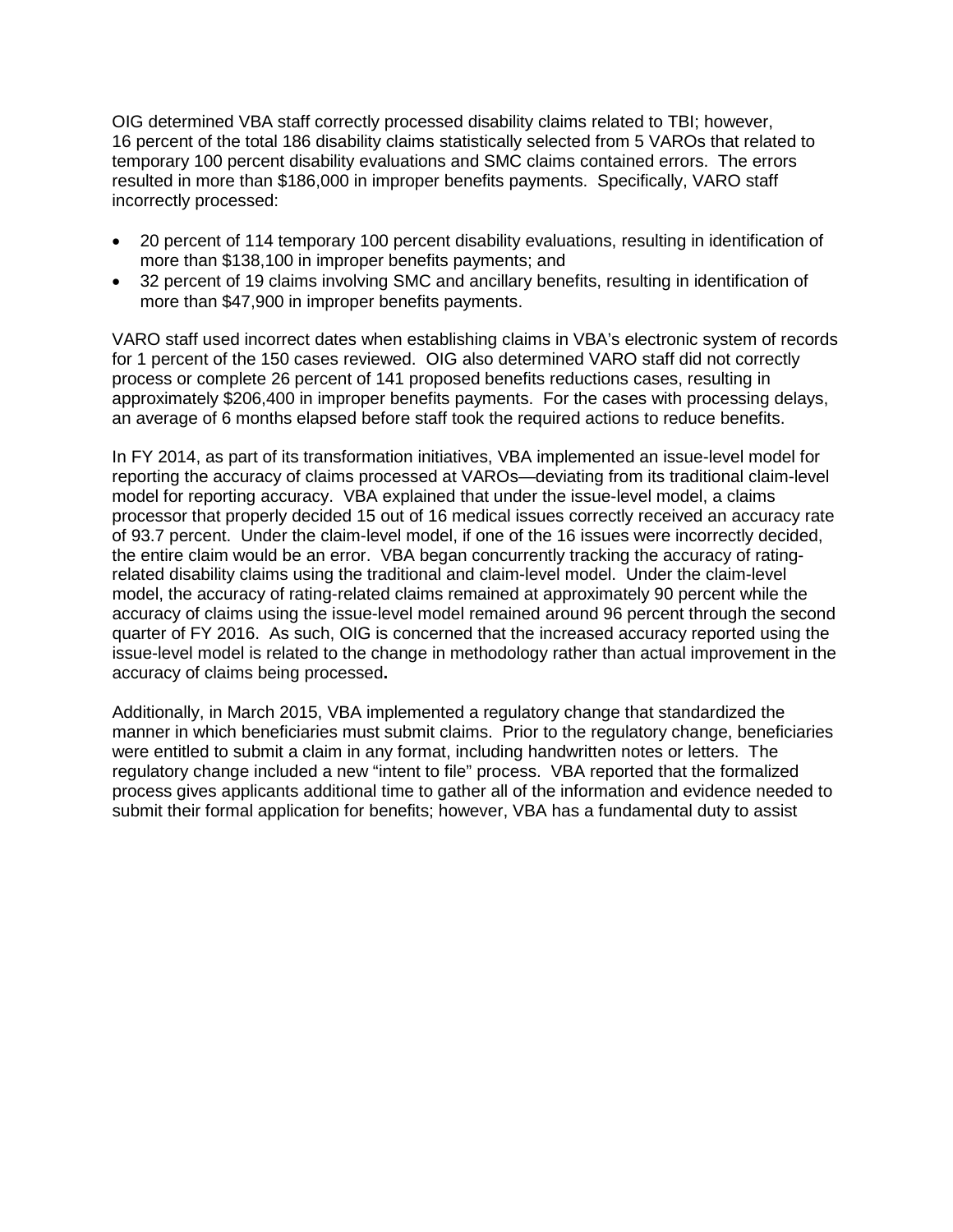Veterans in this process. OIG is concerned that the new policy created a mechanism in which claims processing staff could reject claims unless it was submitted on a specific form, thereby services. delaying assisting Veterans with their claims and ultimately in the delivery of benefits and



 and services they have earned and deserve. As of September 30, 2016, the average age of The Veterans Benefits Administration (VBA) is committed to providing Veterans with the care pending compensation claims was 85 days, a 197-day reduction from the 282-day peak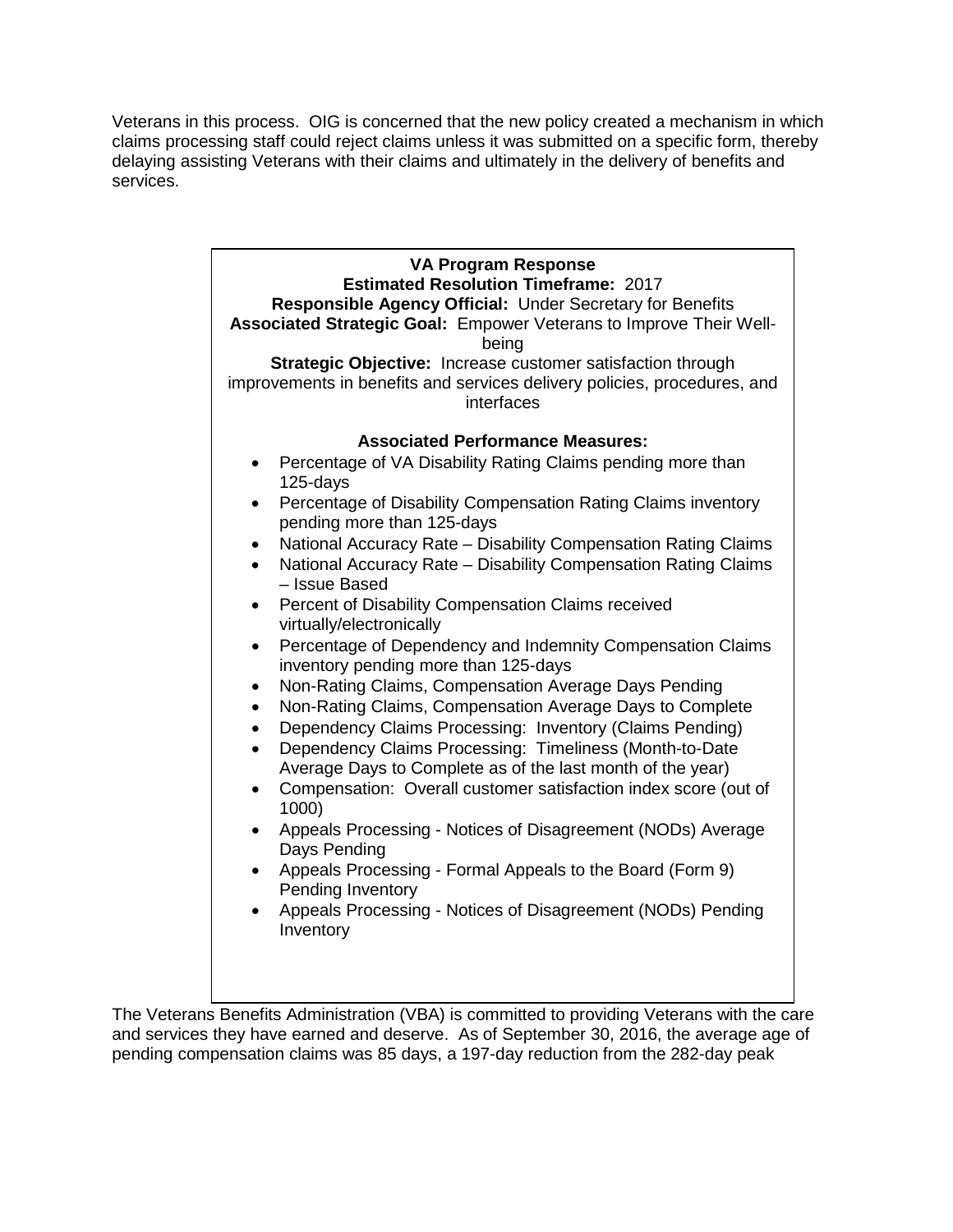in March 2013. For the seventh year in a row, VBA completed over a million disability claims. in March 2013. For the seventh year in a row, VBA completed over a million disability claims.<br>Even as VBA focused on its priority goal to eliminate the disability rating claims backlog for VBA remained focused on non-rating claims, as well. As VBA completed record-breaking administrative action end products in fiscal year (FY) 2016, this volume of work continues to grow. Veterans who have waited the longest, and is achieving record-breaking levels of production, numbers of disability rating claims in recent years, one result is an associated increase in the volume of non-rating claims and appeals. Despite completing three million non-rating and

 completed within one day. Claims that do not fit the criteria for automatic processing or claims improvements and market the electronic submission channels that enable automatic VBA developed the Rules-Based Processing System (RBPS) to automate adjustments for adding or removing dependents. During FY 2016, 66 percent of the dependency claims submitted through RBPS were automatically processed and Veterans' award adjustments were that cannot be validated through the automated rules-based decision criteria are routed for manual processing. VBA will continue to focus efforts on completing the oldest dependency claims while continuing to reduce overall inventory. In the third quarter of FY 2016, VBA continued to track improvement projects across identified work streams to increase the volume of dependency claims eligible for automatic processing. Distribution of dependency claims through the National Work Queue (NWQ) will increase, further adding claims processing efficiency. VBA will continue to work with the myVA initiative to prioritize information technology dependency claim processing.

 technology initiatives is one of VA's 12 Breakthrough Priorities. VBA received funding that appeals workforce to 1,495 employees. VBA also allocated \$10 million in overtime funds for the appeals workload. The additional funding has allowed VBA to increase its appeals output to 2015. VBA was able to lower the Substantive Appeal (VA Form 9) pending inventory by 11 NOD pending inventory, compared to FY 2015. In addition, VBA issued over 30,000 more statements of the case in FY 2016 compared to the previous year. Overall, VBA resolved 113,197 appeals in FY 2016 – over 15,000 more appeal resolutions compared to FY 2015. 113,197 appeals in FY 2016 – over 15,000 more appeal resolutions compared to FY 2015.<br>Furthermore, beginning in November 2015, VBA started gathering requirements for processing appeals in VBMS, leveraging efficiencies through automation and the NWQ. However, as VA proportionately. Modernizing the appeals process through legislative reform and other people, process, and allowed the hiring of 200 additional appeals full-time employees in FY 2016, increasing the more than 202,000 appeals actions in FY 2016, which represents a 20 percent increase over FY percent, and the Board remand inventory by 8 percent in FY 2016, while maintaining a steady has increased claims decision output over the past 6 years, appeals volume has grown

proportionately.<br>Despite the people, process, and technology improvements, increases in productivity have not 2016 – nearly 63,000 appeals more than it was able to resolve. Within the current legal framework, the average processing time for all appeals resolved in FY 2016 was approximately 3 years. For those appeals that reach the Board, on average, Veterans were waiting at least 5 decision on their appeal that is timely, simple, transparent, and fair. In early 2016, VA sponsored an "Appeals Summit" – a series of meetings held with Veterans Service been significant enough to keep pace with inflow of new appeals and the current appeals workload is projected to continue to grow. VBA received more than 176,000 new appeals in FY years for an appeals decision, with thousands of Veterans waiting much longer. VA projects that under the current process, without significant legislative reform, Veterans will be waiting an average of 10 years for a decision on their appeal by the end of 2027. Comprehensive legislative reform is required to modernize the VA appeals process and provide Veterans a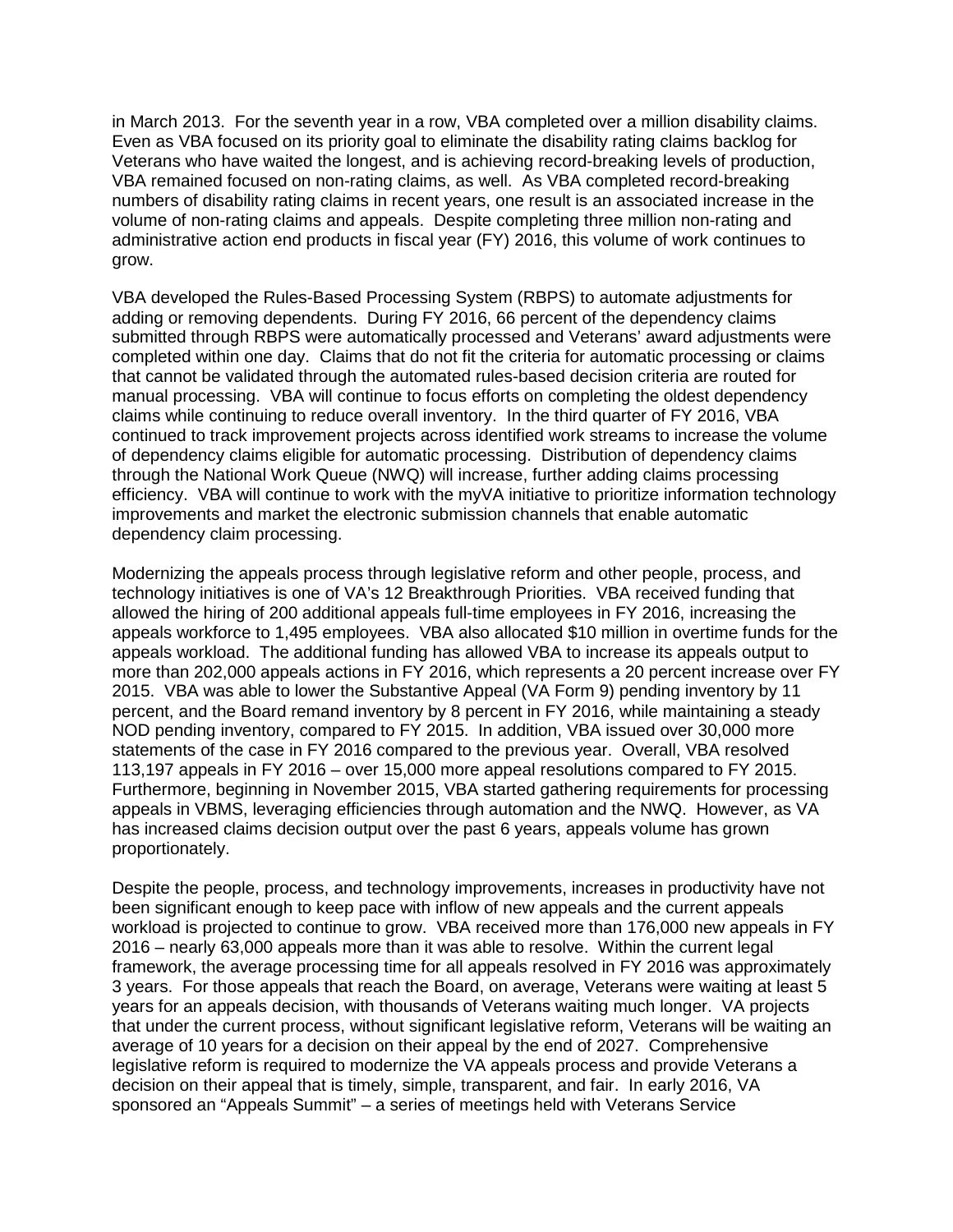process, with additional meetings and ongoing communication following. The product of these appeals framework. VA provided Congress with draft language setting forth this framework, Organizations (VSOs), advocacy groups, and congressional staff to design a new appeal collaborative, detailed discussions between VA, VSOs, and other key stakeholders was a new which is the subject of four bills pending in Congress (H.R. 5083, H.R. 5620, S. 3170, and S. 3328).

 95.5 percent (+/- .3 percent margin of error). Issue-based accuracy is measured by assessing each medical disability decision within a rating-related compensation claim. Each issue a Nationally, claim-based accuracy increased from 84 percent in FY 2011 to 88.1 percent (+/- .8 percent margin of error), as of September 30, 2016, and issue-based accuracy remained high at Veteran raises must go through the same series of discrete tasks, such as VBA providing duty to assist, gathering evidence, and making the decision. VBA may err on one aspect of the claim for a medical issue, but correctly process the remaining issues within the claim. Hence, the outcome of claim-based accuracy, which considers a claim to be processed either correctly or incorrectly, is not beneficial for analysis or training purposes and presents a misleading picture of VBA's accuracy. Issue-based accuracy provides VBA the opportunity to precisely target medical issues where adjudication is more error-prone and additional training is needed.

 improvements. The automation capabilities provided by the Veterans Benefits Management program, are clear examples of enhancements to increase the efficiency of claims processing. VBA continues to gain efficiency as a result of a blend of people, process, and technology System (VBMS), coupled with the implementation of the NWQ and the Centralized Mail (CM)

 functionality and enhancements to users every three months. These releases focused on the VBMS deployed major releases in FY 2016, using an agile development model to deliver new reduction of legacy systems, as well as automation, integration with the Department of Defense (DoD), and electronic access to communications for Veterans. For enhanced efficiency, VBMS can now systematically request DoD service treatment records when a Veteran initiates his or her claim. Additionally, VBMS now automatically triggers a review of a claim when requested evidence is marked as received, helping move the claim toward a decision.

 capacity and assist with reaching claims processing goals. With 99.7 percent of the pending disability compensation claims inventory converted to a digital format, VBA is able to efficiently In February 2016, VBA launched NWQ, a national workload distribution tool. NWQ was built within VBMS and takes advantage of paperless capabilities to improve VBA's overall production and centrally manage the claims workload, set priorities nationally, and electronically distribute claims that are ready to be worked based on individual regional office (RO) capacity levels. As of May 8, 2016, all ROs are receiving disability rating claims through NWQ.

VBA completed deploying CM to all ROs in 2015, and completed deploying CM to the Pension Management Centers in FY 2016. Since deployment, VBA has gained proficiency in electronic mail processing and is now able to provide assistance with virtual mail processing as needed across ROs. VBA continues to explore the possibility of expanding CM use to other business lines.

 notes or letters. This practice sometimes led to VBA discovering claims later in the process. Effective March 24, 2015, VBA regulations made the claims process easier and more efficient for Veterans through the use of standardized claim and appeal forms. This regulatory change includes a new intent to file (ITF) process that replaces informal claims. The ITF process gives Prior to March 24, 2015, Veterans could submit claims in any format, including handwritten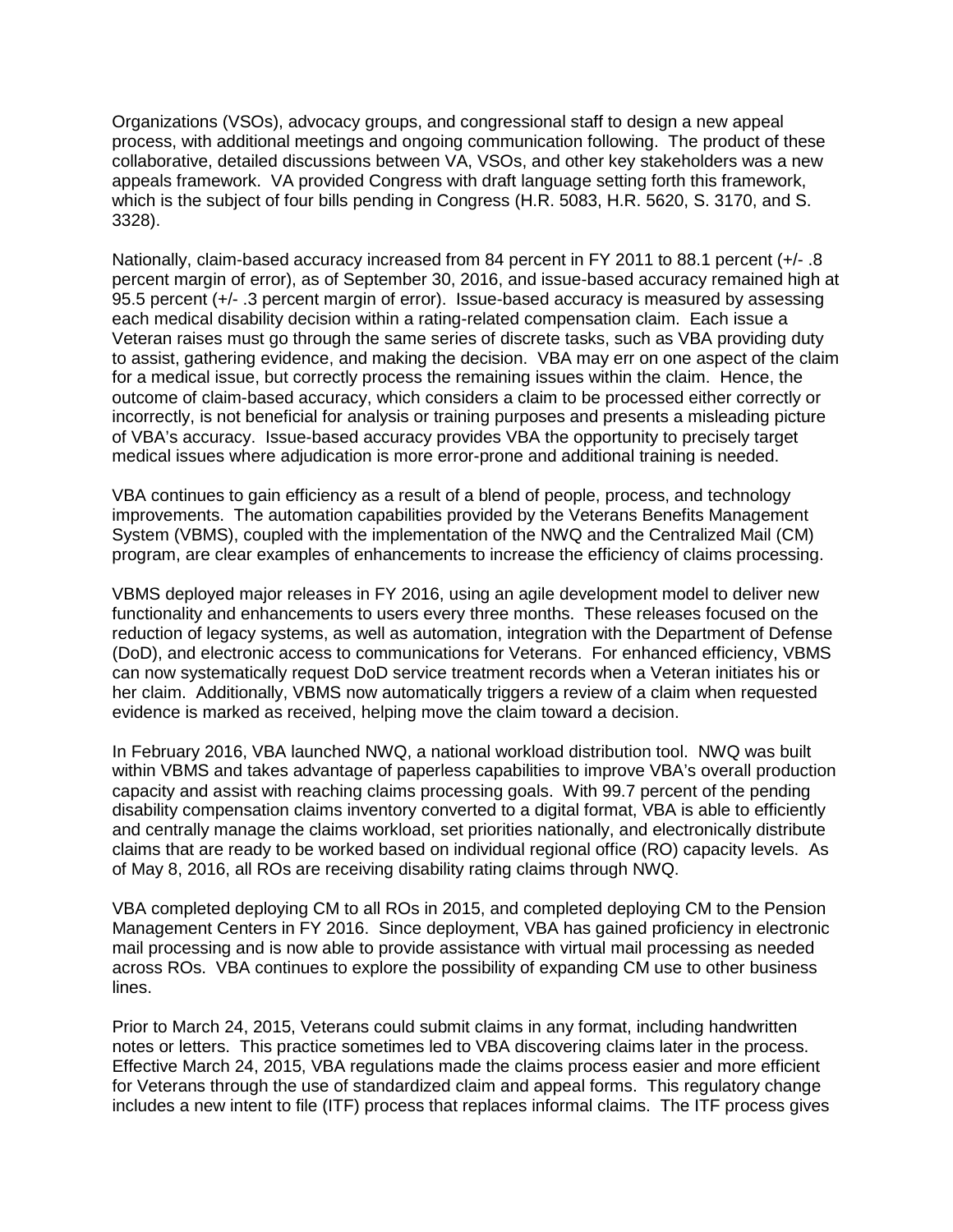wishing to file a claim receives the information and assistance he or she needs. applicants additional time to gather all of the information and evidence needed to submit with their formal application for benefits. The ITF process protects the earliest possible effective date if VBA determines that the applicant is eligible for benefits and helps ensure anyone

 VBA also developed and mandated new refresher training course for Veterans Service regarding special monthly compensation (SMC). In addition, VBA updated training materials on Representatives, Rating Veterans Service Representatives, and Decision Review Officers the following topics for the Veterans Service Center personnel:

- Temporary 100-percent disability evaluations
- Traumatic brain injury
- SMC and related ancillary benefits
- Dates of claims
- Benefits reductions

## **OIG Sub-Challenge #2B: Improving Data Integrity, Internal Controls, and Management Within VAROs (VBA)**

 deliver consistent operational performance. During FY 2016, OIG published 14 reports relating to VBA program operations, management, and allegations of wrongdoing. In total, OIG made 41 recommendations for improvement and substantiated many of the allegations raised through weaknesses in internal controls, and mismanagement of VBA operations and programs. weaknesses in internal controls, and mismanagement of VBA operations and programs.<br>Specific challenges that OIG reported on in FY 2016 are summarized in this section. VBA continues to experience challenges in ensuring all 56 VAROs comply with the Veterans Health Information Systems and Technology Architecture (VistA) regulations and policies and OIG's Hotline. Recommendations for improvement addressed data integrity issues,

 procedures for reconsidering local quality review errors at the San Diego VARO. In *Review of*  review program lacked controls sufficient to ensure staff took timely actions to correct claims processing errors identified during the quality review process. Of the 50 errors OIG sampled, errors related to actions like improper development for evidence which did not require revised decision documents. On average, it took VARO staff 66 days to correct the errors. OIG establish a timeliness standard for VBA staff at its 56 VAROs to follow when correcting individual quality review errors. In May 2016, OIG identified concerns warranting VBA management attention while assessing the merits of allegations that VARO management inappropriately interfered with established *Alleged Manipulation of Quality Review Results at VA Regional Office San Diego, California*, (Report Number 15-02376-239, issued May 9, 2016), OIG determined VBA's local quality 39 required corrective actions, such as revised decision documents, while the 11 remaining recommended the San Diego VARO Director implement a plan to ensure staff comply with local policy to correct individual quality review errors and that the Under Secretary for Benefits (USB)

 OIG issued two reports, *Review of Alleged Data Manipulation of Appealed Claims at VA*  mismanagement. The data integrity issues regarding appealed claims processing actions at the by the Compensation Service. The guidance required VARO staff to enter incomplete and/or *Regional Office Wichita, Kansas* (Report Number 15-03581-204, issued April 26, 2016) and *Review of VBA's Alleged Inappropriate Prioritization of Appeals at VA Regional Office Roanoke, Virginia* (Report Number 15-02384-212, issued April 19, 2016), related to data integrity and Wichita VARO resulted from a lack of management oversight and conflicting guidance provided inaccurate information in Veterans Appeals Control and Locator System (VACOLS). VACOLS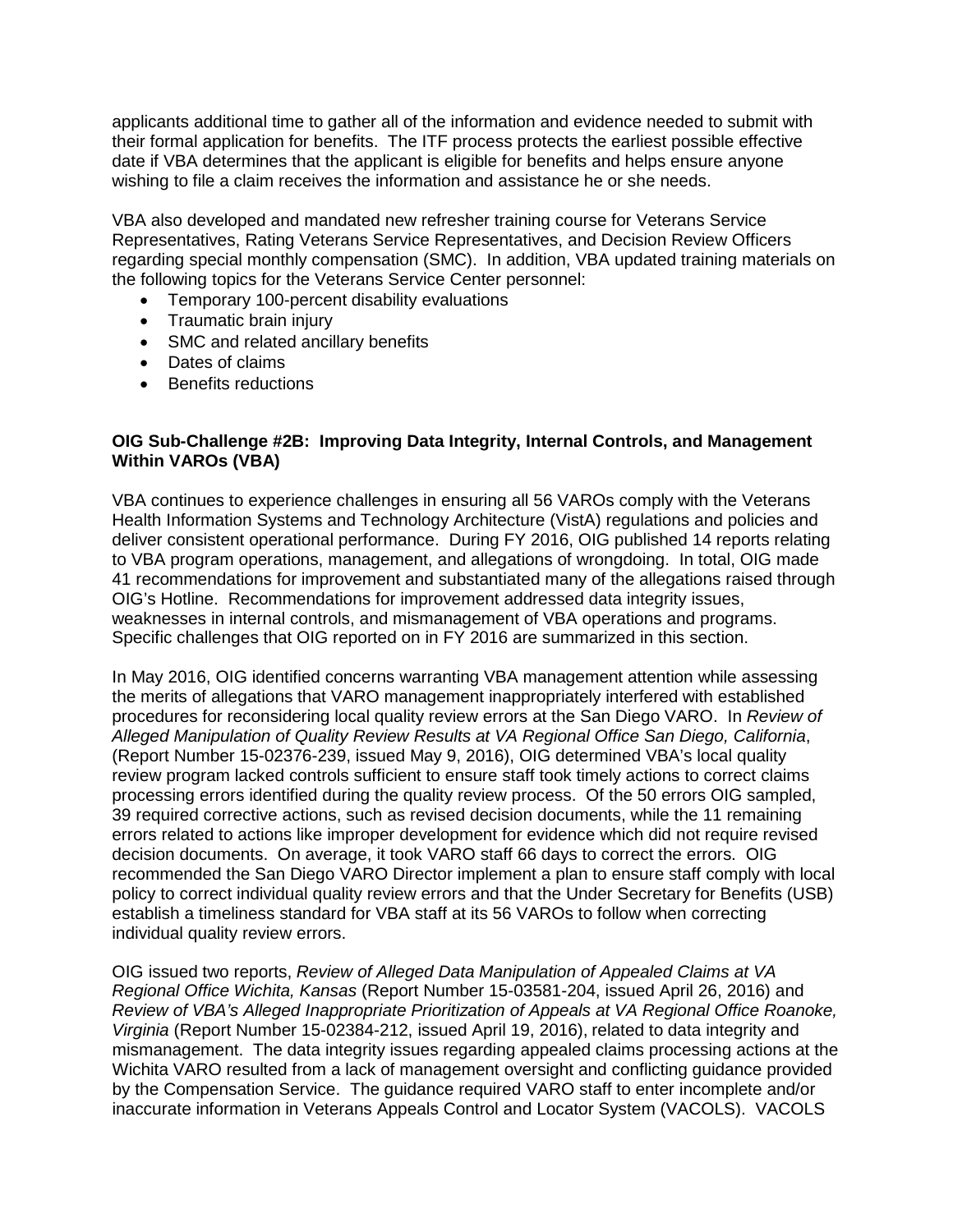is the electronic records system used to track and manage its appeals workloads—the information entered. OIG reviewed 36 Notices of Disagreements (NOD) at the Wichita VARO and found staff did not follow VBA policy when processing this workload. In addition to effectiveness of tracking appealed claims is dependent upon the accuracy and timeliness of the recommending that VARO staff correct the errors OIG identified, the USB modified the policy on processing the appealed claims workload to ensure appellate claims are accurately processed.

 At the Roanoke VARO, OIG confirmed that leadership did not follow workload management appealed claims. Instead, as directed by VBA's Southern Area Office Director to reduce appeals inventory, Roanoke VARO management implemented a NOD reduction plan. The reduction plan focused on processing less complex, newly initiated appeals. OIG confirmed that 82 percent of the appealed claims processed by Roanoke VARO staff in FY 2014 had been pending less than 1 year and that older appealed claims were not processed. plans, which required appeals staff to prioritize appealed claims based on the age of the

pending less than 1 year and that older appealed claims were not processed.<br>In January 2015, OIG received an anonymous allegation that staff at the Los Angeles, California, VARO were shredding mail related to veterans' disability compensation claims. The complainant also alleged that supervisors were instructing staff to shred these documents. OIG other governmental paper records. OIG found nine claims-related documents that VARO staff the potential to affect Veterans' benefits. OIG could not determine if records were incorrectly stored for destruction were picked up 11 days prior to OIG's visit. OIG will continue to follow up substantiated in *Review of Alleged Shredding of Claims-Related Evidence at VA Regional Office Los Angeles, California* (Report Number 15-04652-266, issued April 14, 2016), that VARO staff were not following VBA's January 2011 policy on management of Veterans' and incorrectly placed in personal shred bins for non-claims-related documents—eight of which had shredded prior to the visit because, as part of the normal contractor shred schedule, documents on the VARO's progress toward implementing the recommendations and corrective actions made in the report.

 10 selected VAROs across the nation. The 10 sites were Atlanta, Georgia; Baltimore, Philadelphia, Pennsylvania; Reno, Nevada; San Juan, Puerto Rico; and St. Petersburg, Florida. scheduled for destruction at 6 of the 10 VAROs. As such, OIG concluded this was a systemic issue within VBA. OIG found that noncompliance with policy, inadequate controls, and outdated guidance led to the potential destruction of claims-related documents. VARO management and records management staff did not consistently review documents or maintain violation logs. In order to determine whether the improper destruction of Veterans' claims-related documents was an isolated problem or a systemic issue, OIG conducted unannounced inspections at Maryland; Chicago, Illinois; Houston, Texas; New Orleans, Louisiana; Oakland, California; OIG found that VBA's controls were not effective to prevent VARO staff from potentially destroying claims-related documents, identifying 69 of 155 claims-related documents improperly staff found VBA's policy confusing, they did not always receive annual training as required, and These actions put documents at risk for inappropriate destruction, which can result in loss of claims and medical evidence, incorrect decisions, and delays in claims processing.

 not required to document or track shredding violations, and records management staff were only required to spot check documents identified by employees as non-claims-related. The policy its policy to include procedures for electronic claims processing. OIG made seven Additionally, VBA's shredding policy contained control weaknesses because supervisors were also lacked standardized procedures for the collection of documents, and VBA had not updated recommendations in the report *Review of Claims-Related Documents Pending Destruction at VA Regional Offices* (Report Number 15-04652-146, issued April 14, 2016) to the Acting USB,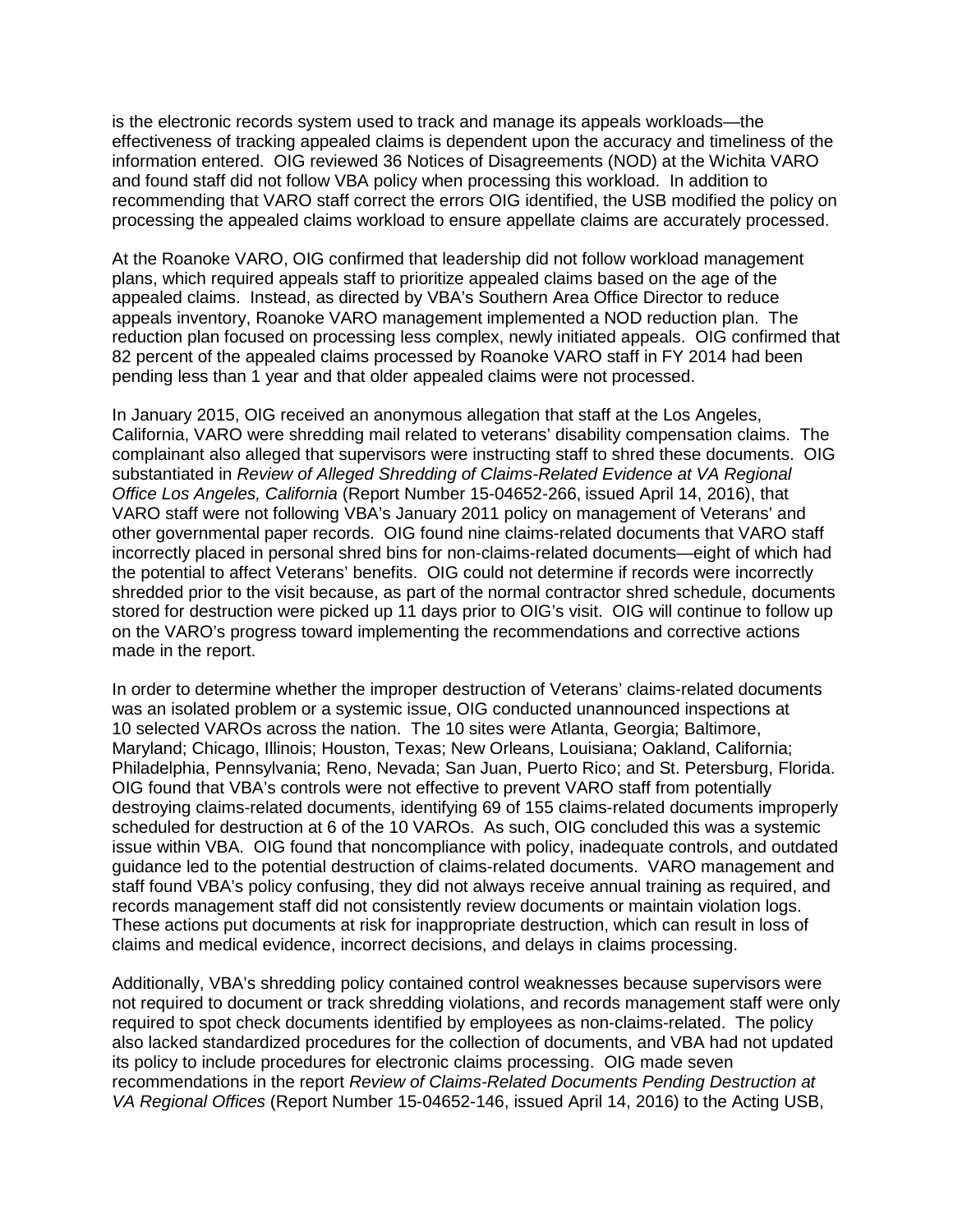including revising VBA policy on management of veterans' and other Governmental paper clearly identified, and to provide detailed standardized procedures for the collection and review of material by records management staff. records to ensure documents printed from Veterans Benefits Management System (VBMS) are

 documents for scanning at VA contracted scanning facilities. OIG observed claims evidence and not ready for scanning. Overall, the St. Petersburg VARO had more than 41,900 mail packages containing claims material and over 1,600 boxes requiring scanning. OIG also found Furthermore, OIG confirmed that St. Petersburg VARO staff did not adequately prepare that was improperly stored, comingled with contractor documentation, or that was disorganized that VBA did not provide effective oversight of contractor personnel to ensure documents were timely processed or safeguarded at the contractor facility.

 On February 25, 2016, OIG published the results of an audit to assess VBA's implementation of minimize potential DBQ fraud or fully implement OIG's prior recommendations to address control weaknesses. OIG estimated that claims processors did not identify approximately 23,100 of about 24,700 claims (93 percent) that included DBQs. Generally, this occurred receiving benefits. OIG estimated VA will spend at least \$4.8 million annually and at least its 2012 recommendations to strengthen internal controls over Disability Benefit Questionnaires (DBQs) and to determine whether VBA could use DBQs more effectively. In [Follow-Up Audit of](http://www.va.gov/oig/pubs/VAOIG-14-02384-45.pdf)  [VBA's Internal Controls Over Disability Benefits Questionnaires](http://www.va.gov/oig/pubs/VAOIG-14-02384-45.pdf) (Report Number 14-02384-45, issued February 25, 2016), OIG found VBA did not establish adequate controls to identify and because VARO staff did not consistently and correctly apply special issue indicators in VBA's electronic systems to identify claims that included DBQs, and VBA lacked adequate policies and procedures and quality assurance reviews. Further, unnecessary medical examinations caused Veterans and VA to needlessly expend time and money and may have delayed Veterans \$24 million over the next 5 years for unnecessary VA examinations if DBQs are not used more effectively.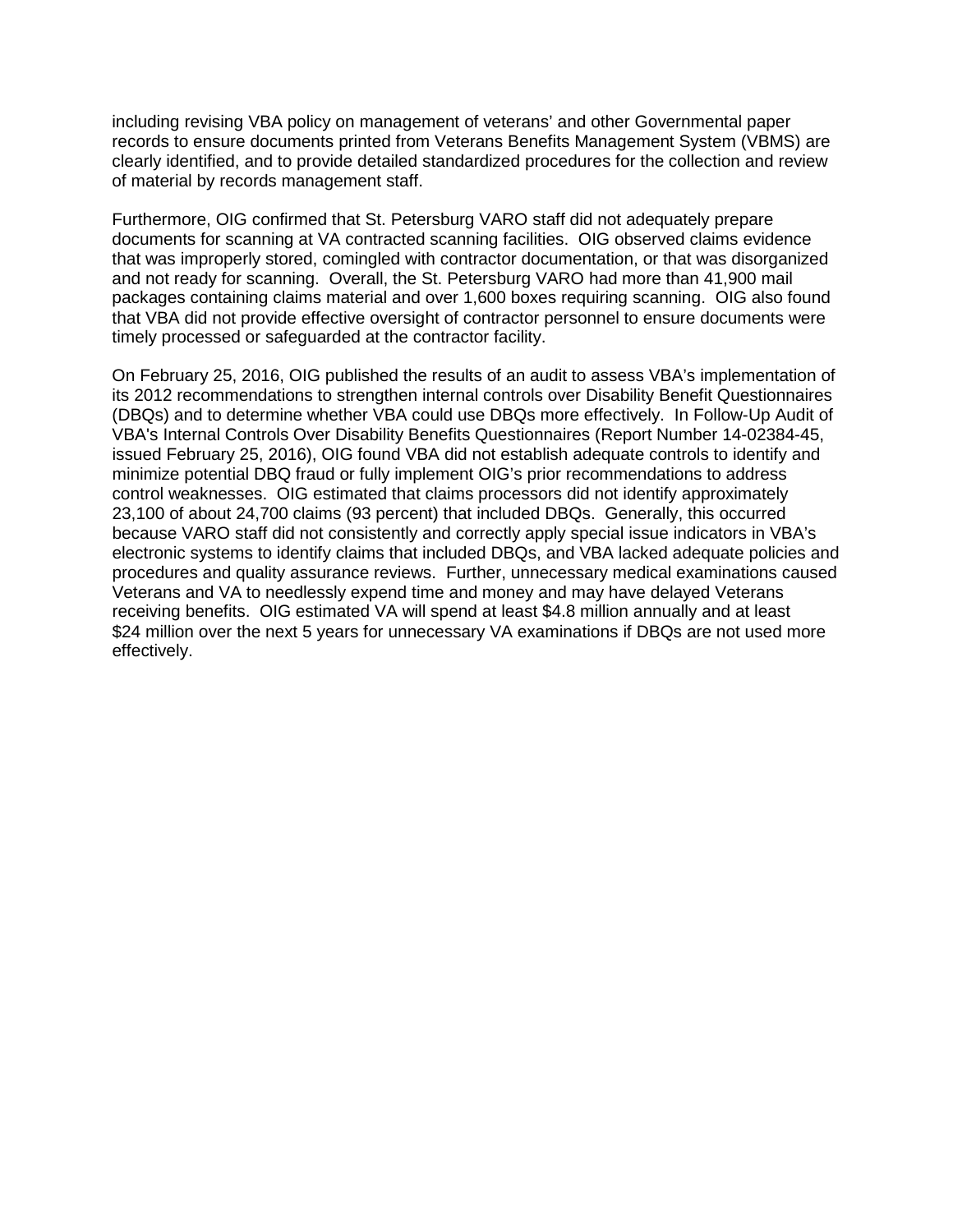## **VA Program Response**

 **Strategic Objective:** Increase customer satisfaction through improvements in benefits and services delivery policies, procedures, and interfaces **Estimated Resolution Timeframe:** 2017 **Responsible Agency Official:** Under Secretary for Benefits **Associated Strategic Goal:** Empower Veterans to Improve Their Well-being

#### **Associated Performance Measures:**

- Percentage of VA Disability Rating Claims pending more than 125days
- Percentage of Disability Compensation Rating Claims inventory pending more than 125-days
- National Accuracy Rate Disability Compensation Rating Claims
- National Accuracy Rate Disability Compensation Rating Claims Issue Based
- Percent of Disability Compensation Claims received virtually/electronically
- Percentage of Dependency and Indemnity Compensation Claims inventory pending more than 125-days
- Non-Rating Claims, Compensation Average Days Pending
- Non-Rating Claims, Compensation Average Days to Complete
- Dependency Claims Processing: Inventory (Claims Pending)
- Days to Complete as of the last month of the year) Dependency Claims Processing: Timeliness (Month-to-Date Average
- Compensation: Overall customer satisfaction index score (out of 1000)

 VBA takes seriously the issues OIG raised and has taken action to address them, and will continue to do so until they are resolved.

 VBA addressed locally rather than systemically. Five of the OIG reports noted above resulted in national recommendations, and VBA is implementing them as expeditiously as possible. On 2016. In March 2015, as a result of OIG's findings from the St. Petersburg RO, VBA increased and authorized an on-site government staff member for each mail intake site. The issue related to appeals workload management was specific to the Roanoke RO, which March 4, 2016, VBA established a five-day standard for correcting errors identified by Quality Review Teams. VBA reminded all RO staff about the policy for controlling appeals on April 28, the number of visits to the scanning facilities, provided more detailed instructions for site audits,

 and care. OIG inspected the Los Angeles RO in January 2015, to review documents pending destruction. OIG reviewed approximately 13,800 documents to be shredded and found 9 process, including the Records Management Officer's review. The OIG proceeded to conduct VBA is committed to ensuring Veterans' records are protected and maintained with accuracy claims-related documents in individual employees' shred boxes/envelopes, demonstrating a 99.93 percent accuracy rate of the RO's shredding process. VBA believes that OIG intercepted all of these documents before they completely passed through the RO's internal controls additional inspections regarding documents pending destruction at 10 ROs, reviewing 438,000 documents and noting 11 documents (0.0025 percent) that were erroneously identified for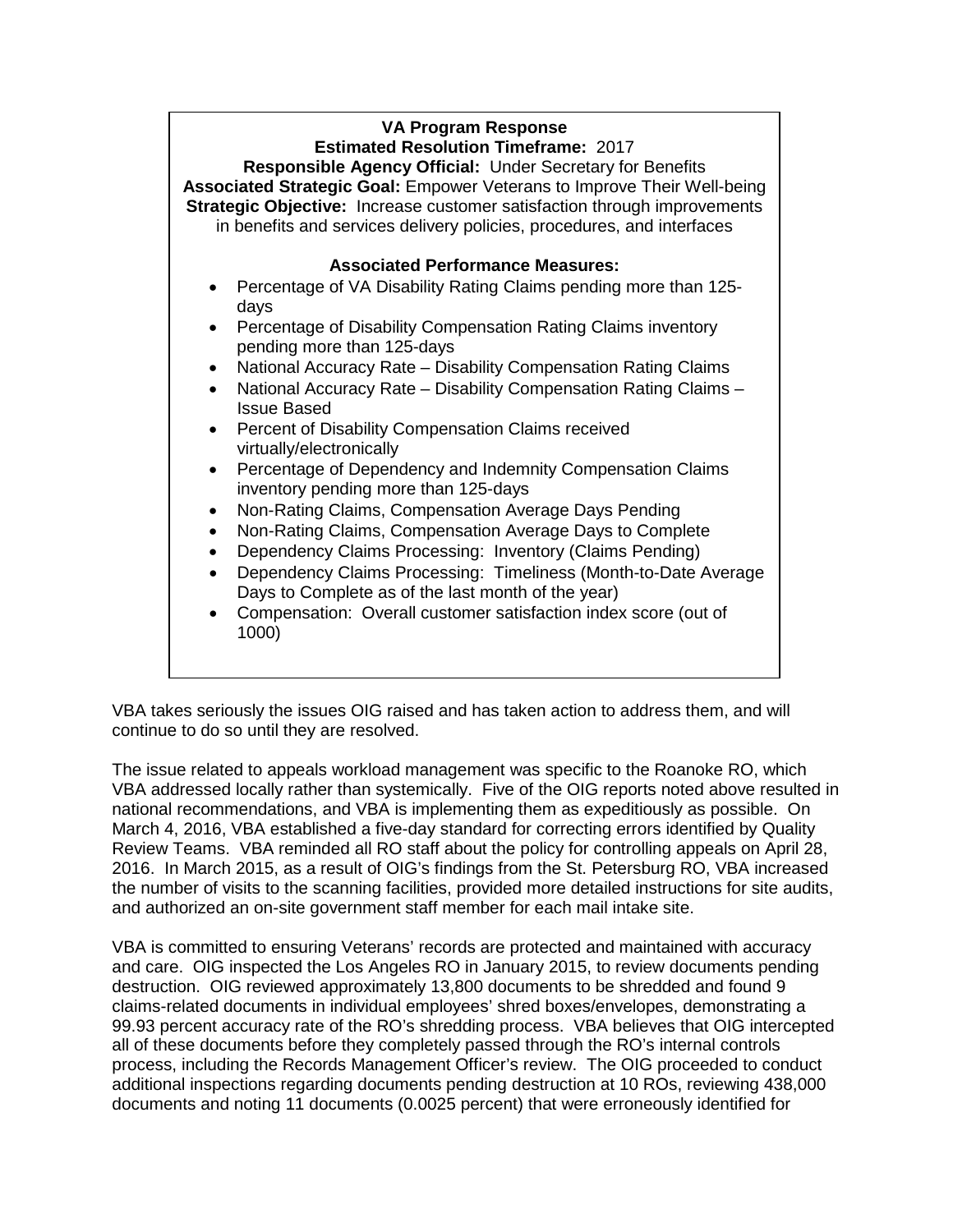disposal and had the potential to affect benefits. While VBA knows that every Veteran's record Veterans' electronic claims folders. Ensuring these protections remains a top priority for VBA. environment, which provides electronic document storage and centralized mail handling. is important and sincerely regrets these errors, it has been working diligently to eliminate the potential for errors by transforming its antiquated paper-based system to a fully electronic environment. Conversion of paper records to digital records significantly strengthens the systemic protection of Veterans' claim documents, early and rapidly integrating them into the VBA is also in the process of revising its records management policy to align with the current

environment, which provides electronic document storage and centralized mail handling.<br>VBA is addressing all recommendations made by OIG in the *Follow-Up Audit of VBA's Internal Controls over Disability Benefits Questionnaires (DBQs)*. VBA revised the Adjudication Procedures Manual, M21-1, to clarify procedures pertaining to public-use DBQs. Specifically, the revisions updated guidance on how to obtain missing information from public-use DBQs, procedures for determining if clinicians who prepared the public-use DBQs are private or Veterans Health Administration clinicians, and additional steps to take after receiving insufficient public-use DBQs.

 VBA also made improvements to the local quality assurance reviews. On January 1, 2016, VBA released a revised in-process review checklist to address compliance with public-use DBQ for rating purposes. In addition, on May 15, 2016, a revised Systematic Technical Accuracy indicators, RO compliance with complete clinician's information on the public-use DBQs, and whether claims processors obtained unnecessary examinations after receiving DBQs adequate Review checklist captured whether the submitted public-use DBQ was adequate for rating purposes.

 VBA revised the standard operating procedure (SOP) for reviewing DBQs completed by non-VA providers. The revised SOP requires Compensation Service (CS) to analyze local quality assurance reviews to identify systemic issues related to the use of special-issue indicators, complete clinician information, and potential instances of unnecessary examinations.

 sorted through data requests. VBA continues to assess the business requirements to verify the credentials of private physicians. VBA is also in the process of implementing front-end controls in the Veteran Claims Intake Program and Centralized Mail Portal, verifying the examiner by the National Provider Identifier (NPI), and by adding the private provider NPI as a data field so data can be pulled and

#### **OIG CHALLENGE #3: FINANCIAL MANAGEMENT -***Strategic Overview***-**

 decisions depend. OIG's oversight assists VA in identifying opportunities to improve the quality of VA's financial information, systems, and assets. Addressing these and other issues related of the public resources entrusted for VA's use. Sound financial management represents not only the best use of limited public resources, but also the ability to collect, analyze, and report reliable data on which resource use and allocation to financial systems, information, and asset management would promote improved stewardship

 VA's FY 2015 and FY 2014 consolidated financial statements (CFS). With respect to internal For the 17<sup>th</sup> consecutive year, OIG's independent auditors provided an unqualified opinion on controls, the contractor identified four material weaknesses, Information Technology Security Controls (a repeat condition); Procurement, Undelivered Orders, and Reconciliations; Purchase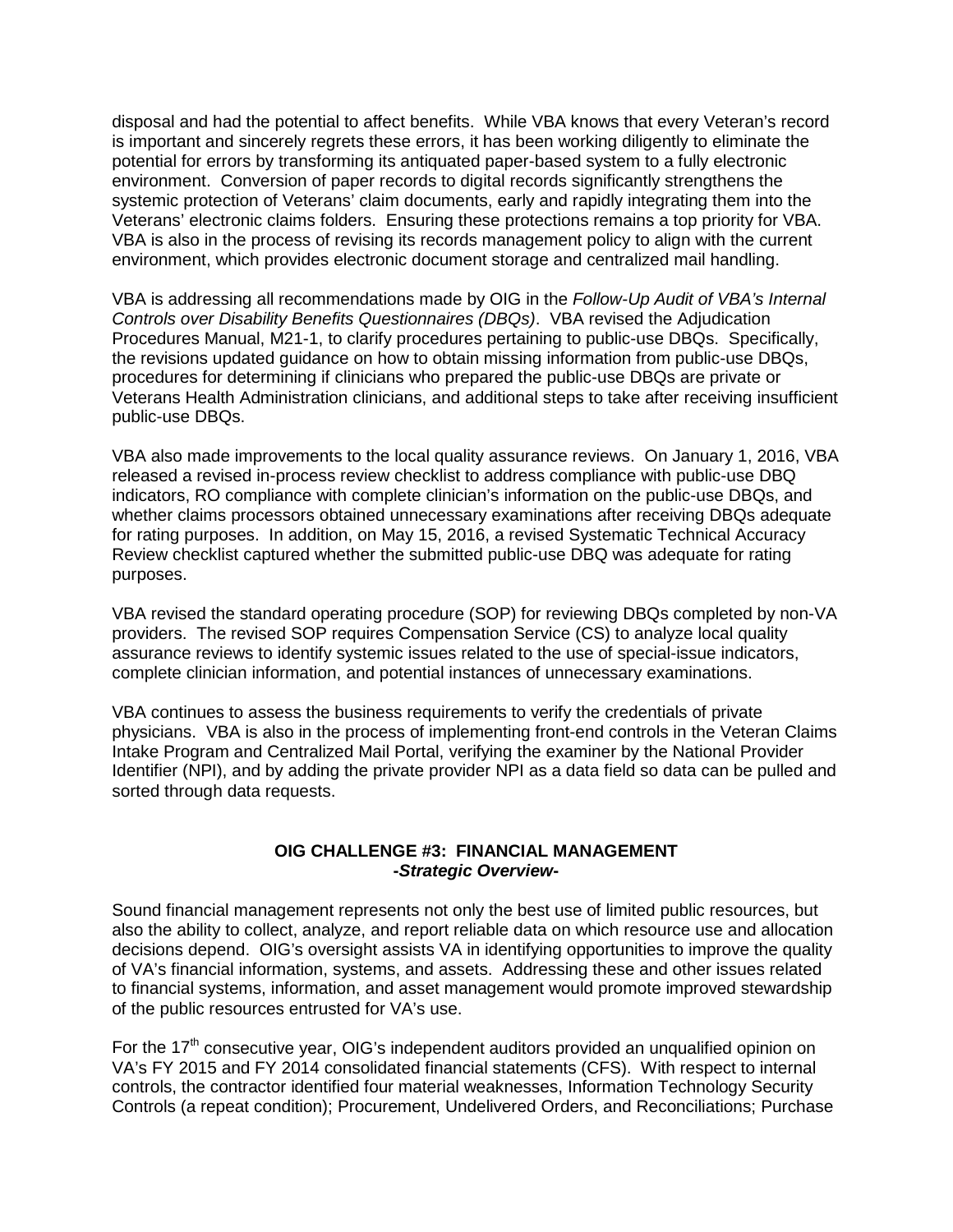Care Processing and Reconciliations; and Financial Reporting. The independent auditors also United States Standard General Ledger at the transaction level under P.L. 104-208, Federal Financial Manager Improvement Act (FFMIA) of 1996, and cited instances of non-compliance with section 5315 of title 38 of the United States Code pertaining to the charging of interest and recovery of administrative costs. The independent auditors will follow up on these internal the FY 2016 audit of VA's CFS. identified two significant deficiencies, Accrued Operating Expenses (a repeat condition) and CFO Organizational Structure for VHA and VA. Additionally, the contractor reported that VA did not substantially comply with Federal financial management systems requirements and the control and compliance findings and evaluate the adequacy of corrective actions taken during

#### **OIG Sub-Challenge #3A: Compliance with the Improper Payments Elimination and Recovery Act (Office of Management (OM), VHA, VBA)**

 P.L. 111-204, Improper Payments Elimination and Recovery Act (IPERA) of 2010. VA reported Report (AFR), compared with \$1.6 billion for FY 2014, primarily because of improvements in estimating improper payments for four programs. In both years, VA reported improper payment data based on the previous fiscal year activity. VA did not fully comply with IPERA. In fact, the OMB's threshold of \$750 million. This designation places additional requirements on VA and OIG conducted an FY 2015 review to determine whether VA complied with the requirements of improper payment estimates totaling approximately \$5 billion in its FY 2015 Agency Financial Office of Management and Budget (OMB) designated the VA Community Care, Purchases Long Term Services and Support programs, and the Compensation programs as high-priority programs in FY 2016. Each of these programs had estimated improper payments in excess of OIG for FY 2016 reporting.

 action plans. VA did not comply with two of the six IPERA requirements by not maintaining a gross improper payment rate of less than 10 percent and not meeting reduction targets for all program. The programs that did not meet reduction targets are: (1) Compensation; VA met four of six IPERA requirements for FY 2015 by publishing the AFR, performing risk assessments, publishing improper payment estimates, and providing information on corrective programs published in the AFR. The two programs that exceeded the 10 percent threshold are the VA Community Care program and Purchased Long Term Care Support and Services (2) Education Chapter 1606; (3) Education Chapter 1607; (4) VA Community Care; (5) Purchased Long Term Services and Support; (6) Beneficiary Travel; (7) Supplies and Materials; and (8) Disaster Relief Act—Hurricane Sandy.

 collect improper payments because of a program design issue with drill pay, and it needs to In addition, VHA underestimated improper payments for one program and did not achieve the expected level of accuracy for two others. Likewise, VBA expended considerable effort to develop a plan and seek the assistance of Office of Management and Budget to coordinate future resolution. VA management concurred with OIG's recommendations, and OIG will follow up on corrective actions in the FY 2016 review.

 Assistance Act of 2008 (Post-9/11 G.I. Bill) tuition and fee payments to determine if payments from August 1, 2013, to July 31, 2014, determined that VBA Regional Processing Offices (RPOs) had made 46 improper payments to 20 schools. The RPOs made these improper OIG also conducted an audit to evaluate VBA's oversight of the Post-9/11 Veterans Educational were appropriate and accurate (Report Number 14-05118-147, issued September 30, 2016). OIG's review of a sample of more than \$1.7 million in payments made during the academic year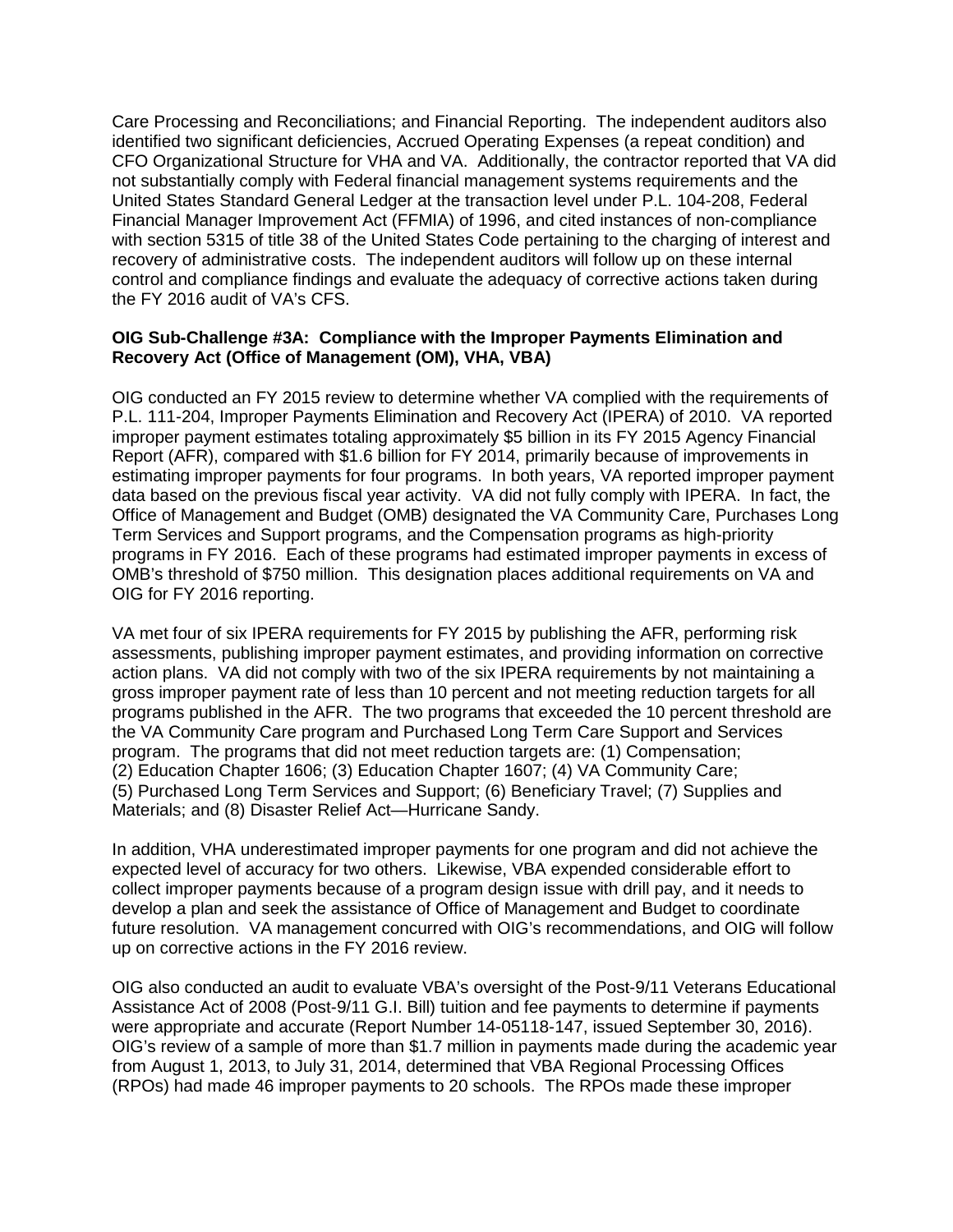payments totaling just under \$90,900 on behalf of 43 of the 225 students reviewed. These improper payments occurred because:

- School certifying officials made errors, were unaware of program requirements, or did not follow program requirements when they submitted students' certifications for payment;
- VBA did not ensure sufficient verification and monitoring of tuition and fee certifications;
- VBA lacked adequate guidance on allowable book fees and repeated classes; and
- VBA did not verify and obtain supporting documentation for mitigating circumstances.

 that VBA made about \$247.6 million in improper payments. If VBA does not improve program Of the more than \$5.2 billion in payments made in academic year 2013-2014, OIG projected controls, improper payments could total an estimated \$1.2 billion over the next 5 academic years.

 02255-276, issued June 28, 2016). OIG conducted an audit to determine whether VBA was adjusting compensation and pension (C&P) benefit payments timely for Veterans incarcerated for Veterans incarcerated for more than 60 days in a Federal, state, or local penal institution. C&P benefits for Veterans incarcerated in Federal penal institutions. Specifically, based on Federal incarceration data ranging from May 2008 through June 2015, VBA did not adjust veterans' C&P benefits, as required, in an estimated 1,300 of 2,500 cases (53 percent), which resulted in improper payments totaling approximately \$59.9 million. Without improvements, OIG estimated VBA could make additional improper benefit payments totaling about \$41.8 million for Federal incarceration cases from FY 2016 through FY 2020. OIG also identified improper payments concerning incarcerated Veterans in *[Audit of VBA's](http://www.va.gov/oig/pubs/VAOIG-13-02255-276.pdf)  [Compensation and Pension Benefit Payments to Incarcerated Veterans](http://www.va.gov/oig/pubs/VAOIG-13-02255-276.pdf)* (Report Number 13 in Federal, state, and local penal institutions. Federal law requires VBA to reduce C&P benefits VARO and Pension Management Center (PMC) staff did not consistently take action to adjust

 VARO and PMC staff also did not take consistent and timely action to adjust C&P benefits for received from March 2013 to August 2014—the most current data available at the time of OIG's improper payments totaling approximately \$44.2 million. Without improvements, OIG estimated local incarceration cases from FY 2016 through FY 2020. In general, VBA did not place a claims to be part of the disability claims backlog. Both VBA Central Office and VARO staff veterans incarcerated in state and local penal institutions. Based on incarceration notifications audit—VBA did not effectively adjust veterans' C&P benefits in an estimated 3,800 of 21,600 state and local incarceration cases (18 percent), which resulted in significant delays and VBA could make additional improper benefit payments totaling about \$162 million for state and priority on processing incarceration adjustments because VBA did not consider these non-rating consistently reported that incarceration adjustments were not a high priority.

 OIG also identified improper payments during its review of VBA's SMC Housebound Benefits (Report Number 15-02707-277, issued September 29, 2016). The OIG reviewed whether VBA at 100 percent and additional disabilities independently rated at 60 percent. OIG also assessed housebound rate. VBA's processing of SMC housebound benefits needs improvement. OIG 2015. Generally, errors occurred because staff overlooked the issue and VBA's electronic granted entitlement to all statutory housebound SMC benefits for veterans with a disability rated whether VBA accurately processed SMC for veterans receiving compensation at the identified processing inaccuracies in 45 of 250 cases where Veterans were entitled to statutory housebound benefits, resulting in estimated underpayments of \$110.1 million through February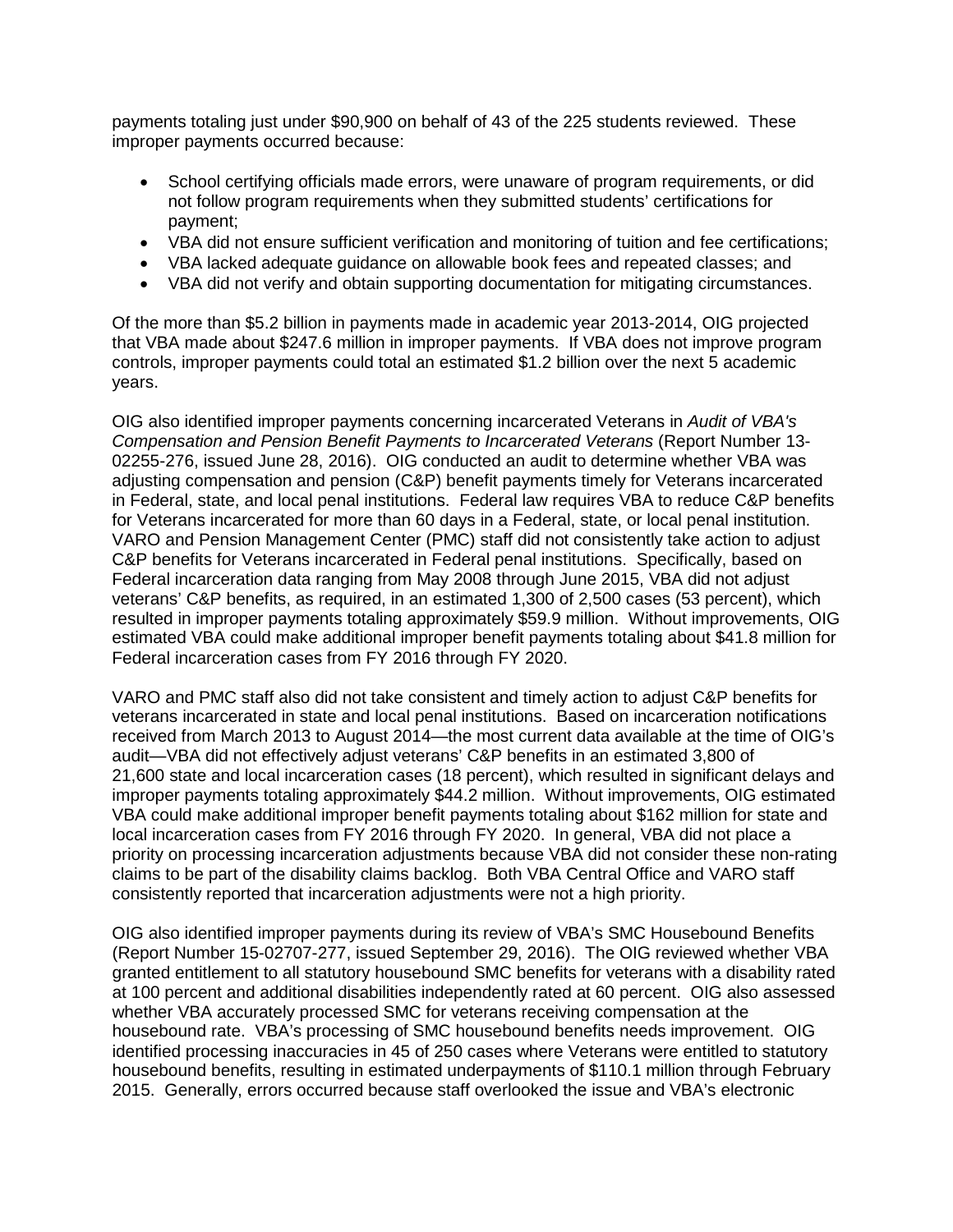reminder was ineffective. In addition, VBA did not accurately process 127 of 247 cases where Veterans were being paid at the housebound rate. For cases with a combined evaluation of 2015. In many instances, the errors were due to ineffective training and a multi-step process in VBA's electronic system. Together, these errors resulted in improper payments of 90 percent or less, errors resulted in estimated overpayments of \$44.3 million through February \$154.4 million through February 2015.

> **Responsible Agency Officials:** Interim Assistant Secretary for **VA's Program Response Estimated Resolution Timeframe:** FY 2020 Management and Interim Chief Financial Officer (Lead), Under Secretary for Health, and Acting Under Secretary for Benefits, Principal Executive Director of Office of Acquisition, Logistics, and Construction **Associated Strategic Goal:** Empower Veterans to Improve their Wellbeing **Strategic Objective:** Increase customer satisfaction through improvements in benefits and services delivery policies, procedures, and interfaces **Associated Performance Measure(s):** No public-facing measures are associated with this issue.

 The Inspector General raised concerns about the VA's compliance with IPERA in their report Financial Report [\(http://www.va.gov/finance/docs/afr/2015VAafrSectionIII.pdf,](http://www.va.gov/finance/docs/afr/2015VAafrSectionIII.pdf) pg. 86). VA and individual program corrective actions developed to mitigate findings from the OIG's 2016 released on May 15, 2015, and VA provided a detailed response in the FY 2015 Agency continues to address root causes of improper payments through the IPERA Governing Board IPERA report issued May 13, 2016.

 In 2015, VA saw a significant increase in our improper payment rates. This was due to VHA's Long-Term Services and Support. This increased improper payment rate has continued into 2016 as VHA improves testing methodology and educating staff on proper contract regulations. continued incorporation of contract compliance [Federal Acquisition Regulations (FAR) and VA Acquisition Regulations (VAAR)] into their test plans for VA Community Care and Purchased

2016 as VHA improves testing methodology and educating staff on proper contract regulations.<br>As the OIG noted, elimination of VBA improper payments for VA benefits processing related to military drill pay offsets are hampered by the current statutory framework. Legislative changes, funding, and computer system changes will be required, and therefore VA is working with the Office of Management and Budget (OMB) to determine whether this significant reform has longterm potential for implementation.

 surrounding document retention and ensuring available documentation is provided timely for To help mitigate identified compliance issues within learning institutions, VBA will deploy an outreach team to assess areas of vulnerability in non-compliant institutions. In addition, VBA is updating the School Certifying Official Handbook to include Standard Operating Procedures IPERA requests.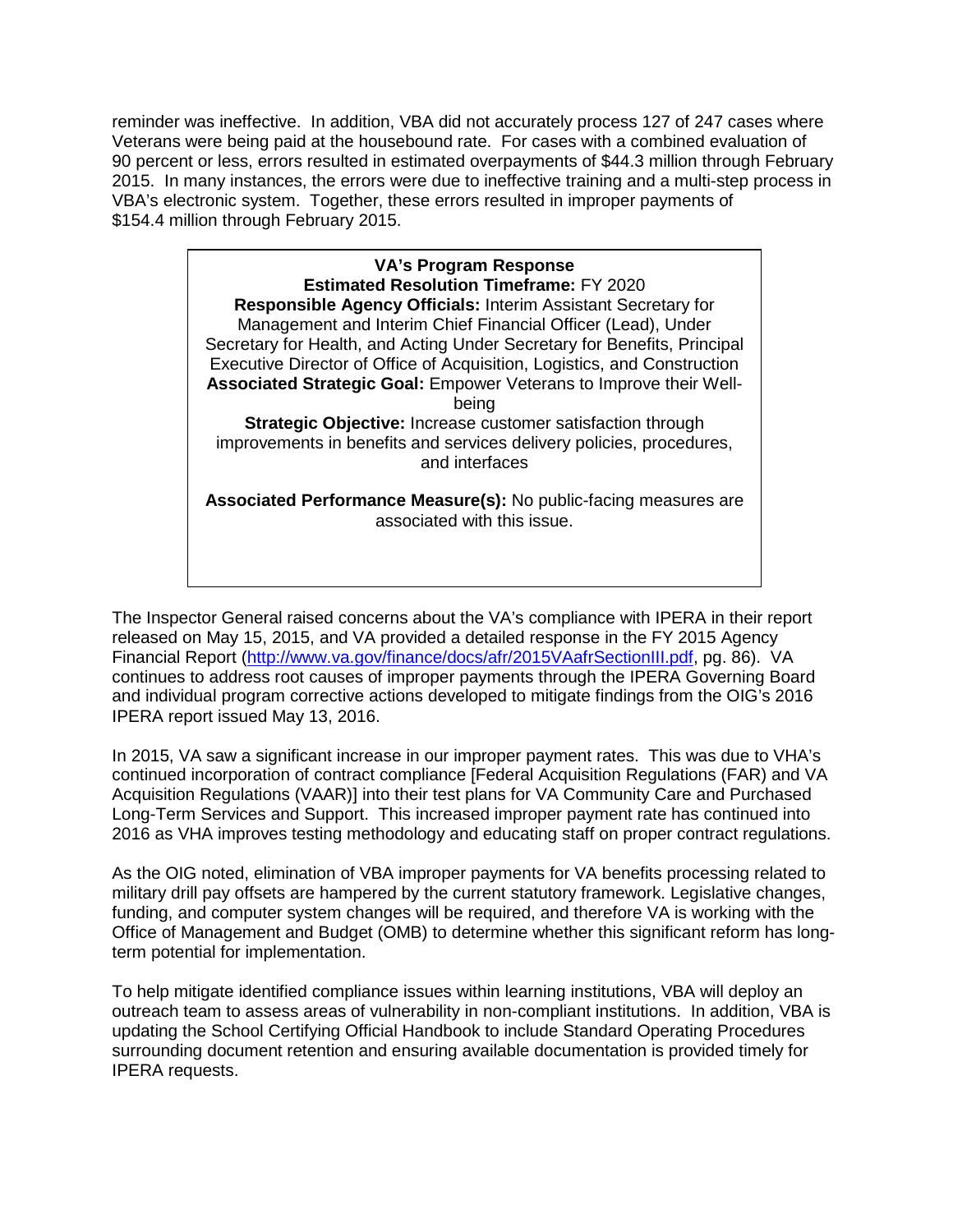identified a backlog of cases and initiated a review to process potential award adjustments. In After reviewing the data on Federal incarcerations from May 2008 through June 2015, VBA the first quarter of FY 2016, VBA began a data-matching agreement with the Bureau of Prisons.

 VBA deployed systemic changes to the Veterans Benefits Management System-Rating (VBMS- R) application on June 17, 2016, which included new programming that prevents staff from evaluating higher level of Special Monthly Compensation. This training was completed on July 1, 2016. completing decisions without considering potential eligibility to statutory housebound benefits any time a Veteran has a single 100 percent evaluation. Rating Veteran Service Representatives and Decision Review Officers were required to take mandatory training on

 System for dependency claims to improve claim accuracy through automation. In FY 2016, Utilizing proactive identification of root causes of improper payment, Compensation Service (CS) provided focused training to regional offices and deployed a Rules-Based Processing VBA was able to reduce the number of pending dependence claims by approximately 50 percent.

 efficient processing and authorization of pension related claims. The site visit team also Pension Service conducted site visits to assist the Pension Management Centers in identifying or detecting any operational deficiencies that may have negatively impacted the accurate and addressed training related issues and provided awareness of how incorrect actions taken on pension claims impacts IPERA.

Reducing improper payments is a high priority for VA's overall effort to strengthen financial management. VA is committed to achieving compliance with IPERA and remediating improper payments as part of our stewardship of taxpayer dollars.

 applied, improve the accuracy and completeness of testing, develop and implement effective corrective actions, and increase awareness and accountability throughout the Department. VA continues to strengthen its efforts to ensure the improper payment definition is consistently Leadership has increased communication to clarify roles and responsibilities with Senior Accountable Officials to strategically strengthen program integrity by addressing vulnerabilities in programs, implementing effective corrective actions, and tracking issues to resolution.

# **OIG Sub-Challenge #3B: Improving Management of Appropriated Funds (OM, OIT, VHA)**

 which identified inadequate controls resulting in wasteful spending. OIG conducted an audit of FY 2014 conferences to assess the adequacy of the actions VA took to address identified In September 2012, OIG issued *Administrative Investigation of the FY 2011 Human Resources Conferences in Orlando, Florida* (Report Number 12-02525-291, issued September 30, 2012), control weaknesses identified in the September 2012 Administrative Investigation.

In OIG's report *Audit of VA's Conference Management for Fiscal Year 2014* (Report Number 15spending. VA organizations did not comply with policy for 11 of 12 randomly selected FY 01227-129, issued April 6, 2016), policy and oversight weaknesses were identified that could undermine the cost-effectiveness of conferences and increase the risk of inappropriate 2014 conferences. VA organizations did not prepare Conference Packages in accordance with policy for 10 conferences with budgets totaling approximately \$11.6 million. VA organizations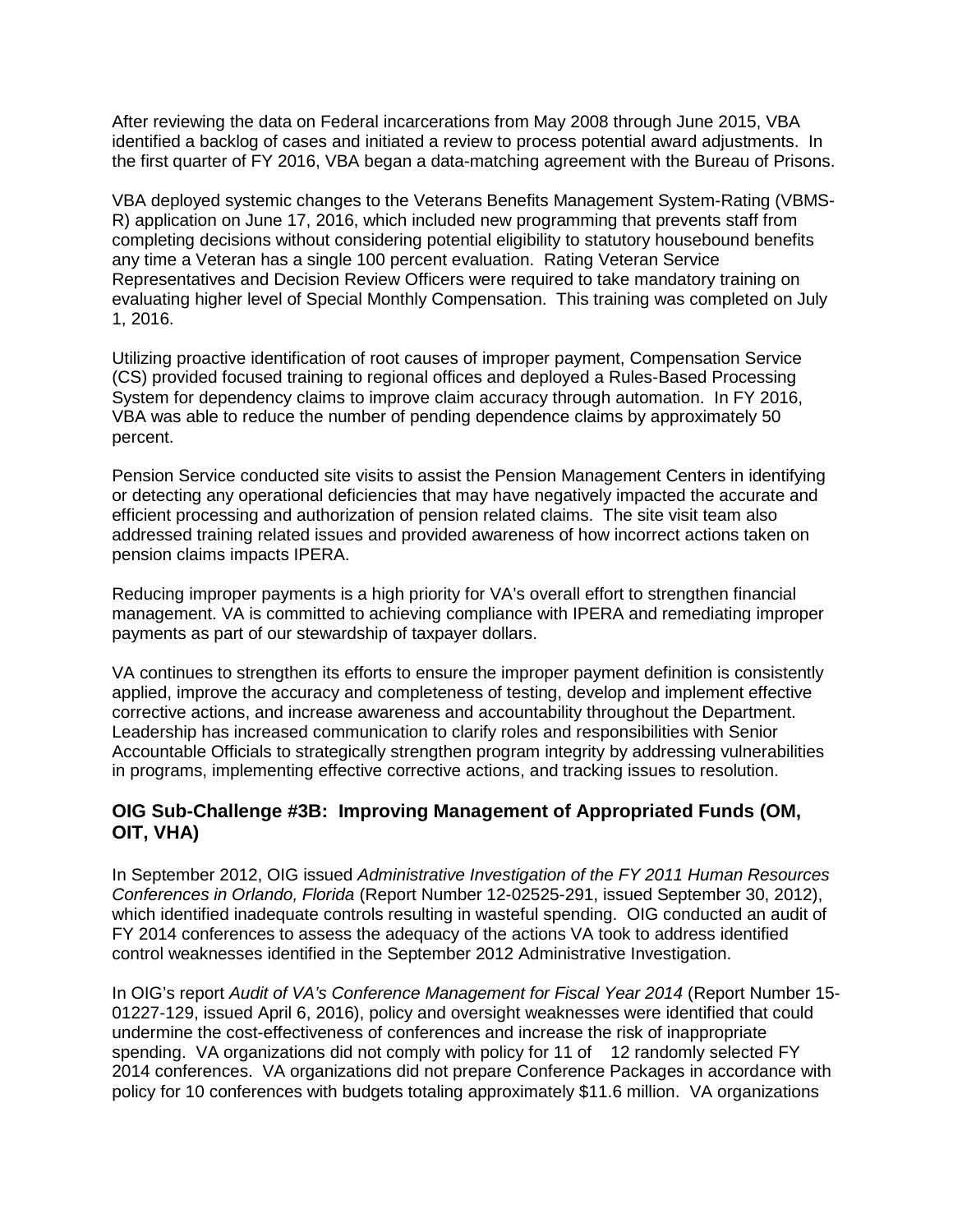also did not prepare Final Conference Reports in accordance with policy for 11 of 12 conferences, with expenditures totaling approximately \$7.9 million. Weaknesses in policy implementation occurred because VA did not issue adequate guidance, implement adequate oversight procedures, or provide adequate accountability to ensure VA organizations complied with conference policies. As a result, these weaknesses contributed to VA reporting approximately \$3.9 million in conference expenditures to Congress that could not be adequately traced to source documentation to verify their accuracy and appropriateness.

OIG also completed a report *Audit of VHA's Non-VA Medical Care Obligations* (Report Number 14-02465-47, issued January 12, 2016), that assessed whether VHA adequately managed non-VA medical care miscellaneous obligation cost estimates and related management and system controls. The Non-VA Care (NVC) Program expenditures of about \$4.8 billion included \$1.9 billion in obligated funds that remained unspent as of the end of FY 2013. Significant under or over obligation of these program funds could affect overall VHA operations.

 VHA medical facilities did not adequately manage the obligations used to purchase NVC. From (29 percent) obligated for NVC for any purpose during FY 2013. Reducing the over obligation of NVC funds from about 29 to 10 percent would have freed up about \$358 million to acquire October 1, 2013, through March 31, 2015, VHA medical facility officials determined that they had overestimated the funds needed to pay for these services by about \$543 million. The unnecessary obligation of these funds prevented VHA from using \$543 million of the \$1.9 billion additional NVC services. This occurred because VHA did not:

- services; • Provide the facilities with adequate tools to reasonably estimate the costs of NVC
- Require medical facility staff to routinely adjust cost estimates for individual authorized services to better reflect actual costs;
- Ensure NVC staff adjusted the estimated amount of obligated funds in the VistA after payments are complete; or
- Require facilities to analyze the accuracy of prior year obligation balances.

 Additionally, in March 2015, U.S. Senator Mark Warner requested the OIG evaluate the merit of improperly terminated. In *Review of the Alleged Improper Termination of the e-Learning Task*  that VA's decision to terminate the e-learning task order was without just cause, as the Federal Acquisition Regulation (FAR) provides broad latitude for termination for convenience by the Supply Chain Management officials. Consequently, it did not meet the program office's training needs. Had the Veterans Affairs Acquisition Academy taken the appropriate planning and an allegation that a task order to develop e-learning courses for the supply chain workforce was *Order* (Report Number 15-02776-240, issued September 19, 2016), OIG did not substantiate Government. However, OIG did determine that the Veterans Affairs Acquisition Academy did not properly plan and coordinate the e-learning task order with the Office of Logistics and coordination steps, it may have mitigated the termination risk and saved VA approximately \$1.9 million for supply management courseware that was not completed.

 282 of 300 purchased televisions or their associated accessories in *Review of Alleged Waste*  to replace the patient television system in the facility, but as of April 2016, 282 of the OIG also substantiated an allegation that the Detroit VAMC had not installed and utilized *of Funds at the VA Medical Center in Detroit, Michigan* (Report Number 16-02729-350, issued August 9, 2016). The facility acquired the equipment in September 2013 as part of a project televisions and associated accessories were in storage. Despite having all the televisions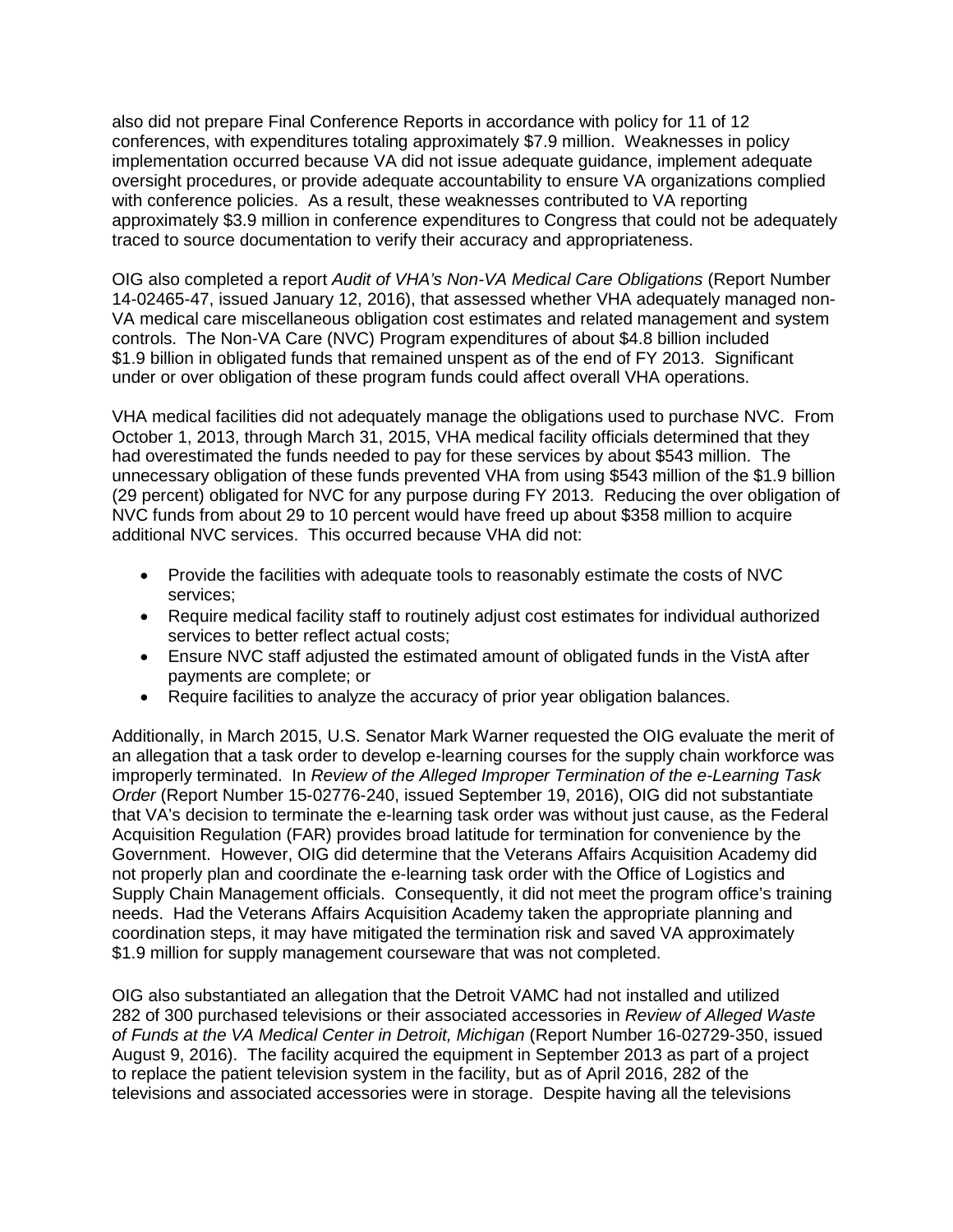and accessories on hand for more than 2 years, the facility was unable to install the items in the patient rooms because they did not meet the design specifications identified in the patient television system architect and engineer (AE) services contract.

 specifications of the project. As a result, the Detroit VAMC issued a contract modification for purchased. The televisions and related accessories should have been purchased closer to award of the construction contract. By purchasing these items more than 2 years before a televisions. Further, by purchasing too early in the process the facility allowed valuable warranties to expire, increasing the risk of incurring additional expenses to replace any faulty televisions. OIG determined Detroit VAMC officials did not communicate with the AE contractor in a timely manner to ensure the televisions purchased were compatible with the design and \$19,052 to adjust the design and specifications of the project to support the televisions construction contract to install them was awarded, the facility exposed itself to unnecessary financial risk in the event it does not proceed with the patient television system upgrade project. As of April 2016, the facility had not yet awarded a contract to install these

> **Estimated Resolution Timeframe:** 2017  **Responsible Agency Official:** Interim Assistant Secretary for  **Associated Strategic Goal:** Manage and Improve VA Operations  **Strategic Objective:** Enhance Productivity and Improve Efficiency  **Associated Performance Measure(s):** No Public Facing **VA's Program Response** Management and Interim Chief Financial Officer to Deliver Seamless and Integrated Support of the Provision of Veteran Benefits and Services Measures are Associated with this Issue

 dollars. Thus, VA constantly strives to improve our financial practices and policies. In OIG's result of a complex and burdensome policy that did not accommodate how conferences were could be practicably applied in the development and approval of conferences. VA is committed to financial management excellence through sound stewardship of taxpayer Audit of VA's Conference Management for Fiscal Year (FY) 2014 (Report Number 15-01227 129, issued April 6, 2016), VA's compliance was assessed with an outdated policy that was replaced in March of 2015. As such, many of the issues of noncompliance identified were the organized or executed across VA. Further, OIG's reported noncompliance with the outdated policy did not identify any wasteful spending, abuse or misuse of funds. Prior to the OIG's review, VA had developed an updated policy which maintained accountability, while ensuring it

 multiple times within a year or offered at Government-owned facilities. The policy will be further accountability. VA acknowledges that its new policy did not specifically address those conferences held updated to provide additional clarity to the process and align with recent clarification from the Office of Management and Budget. VA takes its planning and execution of conferences seriously, and believes the new policy and procedures will ensure proper spending and

accountability.<br>VA continues to make progress in addressing findings from the audit of VHA's Non-VA Medical Care Obligations (Report Number 14-02465-47, issued January 12, 2016). The Office of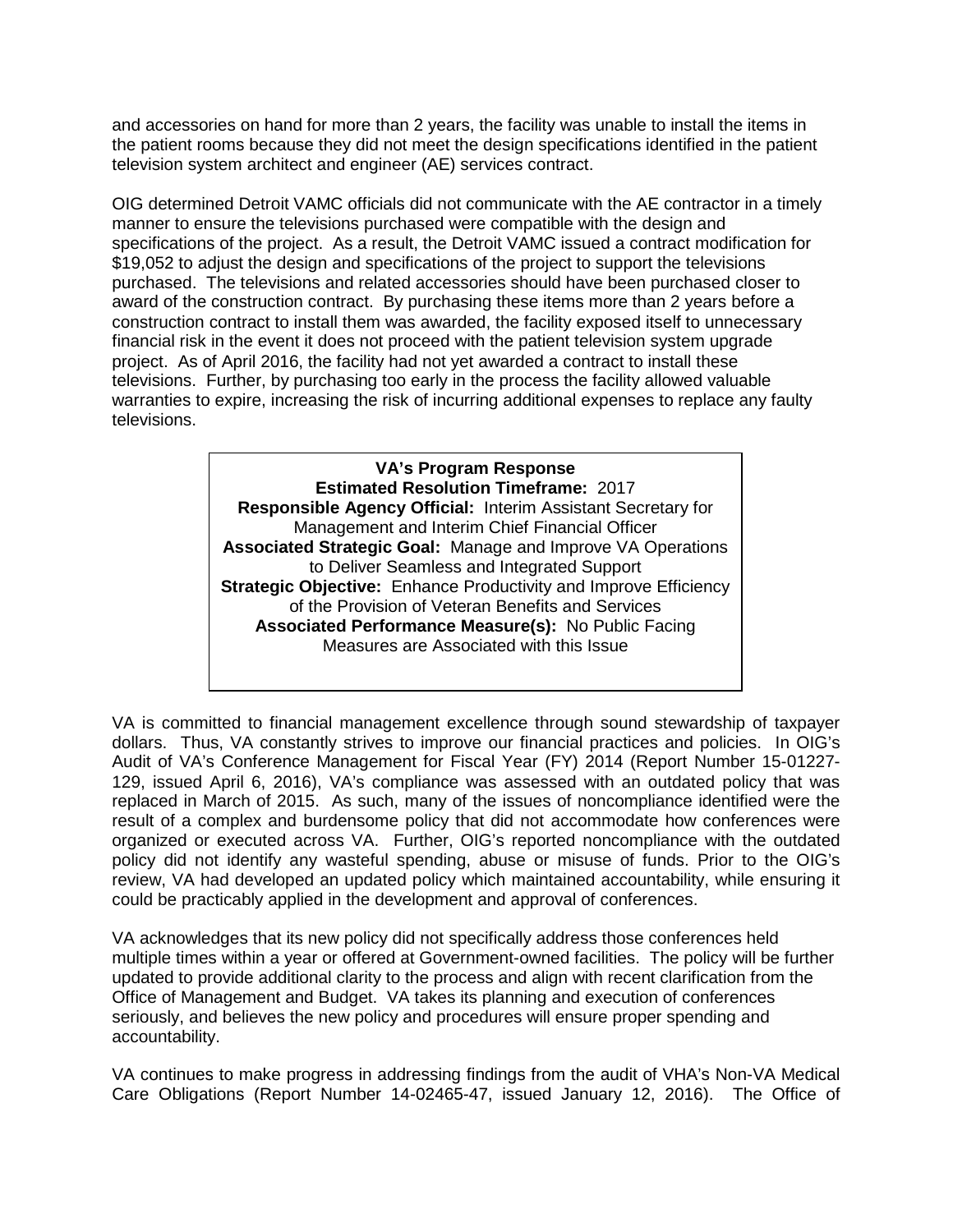Community Care's Purchased Care program has enhanced the Fee Basis Claims System (FBCS) cost estimation tool to assist VA medical centers (VAMCs) in developing more accurate authorization estimates. In FY 2016, the Deputy Under Secretary for Health for Operations and Management added a requirement for all Veterans Integrated Service Networks (VISNs) to estimates for accuracy. authorization estimates. In addition, on a daily and monthly basis, multiple reports are generated by Purchased Care and distributed to the VAMCs to identify potential issues with certify that their VAMCs have completed a review of the previous months' FBCS authorization

 VA has also improved the reconciliation process between FBCS and the Financial Management System (FMS) by requiring VAMCs to reconcile FBCS authorization estimates to corresponding reconciliation is performed. FMS obligations and payments on a monthly basis. VISN Directors certify monthly that the

reconciliation is performed.<br>In March of 2015, Senator Mark Warner requested that OIG evaluate the merit of an allegation terminated; VA is awaiting final publication of the OIG report and any related recommendations. that a task order to develop e-learning courses for the supply chain workforce was improperly

 VA concurred with the recommendations on the site-specific report, Review of Alleged Waste of Funds at the VA Medical Center in Detroit, Michigan (Report Number 16-02729-350, issued televisions. A contract for the installation of the televisions cited in the report was awarded in August 9, 2016), and has developed and implemented a plan to utilize the purchased June of 2016, and the installation project began in July of 2016.

 VA takes our financial responsibilities seriously. Maintaining the public's trust of our financial stewardship remains one of our highest priorities.

# **OIG Sub-Challenge #3C: Improving the Timeliness of Payments to Purchased Care Providers (VHA)**

 purchased care programs. From August 2014 through February 1, 2016, VA has spent \$224.4 million (76 percent) for administering the program and \$53.0 million of \$224.4 million (24 percent) for medical services provided to Veterans. OIG's audits and reviews have shown adequate processes to manage these funds and oversee program execution. While purchasing healthcare services from non-VA providers may afford VA flexibility in terms of expanded access to care and services that are not readily available at VA medical facilities, it also poses a significant risk to VA when adequate controls are not in place. With non-VA healthcare costs of program controls over timely payments. Without adequate controls, VA's consolidation plan is at increased risk of not achieving its goal of delivering timely and efficient healthcare to In 2016, OIG testified before the Subcommittee on Health, Committee on Veterans' Affairs, United States House of Representatives, about the challenges VA faces in administering its \$224.4 million on the VCP. VA has reimbursed Health Net and Tri West \$171.4 million of that VA faces challenges in administering its purchased care programs, not only with access to care, but with proper expenditure of funds, and timely payment of providers. VA lacked about \$6 billion in FY 2015 and future costs expected to increase, VA needs to improve Veterans.

OIG determined veterans faced significant barriers accessing medical care through the VCP. provider networks, and potential liability for treatment costs. These barriers occurred because These barriers included cumbersome authorization and scheduling procedures, insufficient VCP implementation was inadequately planned and administrative burdens placed on network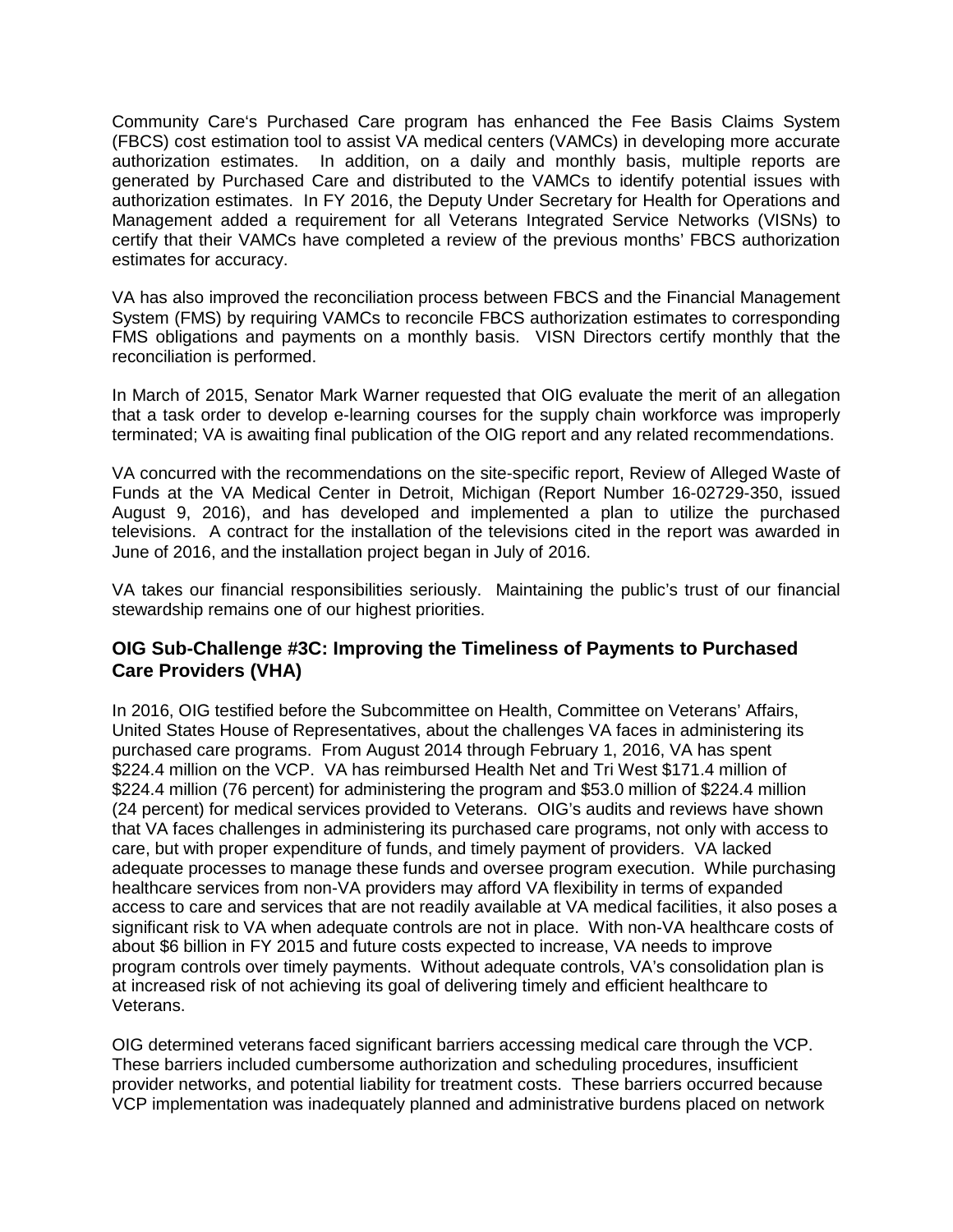providers and low reimbursement rates discouraged their participation. As a result, from November 1, 2014, through September 30, 2015, very few veterans received care through the VCP. Only 13 percent of veterans who were waiting more than 30 days for VA care utilized the VCP. Those who successfully navigated the VCP's cumbersome procedures waited an planning a new acquisition to replace the existing VCP contracts. For this new acquisition to be average of 45 days to receive care. Also, VA spent about \$165.2 million administering the program compared to \$15.1 million providing medical care for veterans. VA is currently successful, VA will need to ensure OIG's recommended changes are addressed in a timely manner.

> **Estimated Resolution Timeframe:** 2016  **Responsible Agency Official:** Under Secretary for Health **Associated Performance Measure(s):** No public-facing measures are **VA's Program Response Associated Strategic Goal:** Manage and Improve VA Operations to Deliver Seamless and Integrated Support **Strategic Objective:** Enhance productivity and improve efficiency of the provision of Veteran benefits and services. Evolve VA information technology capabilities to meet emerging customer service/empowerment expectations of both VA customers and employees. associated with this issue.

 VA Community Care has taken steps to improve claims processing timeliness. As of July 22, percent improvement over that period. 2016, 82.54 percent of all clean claims were aged less than 30 days as compared to 1 year ago when 70.45 percent of all claims were aged less than 30 days. This amounts to a 12

 reducing the aged inventory and has implemented standardized processes across the country to ensure claims are processed consistently with the same rules. CAR, in conjunction with Program Oversight and Informatics staff, has developed a "Dashboard" for field Supervisors to view claim level detail and staff member detail. This capability helps ensure that the oldest claims are being processed. The Claims Adjudication and Reimbursement (CAR) program has made significant strides in

claims are being processed.<br>CAR has also established teams to work on the "other than clean claims" and "unauthorized aged less than 45 days in age. These claims are much more complicated and require specific eligibility to be met to approve these claims for payment. claims". Such claims have gone from 56.95 percent in July 2015 to 75.85 percent, July 2016,

specific eligibility to be met to approve these claims for payment.<br>CAR continues to monitor claims status and standardize claims processes in order to increase claims processing timeliness and reduce claims inventory.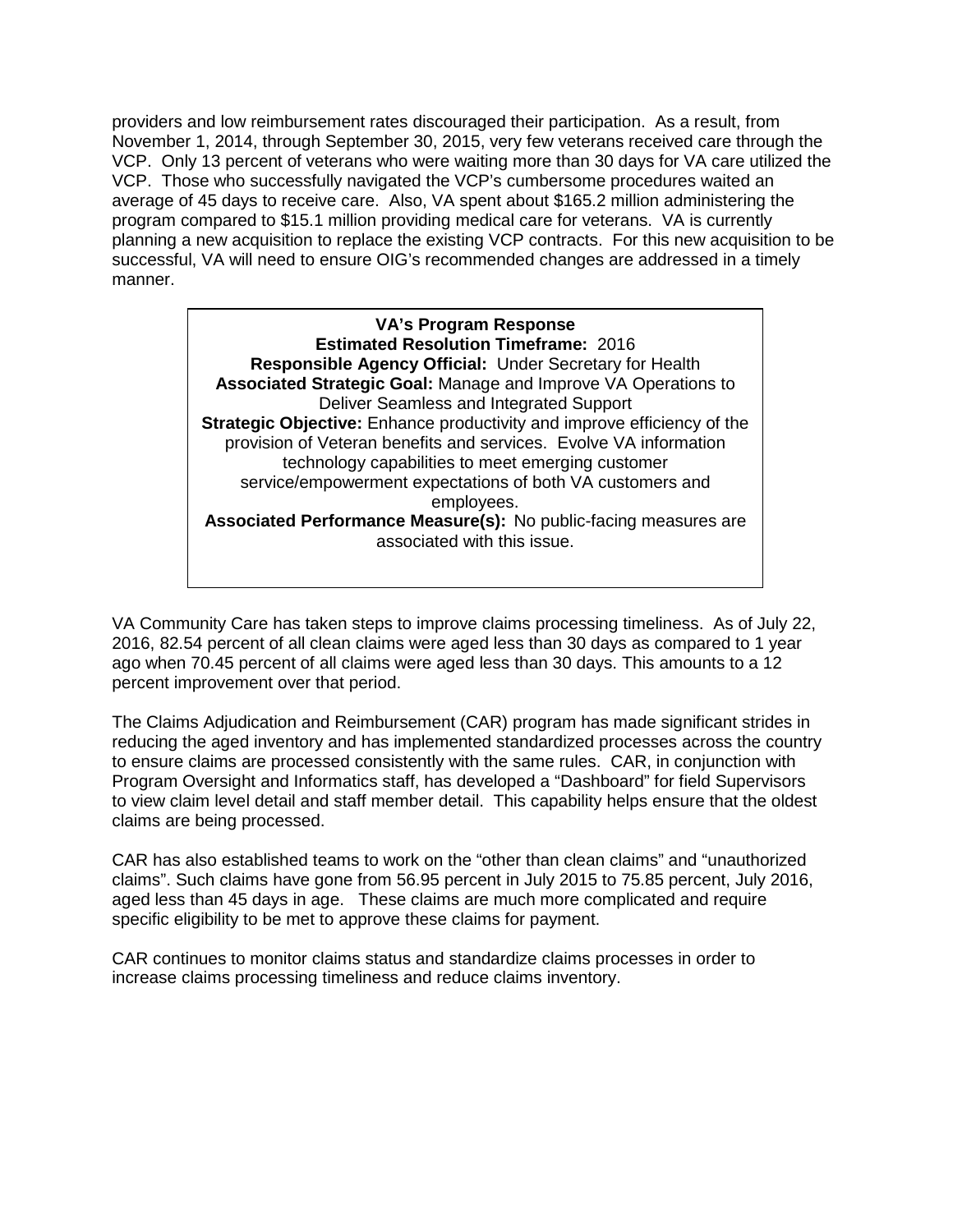#### **OIG CHALLENGE #4: PROCUREMENT PRACTICE**  *-Strategic Overview-*

 equipment at national and local levels. OIG audits and reviews of support service contracts, administration. OIG attributes these deficiencies to inadequate oversight and accountability. VA operations require the efficient procurement of a broad spectrum of services, supplies, and PC3, and allegations regarding other contracts identified systemic deficiencies in all phases of the procurement process, including planning, solicitation, negotiation, award, and

 VA may award contracts that are not in the best interest of the Department. Further, VA risks overpayments to contractors. VA must improve its acquisition processes and oversight to ensure the efficient use of VA funds and compliance with applicable acquisition laws, rules, regulations, and policies. Recurring systemic deficiencies in the procurement process, including the failure to comply with the FAR and VA Acquisition Regulation, and the lack of effective oversight increase the risk that paying more than fair and reasonable prices for supplies and services and making

## **OIG Sub-Challenge #4A: Improving Contracting Practices (OALC, VHA)**

 has experienced significant, and unnecessary, cost overruns and schedule slippages. The project dates back to the late 1990s. This was in response to the region's growth in the veteran build with construction finished in 2013. The project's \$800 million budget included items such as the cost of land acquisition, design, construction, and consultant services. Congress provided appropriations between 2004 and 2012 to cover these costs. However, current The replacement of the Denver VAMC, Eastern Colorado Health Care System (Denver project) population and the need to replace an aging and inadequate facility built in 1951. VA's 2009 acquisition plan initially estimated the Denver project would cost approximately \$536.6 million to estimates for the project place the final cost at \$1.675 billion or more than twice VA's FY 2009 approved project budget.

 be completed approximately two years after the new contract was awarded to Kiewit-Turner on oversight of this new contract. According to a VA official, activation of the hospital is estimated to take up to an additional six months and approximately \$315 million. This means Veterans will VA identified the need to replace and expand its aging facility in Denver. The construction portion of the project was a little more than half completed and is estimated to October 30, 2015. VA issued a task order to the U.S. Army Corps of Engineers to provide not likely be served by a fully functioning facility before mid to late 2018 or almost 20 years after

decisions concerning the Denver project because it is a little more than half completed. decisions concerning the Denver project because it is a little more than half completed.<br>Although, VA contracted the U.S. Army Corps of Engineers to manage the Denver project there are "lessons learned" that VA can apply to VA's remaining and future construction projects. The Denver project's escalating cost estimates and schedule slippages are the result of poor business decisions, inexperience with the type of contract used, and mismanagement by VA senior leaders. It is now too late for VA to undo the negative effects of its poor management

 In *Review of Alleged Mismanagement of the Ambulette Services at the New York Harbor*  VA acquisition personnel mismanaged the award of ambulette services task orders at the New York Harbor Healthcare System (NYHHS) was substantiated. Specifically, acquisition *Healthcare System* (Report Number 15-04945-331, issued August 18, 2016), the allegation that personnel improperly awarded two task orders for ambulette services when the contractor's Federal Supply Schedule contract did not offer the services VA was seeking. In addition, the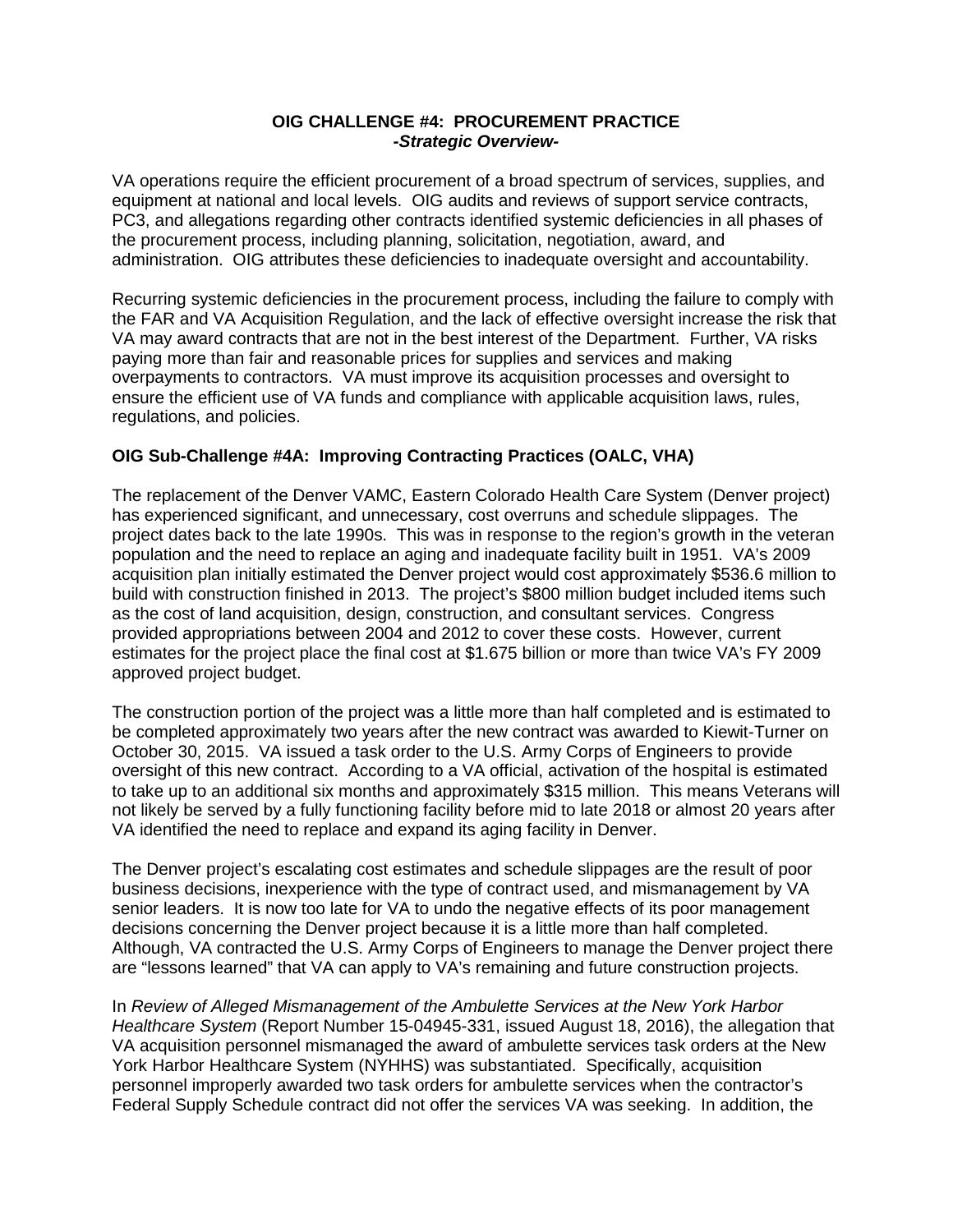contracting officer's award determination for the re-solicited requirement was not clearly VA's Electronic Contract Management System (eCMS). This occurred because VA's Integrated completed. While the IOP was in place, contracting staff did not conduct required reviews for personnel put VA at risk for protests and payment to protesters for restitution. justified. Further, acquisition personnel did not document all pertinent contracting actions in Oversight Process (IOP) reviews designed to improve contract quality were not always the first two task orders. If performed, these pre-award reviews may have revealed the vendor did not offer the services VA was seeking. Further, personnel turnover caused confusion as to who should ensure contract documentation was included in eCMS. As a result, acquisition

 **Estimated Resolution Timeframe:** 2016  **Strategic Objective:** N/A **VA's Program Response Responsible Agency Official:** Principal Executive Director, Office of Acquisition, Logistics, and Construction **Associated Strategic Goal:** Manage and Improve VA Operations to Deliver Seamless and Integrated Support **Associated Performance Measure(s):** There are no public-facing measures associated with this issue

 In regard to OIG's review of VA's National Acquisition Center's (NAC) procurement strategy used under the DoD Digital Imaging Network-Picture Archival Communication System contract (DIN-PACS), OALC has not received a copy of the draft report to provide comment. As any specific findings or recommendations when the draft report becomes available. summarized by OIG, in the text above, the following allegations were not substantiated: the manipulation of technical evaluations, excessive equipment purchases, or an award that was made 30 percent higher than recommended. OALC welcomes the opportunity to review the draft report, *Review of Alleged Contract Practices at the National Acquisition Center (NAC)* and

 The Office of Inspector General previously raised concerns regarding the replacement of the Denver Medical Center in a draft report released in May 2016. VA provided a detailed response to the OIG in June 2016. An excerpt from our response follows:

 project. OALC has learned from those mistakes and has embarked on an enterprise-wide effort to improve our processes. As indicated in the report, OALC and the Office of Construction and processes based on best practices from private industry and other Federal agencies; lessons Inspector General (OIG), the Government Accountability Office, the United States Army Corp of construction program, allowing VA to provide increased access to care for Veterans and their families around the country. The Office of Acquisition, Logistics, and Construction (OALC) agrees with the findings of the OIG draft report and acknowledges that it is too late to undo the mistakes made on the Denver Facilities Management (CFM) in particular have put in place sound construction management learned, including those from the Denver project; and recommendations made to the Department of Veterans Affairs (VA) from various stakeholders including the Office of the Engineers (USACE), and construction industry partners. These process improvements will help ensure proper execution of our major construction projects and future success in the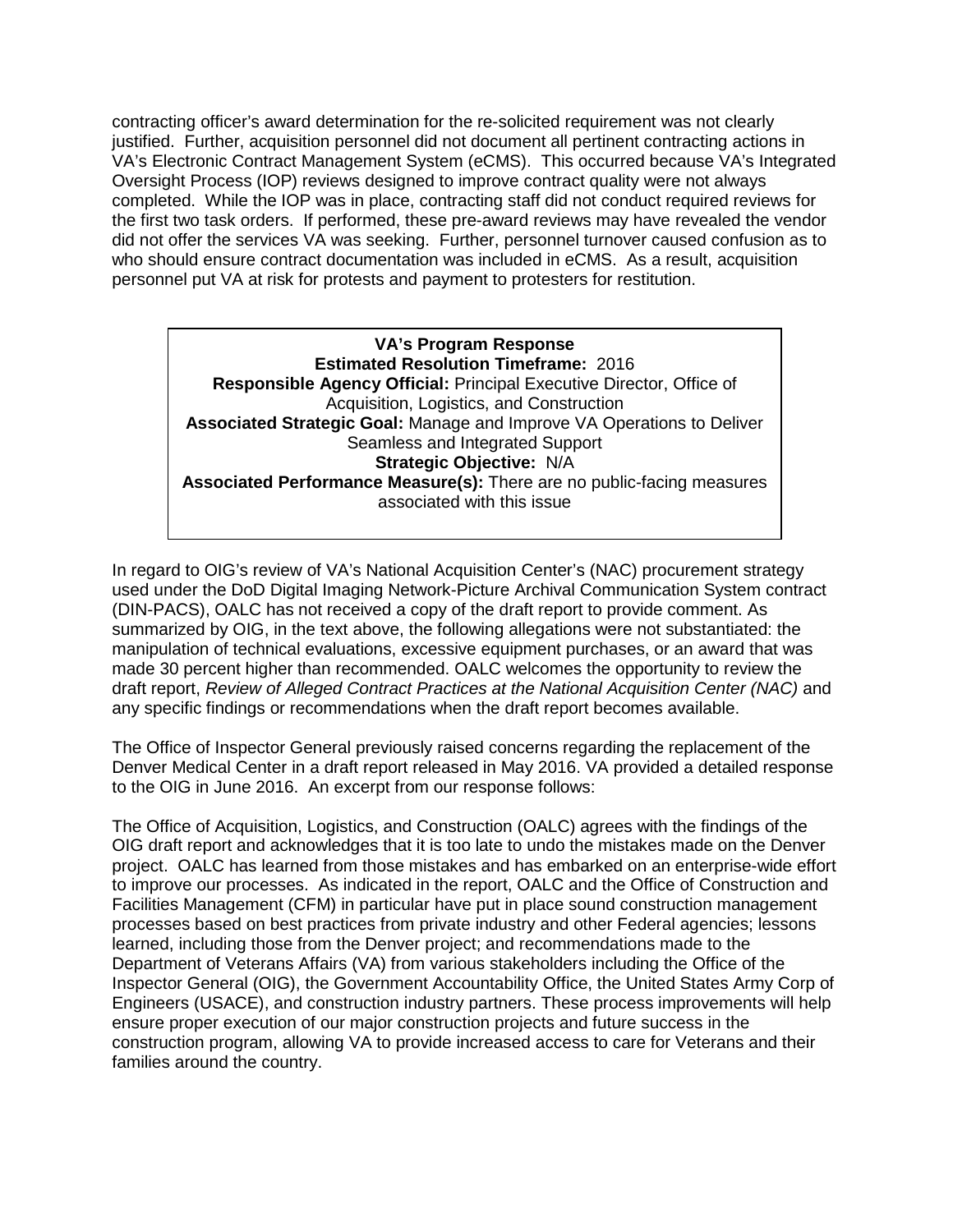In regard to the report, *Review of Alleged Mismanagement of Ambulette Services Contract at*  implement contracting officer warrant boards to assess employee skills prior to issuing contracting officer warrants. VHA revised the contract award review thresholds and processes to align risk with more robust review. *the VA New York Harbor Healthcare System,* VHA Procurement and Logistics has initiatives to

## **OIG Sub-Challenge #4B: Improving Purchase Card Practices (OALC, VHA)**

 In April 2014, OIG's OHI briefed VA New Jersey Health Care System (VANJHCS) leadership determine whether the inappropriate practice of split purchasing occurred in services other than regarding the results of a criminal investigation of purchase card abuse in the Engineering Service. In OIG's report *Review of Potential Inappropriate Split Purchasing at VA New Jersey Health Care System* (Report Number 11-00826-261, issued April 26, 2016), the objective was to the Engineering Service at VANJHCS.

 Service at VANJHCS. OIG determined VANJHCS employees split purchases in 64 of the approximately \$8.9 million from December 2012 through May 2014. This occurred because of a policy violations. OIG found the inappropriate practice of split purchasing extended beyond the Engineering 76 purchase card transactions (84 percent) reviewed, totaling \$125,270. This included 19 purchase cardholders working in 6 different services. Based on the sample results, OIG estimated that VANJHCS staff inappropriately made about 4,750 split purchases totaling disregard for internal controls that are an integral part of every Federal Government purchase card program. Additionally, management did not provide effective oversight and did not hold VANJHCS purchase cardholders, their supervisors, and the approving officials accountable for

 OIG estimated that split purchasing resulted in approximately \$8.9 million in unauthorized management from determining whether VANJHCS received all purchased goods and services. Management needs to take immediate corrective action and make long-term improvements to ensure sound financial stewardship of taxpayer resources. commitments and increased the risk of fraud, waste, and abuse of taxpayer resources at VANJHCS. The lack of oversight and ineffective controls also prevented VANJHCS

 **Estimated Resolution Timeframe:** On-going  **Strategic Objective:** N/A **VA's Program Response Responsible Agency Official:** Principal Executive Director, Office of Acquisition, Logistics, and Construction **Associated Strategic Goal:** Manage and Improve VA Operations to Deliver Seamless and Integrated Support **Associated Performance Measure(s):** There are no public-facing measures associated with this issue

purchase cards that were issued to 18 different individuals to decrease the possibility of misuse. assigned to the Chief of Logistics Service, who will manage the purchasing program. Purchase Card holders are currently required to complete the training, which is tracked in the Talent Management System (TMS). Purchase card training topics include unauthorized commitments, The VA New Jersey Health Care System (VANJHCS) Purchase Card Coordinator terminated 18 In addition, they centralized their purchasing program and hired one full-time employee.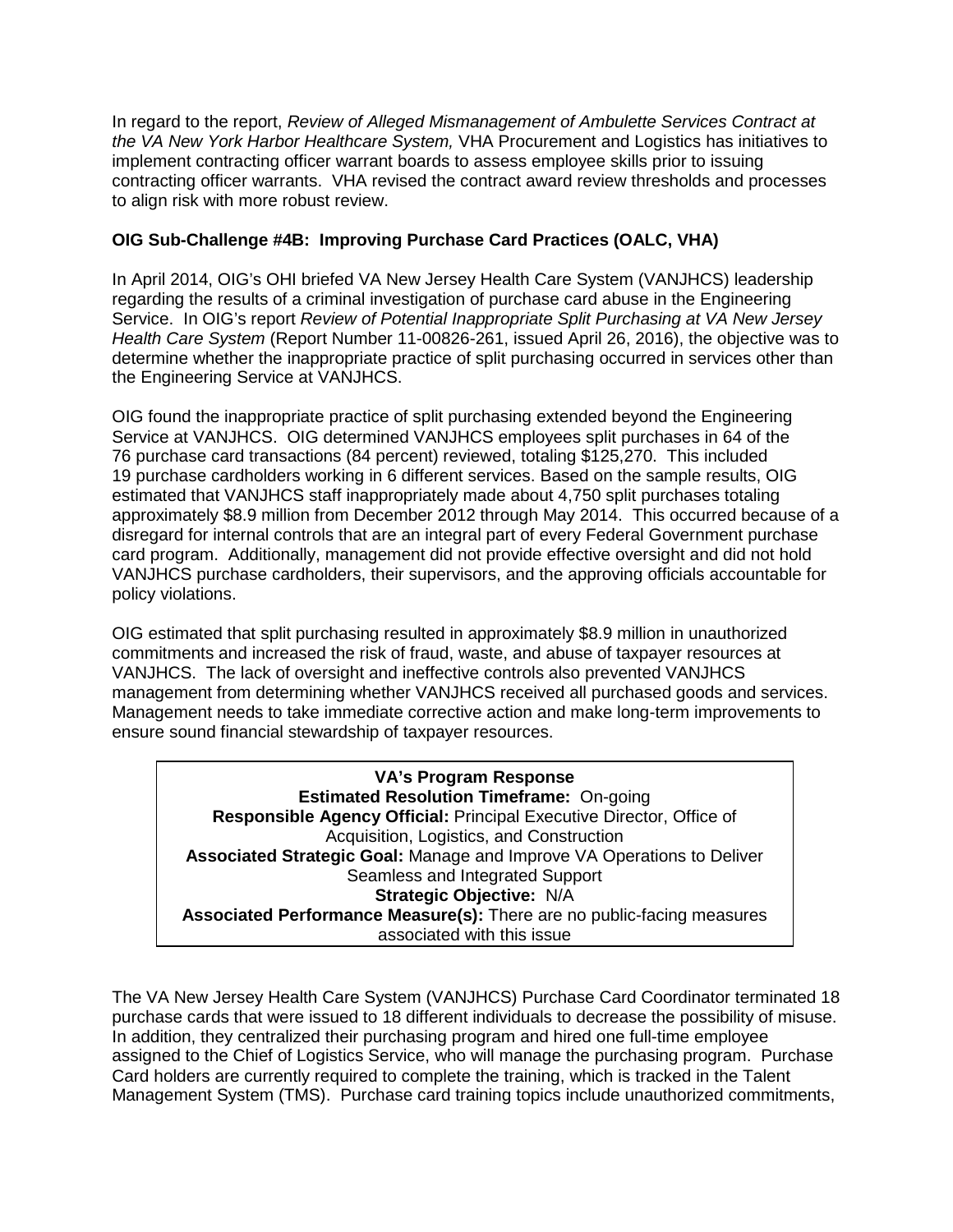GSA SmartPay, quarterly reconciliations, procurement integrity, and online IFCAP training. reminders to the Service Chief and Purchase Card Holder. In addition, to ensure stronger VANJHCS decided that all items would have master numbers in order to have these items TMS training is currently tracked and the Purchase Card Coordinator sends out monthly email oversight, VANJHCS Logistics Service, with assistance from the VA New York/New Jersey Veterans Integrated Service Network, reviewed all items used in the engineering shops. added to the Generic Inventory Packages; and based upon usage, they will either be standard or on-demand. VANJHCS Logistics Inventory Management Specialists are assisting with completion. VANJHCS has encouraged each Service to review their recurring purchases in order to establish contracts for these items. In addition, the facility is currently reviewing all actual occurrences of split orders that have resulted in unauthorized commitments and will continue the ratification process as these are identified.

VHA Procurement is responsible for administration of the purchase card program within VHA.<br>Split requirements are a continuous challenge for any purchase card program. VHA identify and correct incidence of split requirements. With regard to the erroneous input of FPDS data, the situation was a one-time mistake in judgment by an employee. The action was corrected and no further strategic improvement was required. Procurement has collaborated with the Office of Management's Office of Internal Controls to

 VHA Procurement will continue to work the VA Office of Internal Controls to reduce the incidence of split requirements.

#### **OIG CHALLENGE #5: INFORMATION MANAGEMENT**  *-Strategic Overview-*

 to veterans, from medical care to compensation and pensions. If managed effectively, IT capital of VA benefits and services. However, when VA does not properly plan and manage its IT investments, they can become costly, risky, and counter-productive. Lacking proper sensitive information, commit fraud, disrupt operations, or launch attacks against other systems. The use of information technology (IT) is critical to VA providing a range of benefits and services investments can significantly enhance operations and support the secure and effective delivery safeguards, computer systems also are vulnerable to intrusions by groups seeking to obtain

 century organization through improvement strategies in five key IT areas: (1) quality customer service, (2) continuous readiness in information security, (3) transparent operational metrics, (4) product delivery commitments, and (5) fiscal management. OIT's efforts are also focused on services, eliminating the claims backlog, and ending Veteran homelessness. Under the leadership of the Assistant Secretary and Chief Information Officer, VA's Office of Information and Technology (OIT) is positioning itself to facilitate VA's transformation into a 21st helping accomplish VA's top three agency priority goals of expanding access to benefits and

 and safeguard VA's information resources and processing operations. As a result of the FY requirements of the FFMIA of 1996. While providing an unqualified opinion on the CFS, the independent auditor continues to identify IT security controls as a material weakness. Furthermore, CFS auditors noted material weaknesses related to: (1) contract However, OIG oversight work indicates that additional actions are needed to effectively manage 2015 CFS audit, OIG's independent auditor reported that VA did not substantially comply with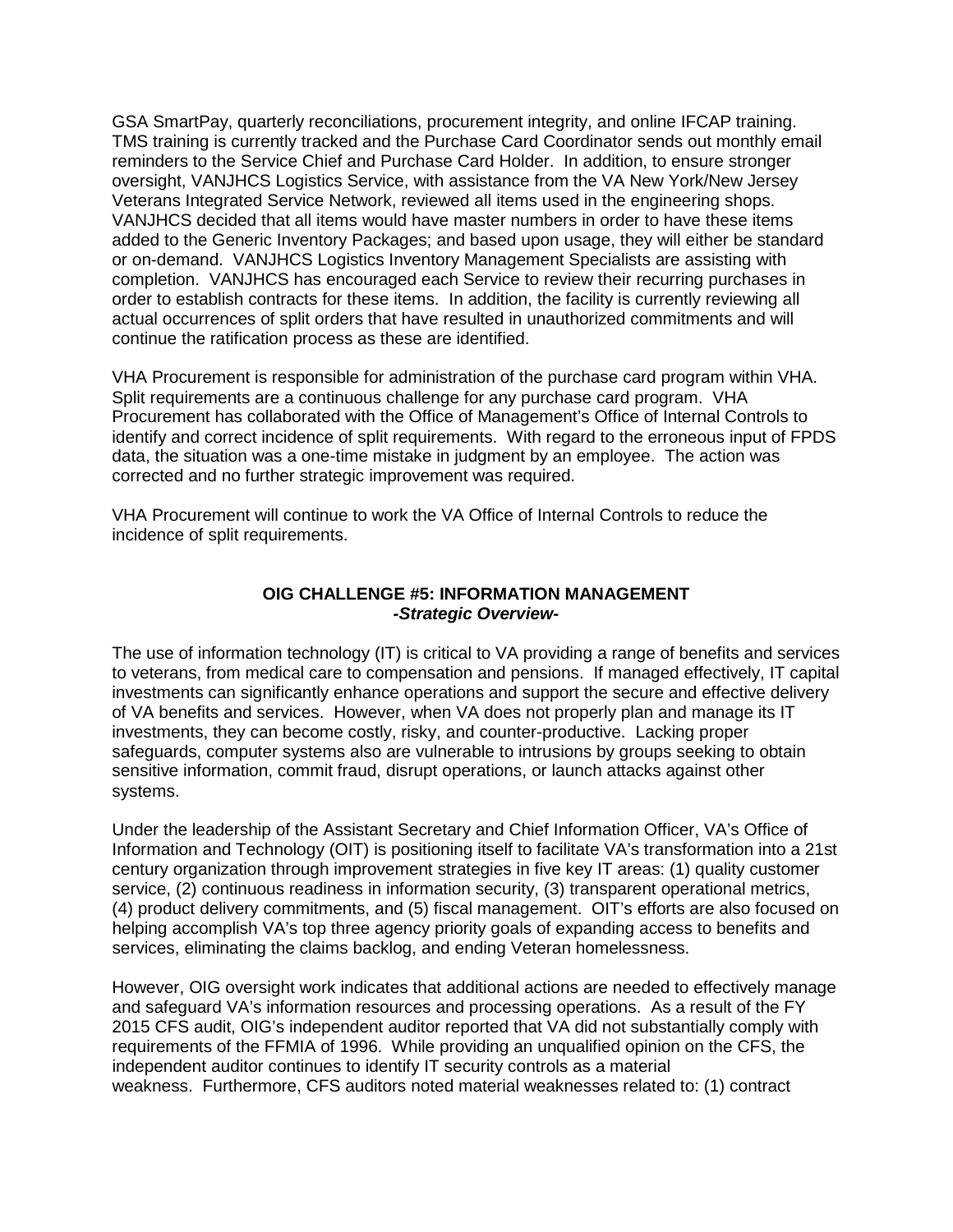procurements, undelivered orders, and account reconciliations; (2) purchased care processing; and (3) key processes supporting accurate financial reporting.

 weakness and remediating major deficiencies in IT security controls. OIT also has not fully necessary IT enhancements or new initiatives. Despite implementation of the Project Process framework to ensure IT oversight and accountability, the Department is still challenged in effectively managing its IT systems initiatives to maximize the benefits and outcomes from the OIG work indicates VA has only made marginal progress toward eliminating the material implemented competency models, identified competency gaps, or created strategies to ensure its human capital resources can support VA's current and future mission requirements with Management Accountability System and VA's transition to the Veteran-focused Integration funds invested.

#### **OIG Sub-Challenge #5A: Develop an Effective Information Security Program and System Security Controls (OIT)**

 programs and operations. Information safeguards are essential, as demonstrated by well- internet, and the advances in the effectiveness of attack technology. In several instances, VA identity theft, and other financial crimes. The need for an improved approach to information security is apparent and one that senior Department leaders recognize. OIG's recent work on assessment. During FY 2015, OIG reported that VA continued to implement its Continuous establish a team responsible for resolving the IT material weakness. In August 2013, VA also implemented an IT Governance, Risk, and Compliance Tool to improve the process for assessing, authorizing, and monitoring the security posture of the agency. In FY 2015, the VA's with delivering an enterprise cybersecurity strategic plan. The plan was designed to help VA achieve transparency and accountability while securing veteran information. The team's scope VA's cybersecurity requirements from desktop to software to network protection. Secure systems and networks are integral to supporting the range of VA mission-critical publicized reports of information security incidents, the wide availability of hacking tools on the has reported security incidents in which sensitive information has been lost or stolen, including personally identifiable information, thus exposing millions of Americans to the loss of privacy, the CFS audit supports OIG's annual Federal Information Security Modernization Act (FISMA) Readiness in Information Security Program to ensure continuous monitoring year-round and Chief Information Officer formed an Enterprise Cybersecurity Strategy team that was charged included management of current cybersecurity efforts, as well as development and review of

 information security controls across the enterprise. OIG also noted improvements in role-based security. However, these controls require time to mature and show evidence of their effectiveness. Accordingly, OIG continues to see information system security deficiencies of the security program. Moving forward, VA needs to ensure a proven process is in place across the agency. VA also needs to continue to address control deficiencies that exist in other areas across all VA locations. OIG continues to find control deficiencies in security management, access controls, configuration management, and contingency planning. Most VAMCs, VAROs, and Data Centers. This is a result of an inconsistent application of vendor As FISMA work progressed, OIG noted more focused VA efforts to implement standardized and security awareness training, a reduction in the number of IT individuals with outdated background investigations, and improvement in data center Web application similar in type and risk level to findings in prior years and an overall inconsistent implementation importantly, OIG continues to identify significant technical weaknesses in databases, servers, and network devices that support transmitting financial and sensitive information between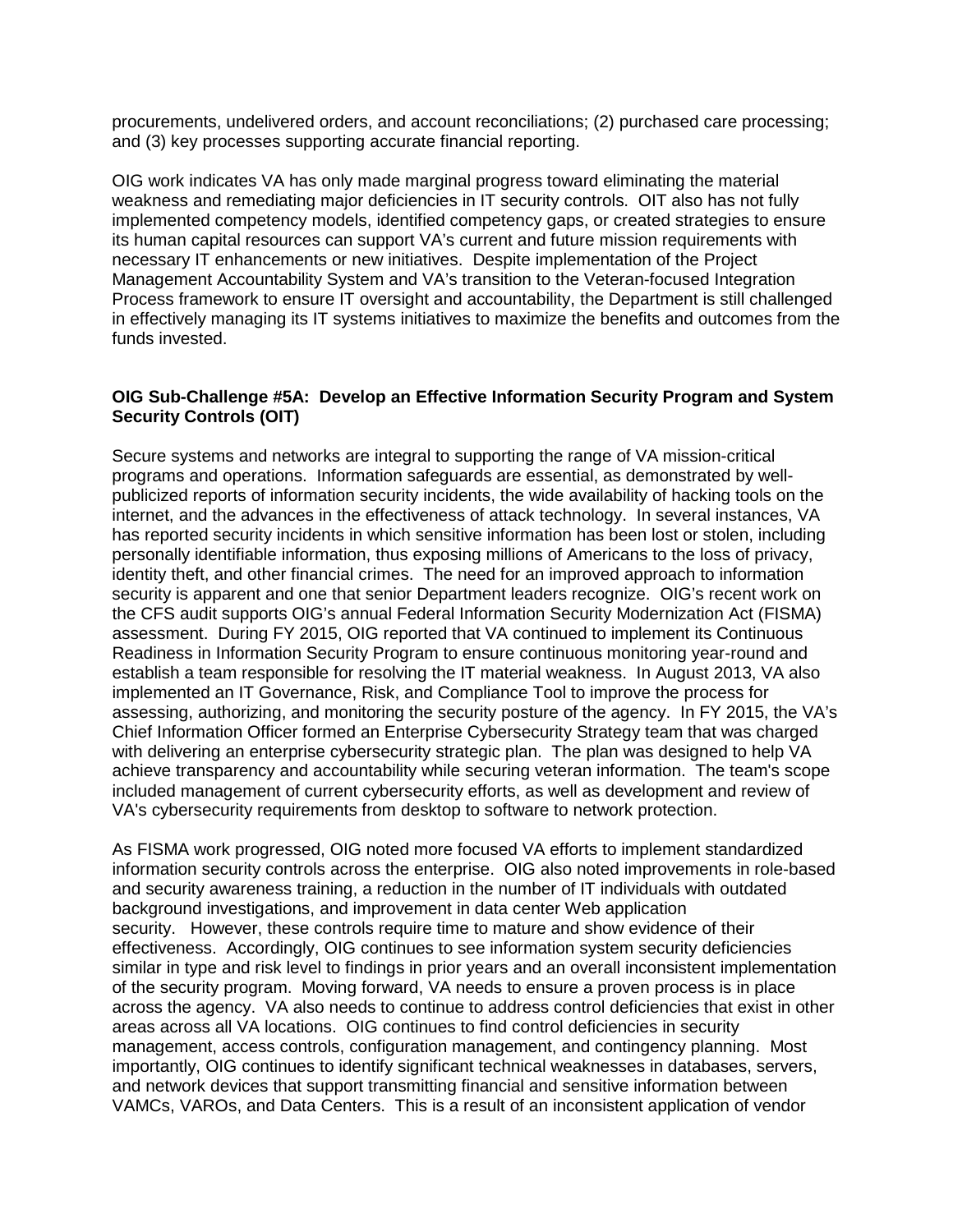information. patches that could jeopardize the data integrity and confidentiality of VA's financial and sensitive

 identified vulnerabilities continue to persist on networks. Even though VA has made some progress in these areas, more progress must be made to improve deployment of patches that will mitigate security vulnerabilities and to implement a centralized process that is consistent across all field offices. Many of these weaknesses can be attributed to an inconsistent ineffective communication between VA management and individual field offices. Therefore, VA implementing corrective actions. VA has made progress in deploying current patches; however, older patches and previously enforcement of an agency-wide information security program across the enterprise and needs to improve its performance monitoring to ensure controls are operating as intended at all facilities and communicate security deficiencies to the appropriate personnel tasked with

 (Report Number 15-01957-100, issued March 15, 2016), discussed control deficiencies in four key areas: (1) configuration management controls, (2) access controls, (3) change management, and (4) service continuity controls. Improvements are needed in these key general support systems. VA has over 9,500 system security risks and corresponding Plans of information security posture. More importantly, OIG continues to identify significant technical sensitive information among VA facilities. The FY 2015 FISMA report provided 31 current information security program. The report also highlighted 4 unresolved recommendations from prior years' assessments for a total of 35 outstanding recommendations. Overall, OIG DIG's report VA's Federal Information Security Modernization Act Audit for Fiscal Year 2015 controls to prevent unauthorized access, alteration, or destruction of major application and Action and Milestones (POA&Ms) that still need to be remediated to improve the overall weaknesses in databases, servers, and network devices that support the transmission of recommendations to the Assistant Secretary for Information and Technology to improve VA's recommended that VA focus its efforts in the following areas:

- the FY 2015 CFS audit of the Department; • Address security-related issues that contributed to the IT material weakness reported in
- Successfully remediate high-risk system security issues in its POA&Ms; and
- Establish effective processes for evaluating information security controls via continuous monitoring and vulnerability assessments.

 data to include Veterans' personal health information. OIG substantiated the allegation that sensitive hard copy and electronic Veteran information in an unsecured manner at their facility. officer representative and information security officer to provide oversight of Alaska VA Healthcare System contractors. OIG also recommended the VA Northwest Health Network In December 2014, OIG's Hotline Division received an allegation that ProCare Home Medical, Inc., (ProCare), located in Anchorage, Alaska, was improperly storing and sharing VA sensitive data on contractor personal devices in violation of Federal information security standards. More specifically, the complainant alleged that ProCare was allowing its employees to use personal computers and phones to access the company computer system and download VA sensitive ProCare, according to its staff, accessed electronic sensitive Veteran data with its personal computers from home through an unauthorized cloud-based system without encryption controls in *Review of Alleged Contractor Information Security Violations in the Alaska VA Healthcare System* (Report Number 15-01994-238, issued July 12, 2016). OIG also noted that personnel or malicious users could potentially use personal devices on an unauthorized wireless network to access sensitive veteran information. Additionally, OIG determined that ProCare was storing OIG recommended the VA Northwest Health Network management assign a local contracting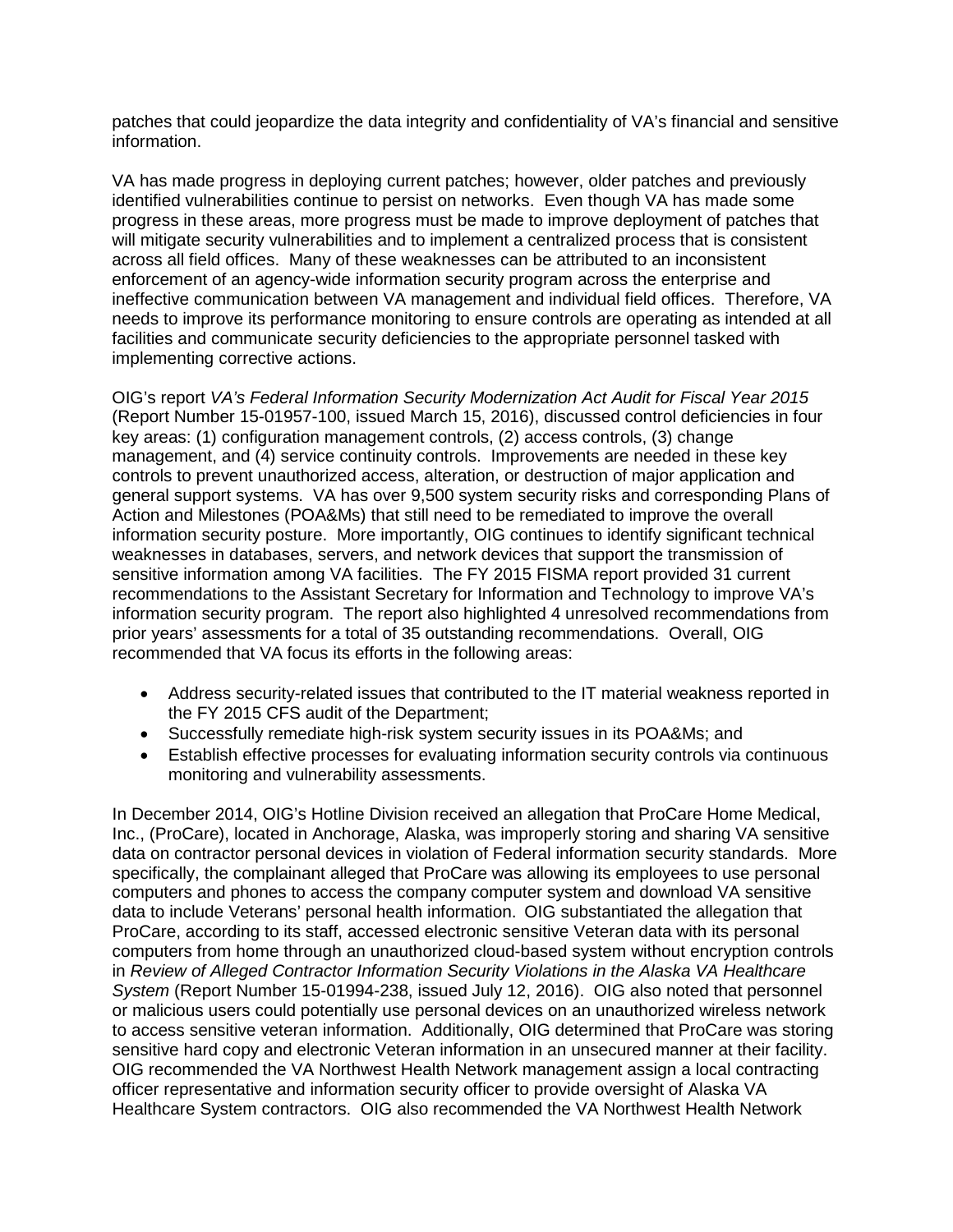management, in conjunction with the Assistant Secretary for Information and Technology, conduct a site assessment of ProCare information security controls to ensure compliance with VA information security requirements.

 **Strategic Goal** – Manage and Improve VA Operations to Deliver Seamless and **Strategic Objective** – Evolve VA information technology capabilities to meet **External Facing Measure** – There are no public-facing measures associated with **VA's Program Response Estimated Resolution Timeframe:** December 2017 **Responsible Agency Official:** Assistant Secretary for the Office of Information and Technology (OI&T) Integrated Support emerging customer service/empowerment expectations of both VA customers and employees this issue

VA is committed to protecting all Veteran information and VA data, and limiting access to only those with the proper authority. Meeting this commitment requires a comprehensive strategic approach that spans VA and the cyberspace ecosystem in which Veterans, VA, and VA's partners operate. In response, VA created the Enterprise Cybersecurity Strategy, which is predicated on protecting and countering the spectrum of threat profiles through a multi-layered defense in depth model spanning eight domains.

 As part of its work, the Enterprise Cybersecurity Strategy Team created individual Plans of 2015 Federal Information Security Management Act Report. The goal of this effort is to including the Secretary of the Department of Veterans Affairs – are tracking the status of the 35 Master Schedule with specific timelines to support closure of the identified weakness. As of this Action (POAs) to address the 35 recommendations provided by the OIG as a result of the FY remediate the VA's longstanding Material Weakness in information security while also improving the organization's security posture in support of protecting Veteran data. VA leadership – OIG recommendations' POAs on a weekly basis to monitor progress of the actions taken by VA to address the identified weaknesses. These plans are part of a comprehensive Integrated date, three of these plans are completed and awaiting final verification. The remaining 32 are projected for completion no later than December 2017.

 for the computers used by all remote users who connect to the VA network using their government furnished equipment, due to our 3<sup>rd</sup> quarter, FY 2015 implementation of Network Access Control (NAC) for virtual private network connections. Beyond this capability, VA is With regard to improving access control, VA now has the ability to ensure security compliance planning to expand the above NAC capability, via efforts inextricably linked to the DHS Continuous Diagnostics and Monitoring (CDM) Program (CDM Phase 2), with an expansion of the asset discovery capability. This initiative is planned to be fully implemented by the end of July 2017. Further enhancement of the NAC capability would expand upon the asset discovery capability and is tentatively scheduled to be deployed by the end of 2018. Since the  $3^{rd}$  quarter of FY 2015, VA has also reduced the number of accounts with elevated privileges by 95 percent, from 267,000 to approximately 10,000, and remediated 23 million critical and high vulnerabilities as of July 2016. Through close partnership with the clinical staff in VHA, the new Chief Information Security Officer, with concurrence of the CIO, has rescinded prior Personal Identification Verification (PIV) exemptions and is now requiring 100% (PIV) participation, to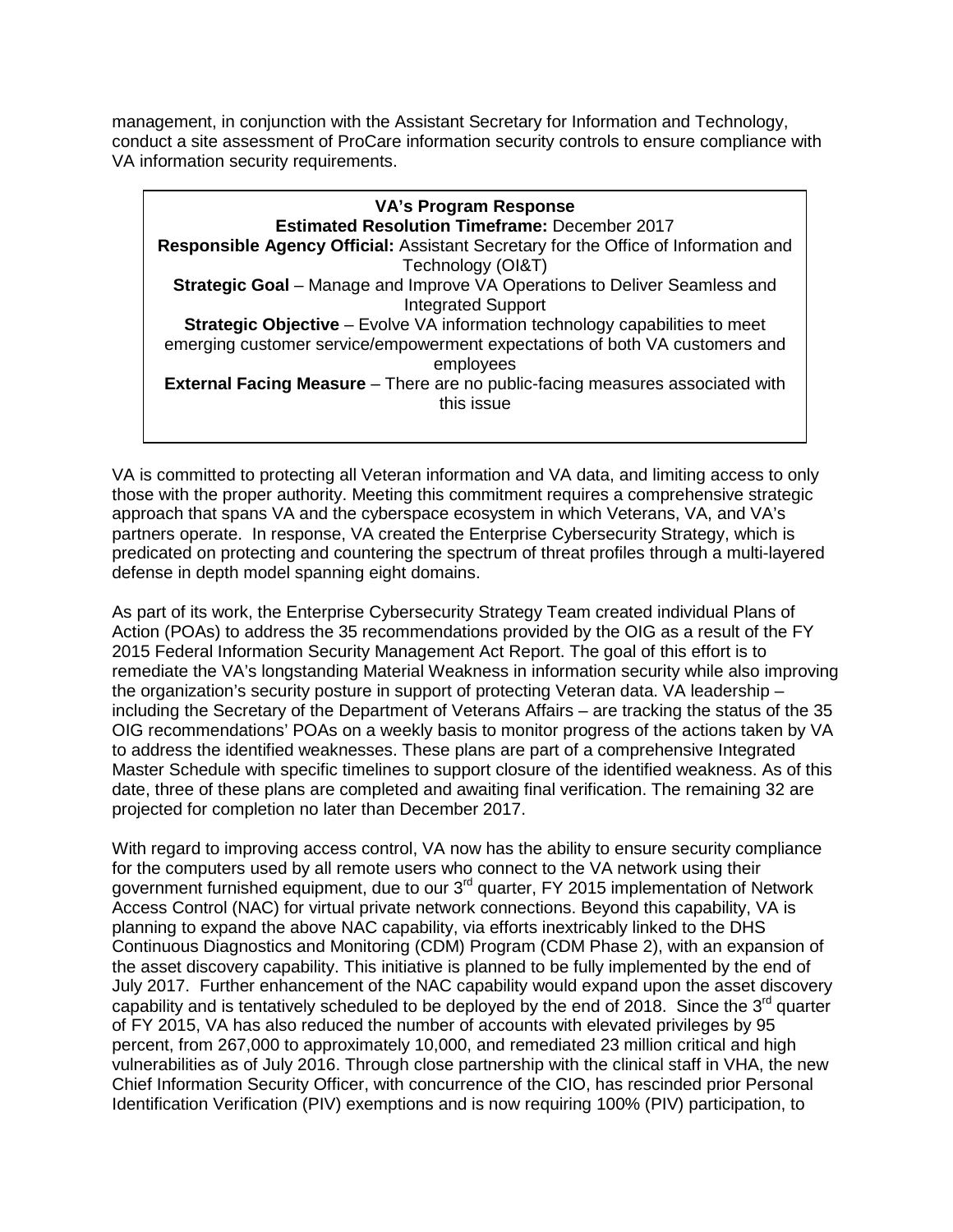effort to better implement technical enforcement of PIV compliance beginning August 8, 2016. include those providing patient care. OI&T and VHA are implementing a joint collaborative surge VA is also committed to improving its management of medical devices and has established a review process for ensuring appropriate Medical Device Isolation Architecture Access Control List (ACL) reviews have been applied. To date, 55% (2234 of 4061) ACLs have been remediated to provide better security to Veterans.

 VA is not satisfied with the status quo and is committed to finding significant ways to remediate each deficiency that is highlighted within the MMC report. By the end of 2016, VA strives to accomplish the following:

- Enable two-factor authentication using PIV cards for 75% of VA personnel by September 30, 2016.
- Complete 15 cyber security plans of action by December 31, 2016 to address OIG recommendations.
- Eliminate three Material Weakness findings by December 31, 2016, leading to marked improvements in System Development/Change Management Controls, Continuous Monitoring, and Contractor Systems Oversight.
- Implement improvements in systems auditing during the  $1<sup>st</sup>$  quarter, FY 2017, to provide increased visibility into security events and system alerts requiring attention.
- Continue to decrease the number of elevated privilege accounts to a target in keeping with the organizational risk tolerance.

 collection and analysis of application and systems audit logs. In addition to providing weekly status reports on key cybersecurity metrics to the CIO, OI&T is also in the process of implementing an IT dashboard, which will provide near-real-time situational awareness for VA IT As VA moves forward in the implementation of an enterprise security information and event management deployment, OI&T has implemented organizational improvements such as updating the firewall policy and updating the concept of operations related to the automated executives on cybersecurity performance measurements and trends.

 While VA still has more work to do to fully address all cybersecurity needs, the Department has demonstrate progress toward a number of goals, for both internal and external oversight made strides toward the future state and developed data-based performance measurement to purposes.

## **OIG Sub-Challenge #5B: Improving Compliance with Federal Financial Management Improvement Act (OIT)**

 FFMIA requires agencies to implement and maintain financial systems that comply substantially with Federal financial system requirements, applicable Federal accounting standards, and the U.S. Standard General Ledger (USSGL) at the transaction level. The OIG's independent financial statement auditors reported that VA's financial management systems did not at the transaction level. In particular, the auditors reported the following: substantially comply with Federal financial management systems requirements, and the USSGL

 VA continued to operate FMS on a database no longer supported by the vendor. • VA's core accounting system—Financial Management System (FMS)—has functional limitations that were further exacerbated by operational and security vulnerabilities as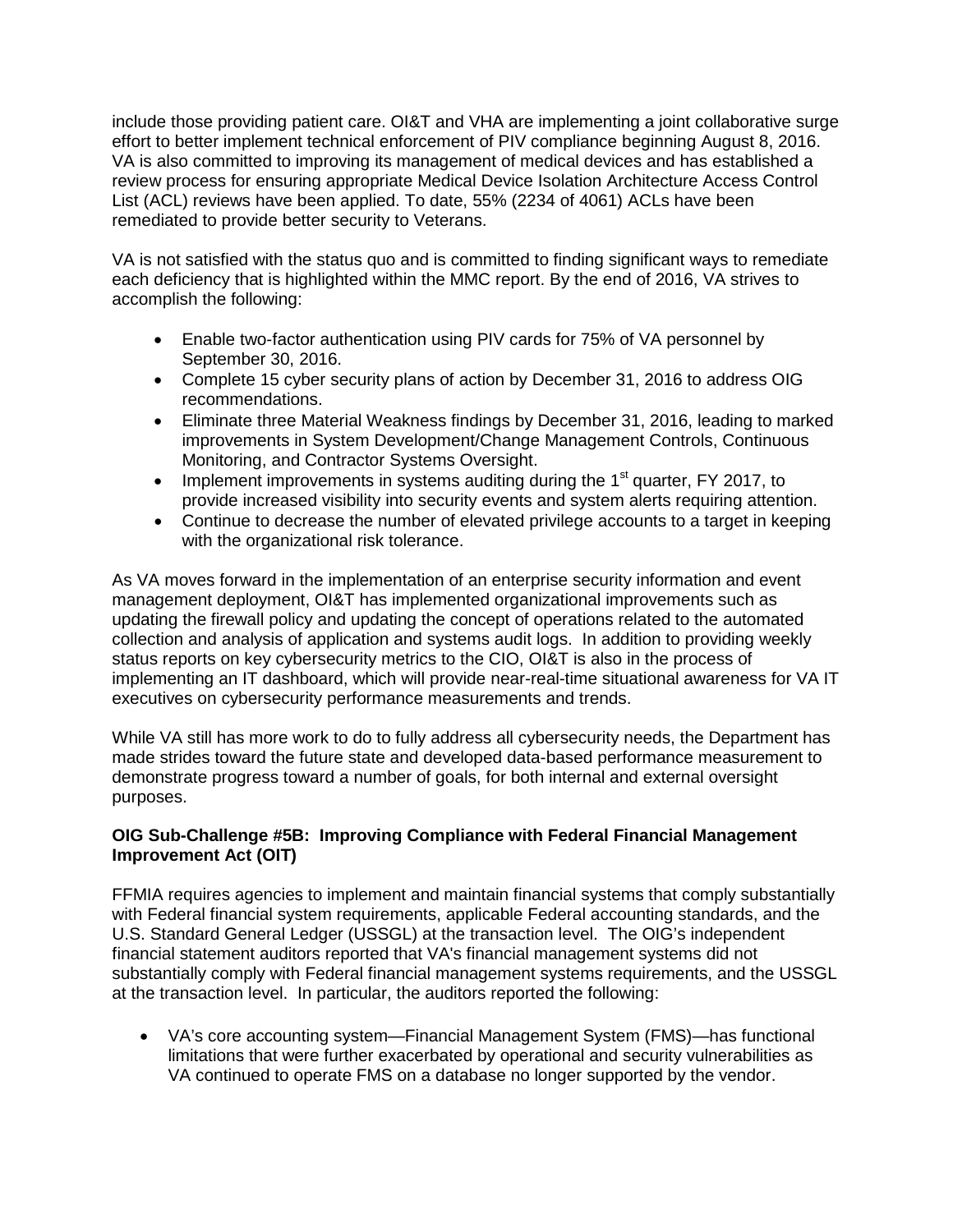- other VA personnel to initiate and authorize purchase of goods and services, as well as Documents (1358s) from IFCAP instead of valid contracts or purchase orders. Further, eCMS. • VA's Integrated Funds Distribution Control Point Activity, Accounting and Procurement System (IFCAP) is a module within VistA that is used by VHA, contracting officers, and to accumulate vendor invoices for payment. Because the commitment accounting module was not activated during the implementation of FMS, obligations in FMS are recorded based on approved purchase requisitions or Miscellaneous Obligating transactions initiated and recorded in IFCAP cannot be centrally and completely reconciled to those in FMS or to the procurement source documentation maintained in
- nationwide Medical Care Collection Fund activities at the transaction level. Consolidated Patient Accounting Center personnel cannot generate combined reports for all facilities nationwide report at a sufficient level of detail cannot be generated. Reconciliation of revenue transactions to collections and the supporting audit trail is more complicated. Additionally, VistA is not able to produce a consolidated accounts receivable aging report at a sufficient level of detail. Management does not have the VistA does not provide management with the ability to effectively and efficiently monitor under their purview. Reports are generated separately for individual medical centers, which leads to inefficiencies in operations and revenue management. Further, a tools to properly assess the reasonableness of its allowance for loss provision or perform a retrospective analysis to ascertain the reasonableness of its allowance methodology.
- decentralized manner similar to VistA. Transactions initiated in FBCS were not • Fee Basis Claims System (FBCS) is used to manage the authorization and payment processes for VHA's purchase care program. FBCS sits "on top" of VistA and runs in a completely reconciled to those in IFCAP and FMS.
- does not utilize eCMS to electronically process the approval and reviews performed for • eCMS is an intranet-based contract management system mandated by VA policy. VA its acquisitions.
- transaction code and interface issues resulted in incorrect data in accounts that have balances. FMS also lacked functionality to meet U.S. Department of the Treasury Regarding noncompliance with the USSGL at the transaction level, budgetary execution long remained unresolved in FMS. Significant journal entries were needed to correct the reporting requirements related to intragovernmental transactions, which created the need for significant journal entries.

 The auditors reported that noncompliance with FFMIA was due to VA's complex, disjointed, and requirements. In VA's 2015 AFR, the Secretary stated that the Department will pursue the legacy financial management system architecture that has continued to deteriorate and no longer meets increasingly stringent and demanding financial management and reporting possibility of either upgrading its current financial system or migrating to a shared service provider.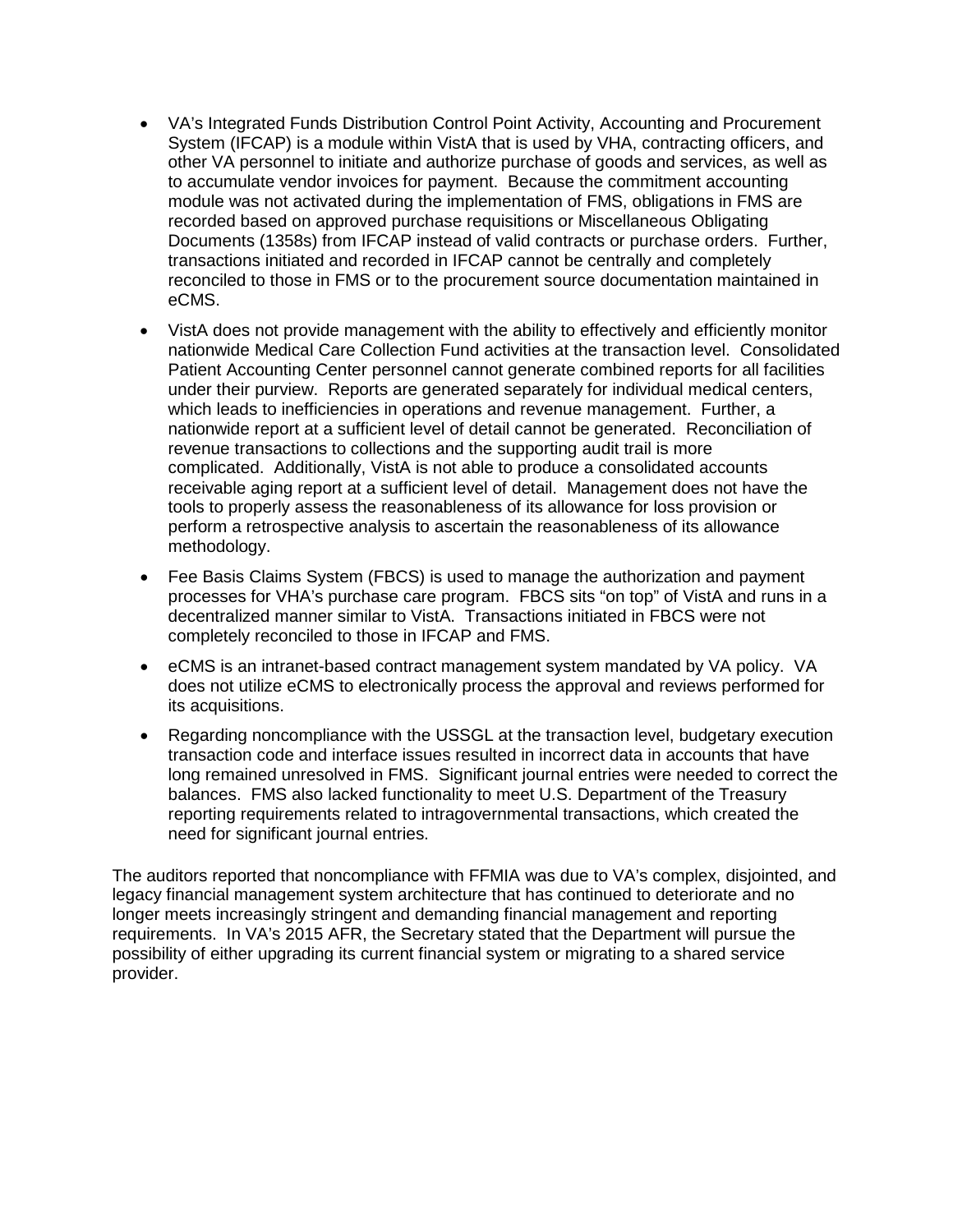**Estimated Resolution Timeframe:** 2021  **Responsible Agency Official:** Assistant Secretary for Information and  **Associated Strategic Goal:** Manage and Improve VA Operations to  **Strategic Objective:** Evolve VA Information Technology Capabilities to  **Associated Performance Measure(s):** No Public Facing Measures are **VA's Program Response** Technology and Chief Information Officer, and Interim Assistant Secretary for Management and Interim Chief Financial Officer Deliver Seamless and Integrated Support Meet Emerging Customer Service Associated with this Issue

 VA concurs that our legacy financial system does not fully comply with the Federal Financial Management Improvement Act (FFMIA). To address this significant challenge, VA has Federal Shared Service Provider, as mandated by the Office of Management and Budget. updating other VA legacy feeder systems such as IFCAP, VistA, and eCMS. We will use embarked on a major effort to replace our current financial system. VA plans to migrate to a This system modernization effort will resolve many of VA's current areas of noncompliance with FFMIA. As VA modernizes our financial system, we will assess the feasibility of this opportunity to re-engineer any outdated business processes. VA is committed to addressing long-standing financial system deficiencies and making our financial operations more efficient and effective.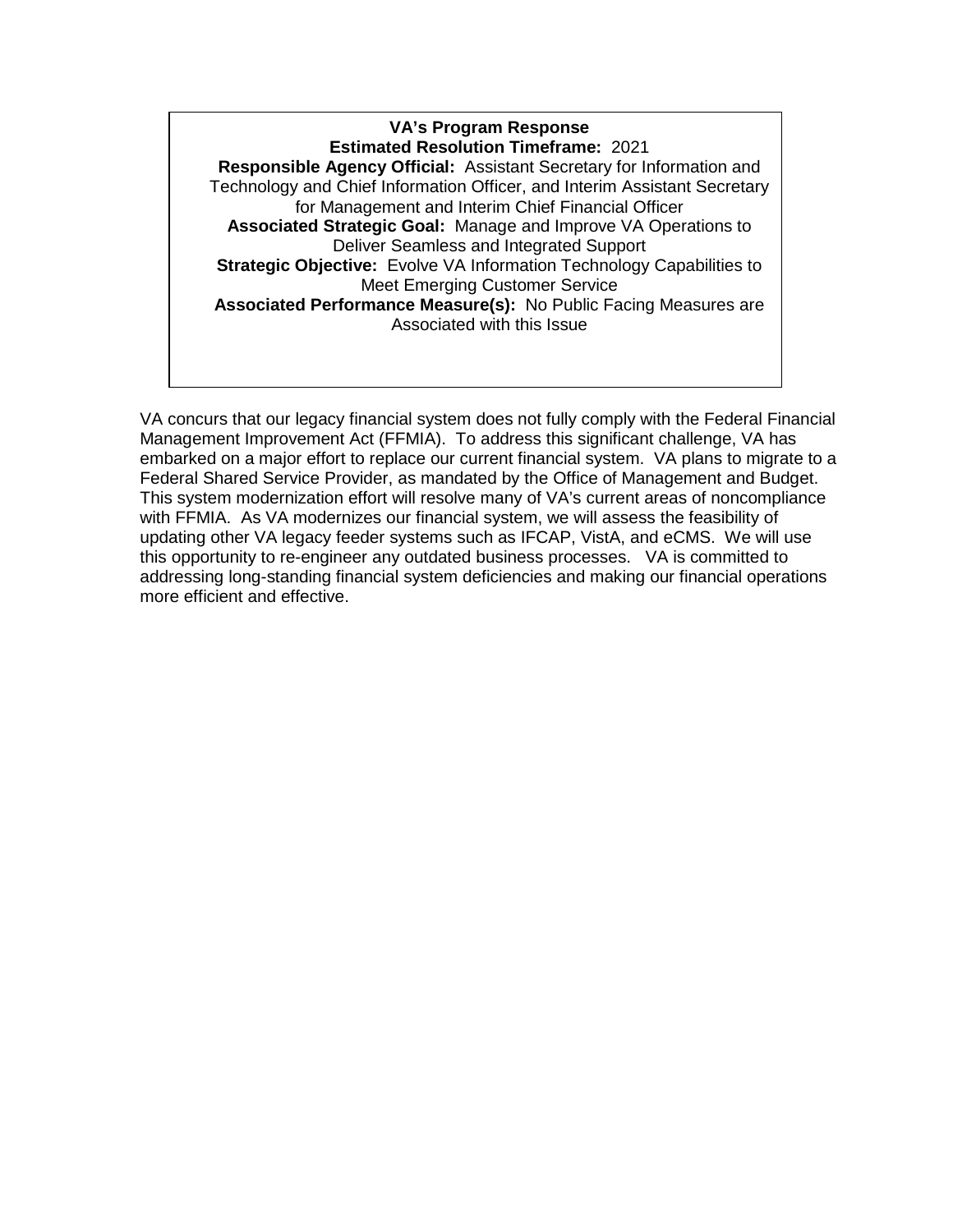## **APPENDIX A**

 The Appendix lists selected reports pertinent to the five key challenges discussed. However, the Appendix is not intended to encompass all OIG work in an area.

 **OIG MAJOR MANAGEMENT CHALLENGE #1: HEALTH CARE DELIVERY [Healthcare Inspection–Delay in Care of a Lung Cancer Patient, Phoenix VA](http://www.va.gov/oig/pubs/VAOIG-14-00875-325.pdf)  [Health Care System, Phoenix, Arizona](http://www.va.gov/oig/pubs/VAOIG-14-00875-325.pdf)** 

*9/30/2016 | 14-00875-325 | [Summary](http://www.va.gov/oig/publications/report-summary.asp?id=3804) |* 

**[Healthcare Inspection–Surgical Service Concerns, Fayetteville VA Medical](http://www.va.gov/oig/pubs/VAOIG-15-00084-370.pdf)  [Center, Fayetteville, North Carolina](http://www.va.gov/oig/pubs/VAOIG-15-00084-370.pdf)** 

 *9/30/2016 | 15-00084-370 | [Summary](http://www.va.gov/oig/publications/report-summary.asp?id=3802) |* 

**[Healthcare Inspection–Alleged Inappropriate Opioid Prescribing Practices,](http://www.va.gov/oig/pubs/VAOIG-15-01982-113.pdf)  [Rutherford County Community Based Outpatient Clinic, Rutherfordton,](http://www.va.gov/oig/pubs/VAOIG-15-01982-113.pdf)  [North Carolina](http://www.va.gov/oig/pubs/VAOIG-15-01982-113.pdf)** 

 *9/29/2016 | 15-01982-113 | [Summary](http://www.va.gov/oig/publications/report-summary.asp?id=3798) |* 

**[Healthcare Inspection–Operating Room Reusable Medical Equipment and](http://www.va.gov/oig/pubs/VAOIG-14-04274-418.pdf)  [Sterile Processing Service Concerns, VA New York Harbor Healthcare](http://www.va.gov/oig/pubs/VAOIG-14-04274-418.pdf)** 

**[System, New York, New York](http://www.va.gov/oig/pubs/VAOIG-14-04274-418.pdf)** 

 *9/29/2016 | 14-04274-418 | [Summary](http://www.va.gov/oig/publications/report-summary.asp?id=3799) |* 

 *9/28/2016 | 16-00351-453 | [Summary](http://www.va.gov/oig/publications/report-summary.asp?id=3797) |*  **[OIG Determination of VHA Occupational Staffing Shortages](http://www.va.gov/oig/pubs/VAOIG-16-00351-453.pdf)** 

**[Healthcare Inspection–Lack of Follow-Up Care for Positive Colorectal](http://www.va.gov/oig/pubs/VAOIG-15-00018-349.pdf)  [Cancer Screening, New Mexico VA Health Care System, Albuquerque, New](http://www.va.gov/oig/pubs/VAOIG-15-00018-349.pdf)  [Mexico](http://www.va.gov/oig/pubs/VAOIG-15-00018-349.pdf)** 

 *9/27/2016 | 15-00018-349 | [Summary](http://www.va.gov/oig/publications/report-summary.asp?id=3795) |* 

**[Healthcare Inspection–Colorectal Cancer Screening Practices, Charlie](http://www.va.gov/oig/pubs/VAOIG-15-05328-373.pdf)  [Norwood VA Medical Center, Augusta, Georgia](http://www.va.gov/oig/pubs/VAOIG-15-05328-373.pdf)**

 *9/22/2016 | 15-05328-373 | [Summary](http://www.va.gov/oig/publications/report-summary.asp?id=3791) |* 

 **[Healthcare Inspection–Summarization of Select Aspects of the VA Pacific](http://www.va.gov/oig/pubs/VAOIG-15-04655-347.pdf)  [Islands Health Care System, Honolulu, Hawaii](http://www.va.gov/oig/pubs/VAOIG-15-04655-347.pdf)**

 *9/22/2016 | 15-04655-347 | [Summary](http://www.va.gov/oig/publications/report-summary.asp?id=3794) |* 

**[Healthcare Inspection–Alleged Manipulation of Outpatient Appointments,](http://www.va.gov/oig/pubs/VAOIG-15-03942-392.pdf)  [Central Alabama VA Health Care System, Montgomery, Alabama](http://www.va.gov/oig/pubs/VAOIG-15-03942-392.pdf)**

 *9/21/2016 | 15-03942-392 | [Summary](http://www.va.gov/oig/publications/report-summary.asp?id=3793) |* 

**[Healthcare Inspection–Emergency Department, Mental Health Service, and](http://www.va.gov/oig/pubs/VAOIG-15-03713-288.pdf)  [Suicide Prevention Training Concerns, Mann-Grandstaff VA Medical](http://www.va.gov/oig/pubs/VAOIG-15-03713-288.pdf)  [Center, Spokane, Washington](http://www.va.gov/oig/pubs/VAOIG-15-03713-288.pdf)** 

 *9/14/2016 | 15-03713-288 | [Summary](http://www.va.gov/oig/publications/report-summary.asp?id=3789) |* 

 *8/26/2016 | 14-02725-316 | [Summary](http://www.va.gov/oig/publications/report-summary.asp?id=3785) |*  **[Healthcare Inspection–Administrative Response to Deaths and Quality of](http://www.va.gov/oig/pubs/VAOIG-14-02725-316.pdf)  [Care Irregularities, VA North Texas Health Care System, Dallas, Texas](http://www.va.gov/oig/pubs/VAOIG-14-02725-316.pdf)** 

**[Healthcare Inspection–Diagnosis and Treatment of a Patient's Adrenal](http://www.va.gov/oig/pubs/vaoig-14-04505-346.pdf)  [Insufficiency at a Virginia VA Medical Center](http://www.va.gov/oig/pubs/vaoig-14-04505-346.pdf)** 

 *8/25/2016 | 14-04505-346 | [Summary](http://www.va.gov/oig/publications/report-summary.asp?id=3784) |*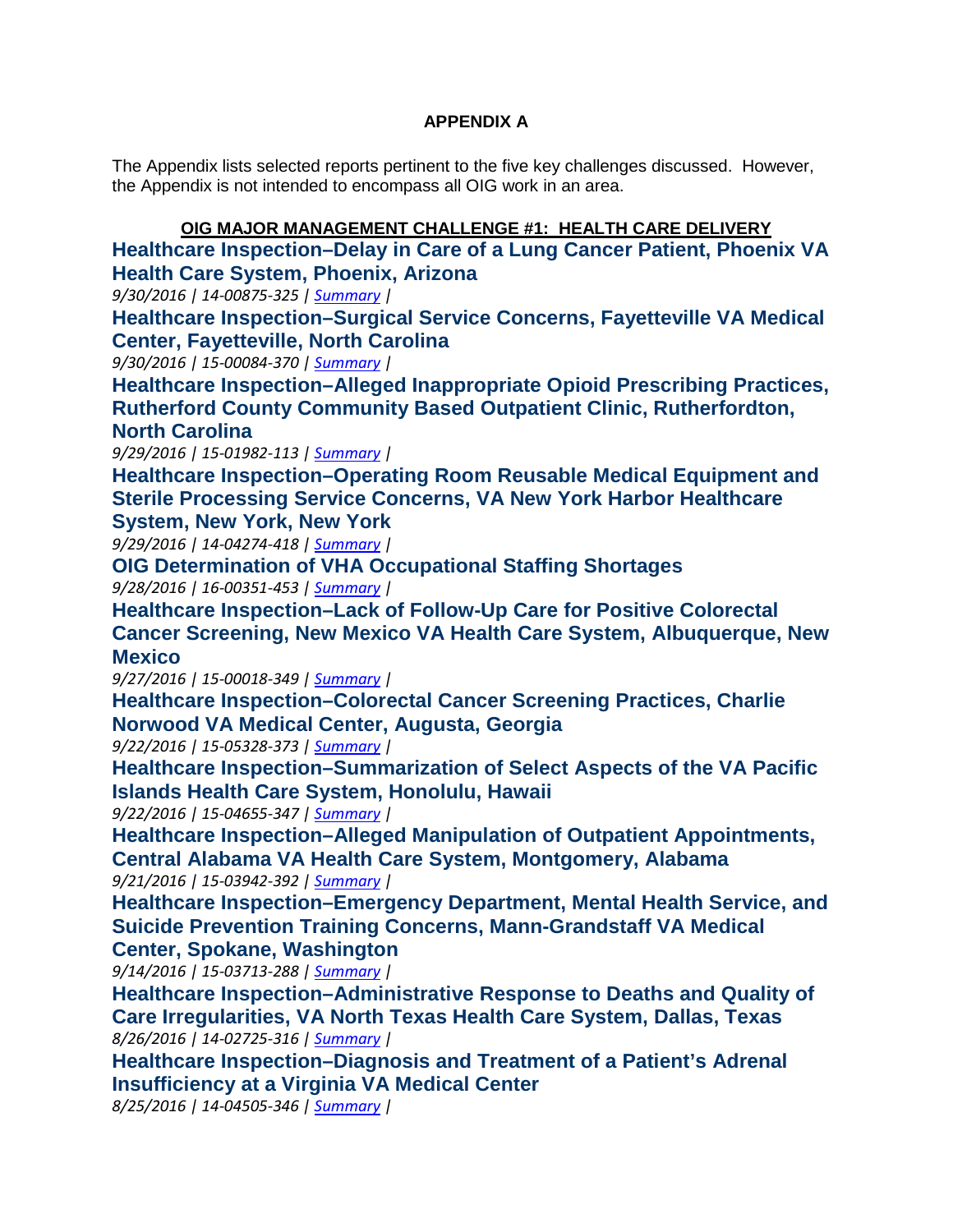**[Integrated Service Network 23, Eagan, Minnesota](http://www.va.gov/oig/pubs/VAOIG-16-01708-340.pdf) [Healthcare Inspection–Review of Primary Care Ghost Panels, Veterans](http://www.va.gov/oig/pubs/VAOIG-16-01708-340.pdf)** 

 *8/11/2016 | 16-01708-340 | [Summary](http://www.va.gov/oig/publications/report-summary.asp?id=3779) |* 

**[Healthcare Inspection–Reported Primary Care Staffing at St. Cloud VA](http://www.va.gov/oig/pubs/VAOIG-15-05490-367.pdf)  [Health Care System, Veterans Integrated Service Network 23, Eagan,](http://www.va.gov/oig/pubs/VAOIG-15-05490-367.pdf)  [Minnesota](http://www.va.gov/oig/pubs/VAOIG-15-05490-367.pdf)** 

 *8/11/2016 | 15-05490-367 | [Summary](http://www.va.gov/oig/publications/report-summary.asp?id=3780) |* 

**[Healthcare Inspection–Psychiatry Partial Hospitalization Program and](http://www.va.gov/oig/pubs/VAOIG-14-04655-369.pdf)  [Management Concerns, Minneapolis VA Health Care System, Minneapolis,](http://www.va.gov/oig/pubs/VAOIG-14-04655-369.pdf)  [Minnesota](http://www.va.gov/oig/pubs/VAOIG-14-04655-369.pdf)** 

 *8/11/2016 | 14-04655-369 | [Summary](http://www.va.gov/oig/publications/report-summary.asp?id=3781) |* 

**[Healthcare Inspection–Cardiothoracic Surgery Program and Cardiac](http://www.va.gov/oig/pubs/VAOIG-14-04361-348.pdf)  [Catheterization Laboratory Concerns, Oklahoma City VA Health Care](http://www.va.gov/oig/pubs/VAOIG-14-04361-348.pdf)  [System, Oklahoma City, Oklahoma](http://www.va.gov/oig/pubs/VAOIG-14-04361-348.pdf)** 

 *8/4/2016 | 14-04361-348 | [Summary](http://www.va.gov/oig/publications/report-summary.asp?id=3777)* |

**[Healthcare Inspection–Evaluation of Reported Wait Times, VA Greater Los](http://www.va.gov/oig/pubs/VAOIG-16-02197-339.pdf)  [Angeles Healthcare System, Los Angeles, California](http://www.va.gov/oig/pubs/VAOIG-16-02197-339.pdf)** 

 *6/30/2016 | 16-02197-339 | [Summary](http://www.va.gov/oig/publications/report-summary.asp?id=3774) |* 

**[Healthcare Inspection–Access and Quality of Care Concerns, Phoenix VA](http://www.va.gov/oig/pubs/VAOIG-15-03867-287.pdf)  [Health Care System, Phoenix, Arizona, and Delayed Test Result](http://www.va.gov/oig/pubs/VAOIG-15-03867-287.pdf)** 

 *6/23/2016 | 15-03867-287 | [Summary](http://www.va.gov/oig/publications/report-summary.asp?id=3772) |*  **[Notification, Minneapolis VA Health Care System, Minneapolis, Minnesota](http://www.va.gov/oig/pubs/VAOIG-15-03867-287.pdf)** 

 *6/23/2016 | 15-01887-282 | [Summary](http://www.va.gov/oig/publications/report-summary.asp?id=3768) |*  **[Review of Allegation of Underutilized MRI Scanner in Waco, Texas](http://www.va.gov/oig/pubs/VAOIG-15-01887-282.pdf)**

**[Review of VHA's Alleged Manipulation of Appointment Cancellations at VA](http://www.va.gov/oig/pubs/VAOIG-15-03073-275.pdf)  [Medical Center, Houston, Tex](http://www.va.gov/oig/pubs/VAOIG-15-03073-275.pdf)as** 

 *6/20/2016 | 15-03073-275 | [Summary](http://www.va.gov/oig/publications/report-summary.asp?id=3767) |* 

 *6/16/2016 | 15-03700-283 | [Summary](http://www.va.gov/oig/publications/report-summary.asp?id=3763) |*  **[Review of VA's Guidance on Protecting Religious Beliefs](http://www.va.gov/oig/pubs/VAOIG-15-03700-283.pdf)** 

 **[Healthcare Inspection–Mental Health Service Concerns at the Knoxville VA](http://www.va.gov/oig/pubs/VAOIG-14-04435-265.pdf)  [Outpatient Clinic, James H. Quillen VA Medical Center, Mountain Home,](http://www.va.gov/oig/pubs/VAOIG-14-04435-265.pdf)  [Tennessee](http://www.va.gov/oig/pubs/VAOIG-14-04435-265.pdf)** 

 *6/7/2016 | 14-04435-265 [| Summary](http://www.va.gov/oig/publications/report-summary.asp?id=3758) |* 

**[Healthcare Inspection–Alleged Patient Safety Concerns, Miami VA](http://www.va.gov/oig/pubs/VAOIG-14-03183-317.pdf)  [Healthcare System, Miami, Florida](http://www.va.gov/oig/pubs/VAOIG-14-03183-317.pdf)**

*6/7/2016 | 14-03183-317 [| Summary](http://www.va.gov/oig/publications/report-summary.asp?id=3757) |* 

 *5/11/2016 | 15-01599-289 | [Summary](http://www.va.gov/oig/publications/report-summary.asp?id=3747) |*  **[Healthcare Inspection–Quality of Care Concerns in the Management of a Hepatitis C](http://www.va.gov/oig/pubs/VAOIG-15-01599-289.pdf)  [Patient, Grand Junction Veterans Health Care System, Grand Junction, Colorado](http://www.va.gov/oig/pubs/VAOIG-15-01599-289.pdf)** 

**[Healthcare Inspection–Operating Room Concerns, Marion VA Medical Center, Marion,](http://www.va.gov/oig/pubs/VAOIG-14-04310-280.pdf) [Illinois](http://www.va.gov/oig/pubs/VAOIG-14-04310-280.pdf)** 

 *5/5/2016 | 14-04310-280 [| Summary](http://www.va.gov/oig/publications/report-summary.asp?id=3743) |* 

 **[Healthcare Inspection–Alleged Improper Management of Dermatology Requests,](http://www.va.gov/oig/pubs/VAOIG-14-02890-286.pdf)**  *5/3/2016 | 14-02890-286 [| Summary](http://www.va.gov/oig/publications/report-summary.asp?id=3740) |* **[Fayetteville VA Medical Center, Fayetteville, North Carolina](http://www.va.gov/oig/pubs/VAOIG-14-02890-286.pdf)**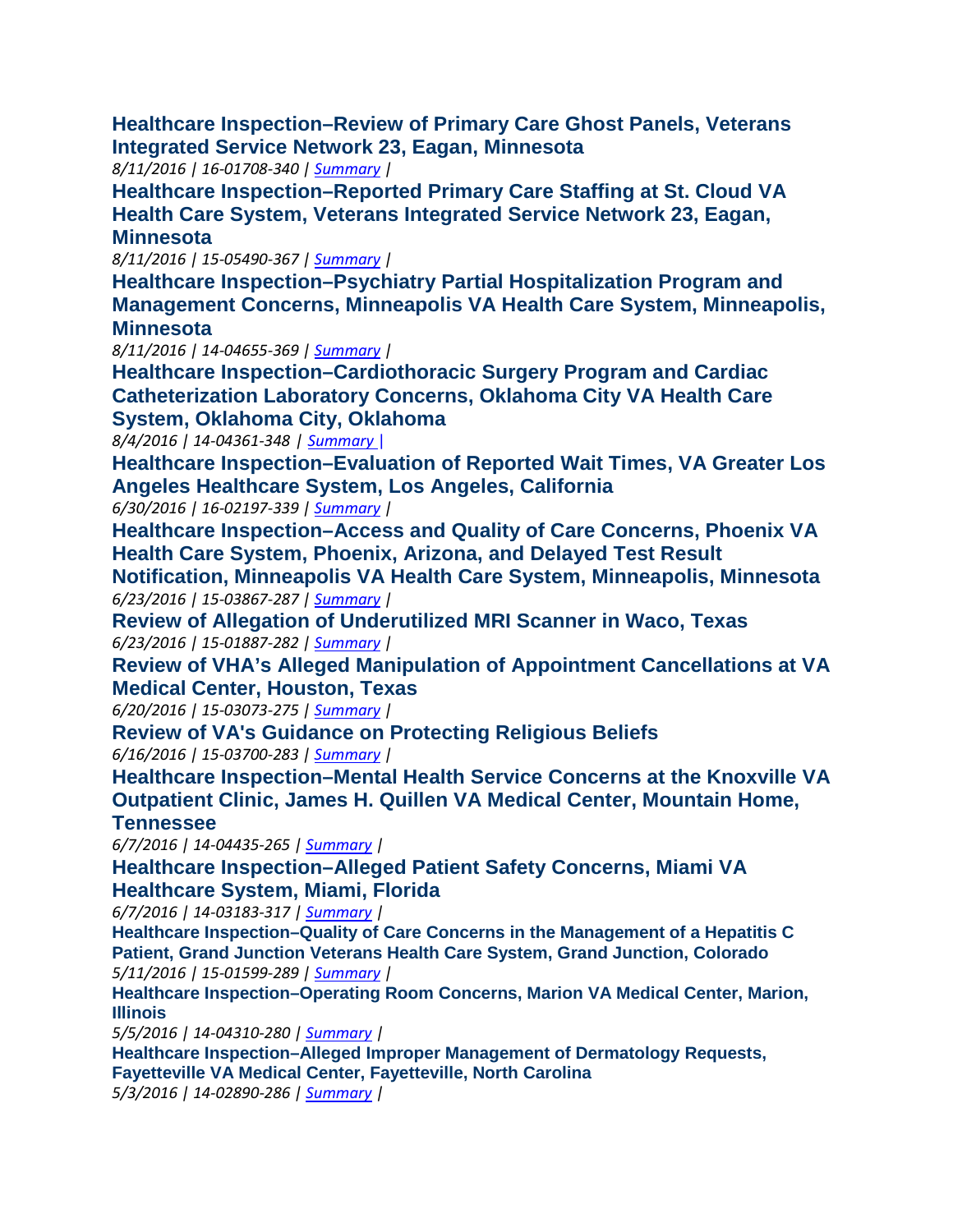**[Healthcare Inspection–Restraint Use, Failure To Provide Care, and Communication](http://www.va.gov/oig/pubs/VAOIG-15-01432-264.pdf)  [Concerns, Bay Pines VA Healthcare System, Bay Pines, Florida](http://www.va.gov/oig/pubs/VAOIG-15-01432-264.pdf)** 

 *4/13/2016 | 15-01432-264 | [Summary](http://www.va.gov/oig/publications/report-summary.asp?id=3721) |* 

**[Healthcare Inspection–Quality of Mental Health Care Concerns, VA Long Beach](http://www.va.gov/oig/pubs/VAOIG-14-04897-221.pdf)  [Healthcare System, Long Beach, California](http://www.va.gov/oig/pubs/VAOIG-14-04897-221.pdf)** 

 *3/30/2016 | 14-04897-221 | [Summary](http://www.va.gov/oig/publications/report-summary.asp?id=3708) |* 

**[Healthcare Inspection–Alleged Employee Intimidation Related to Research Study](http://www.va.gov/oig/pubs/VAOIG-15-01283-220.pdf)  [Results, VA North Texas Health Care System, Dallas, Texas](http://www.va.gov/oig/pubs/VAOIG-15-01283-220.pdf)** 

 *3/28/2016 | 15-01283-220 | [Summary](http://www.va.gov/oig/publications/report-summary.asp?id=3710) |* 

 **[Healthcare Inspection–Veterans Crisis Line Caller Response and Quality Assurance](http://www.va.gov/oig/pubs/VAOIG-14-03540-123.pdf)  [Concerns, Canandaigua, New York](http://www.va.gov/oig/pubs/VAOIG-14-03540-123.pdf)** 

 *2/11/2016 | 14-03540-123 | [Summary](http://www.va.gov/oig/publications/report-summary.asp?id=3694) |* 

 **[Review of Alleged Patient Scheduling Issues at the VA Medical Center in Tampa,](http://www.va.gov/oig/pubs/VAOIG-15-03026-101.pdf)  [Fl](http://www.va.gov/oig/pubs/VAOIG-15-03026-101.pdf)orida** 

 *2/5/2016 | 15-03026-101 [| Summary](http://www.va.gov/oig/publications/report-summary.asp?id=3684) |* 

 **[Review of Alleged Mismanagement of Group Therapy Access at VA Outpatient Clinic,](http://www.va.gov/oig/pubs/VAOIG-14-04501-13.pdf) [Austin, Texas](http://www.va.gov/oig/pubs/VAOIG-14-04501-13.pdf)** 

 *2/5/2016 | 14-04501-13 | [Summary |](http://www.va.gov/oig/publications/report-summary.asp?id=3685)* 

**[Review of Alleged Untimely Care at VHA's Community Based Outpatient Clinic, Colorado](http://www.va.gov/oig/pubs/VAOIG-15-02472-46.pdf)  [Springs, Co](http://www.va.gov/oig/pubs/VAOIG-15-02472-46.pdf)lorado** 

 *2/4/2016 | 15-02472-46 | [Summary |](http://www.va.gov/oig/publications/report-summary.asp?id=3683)* 

**[Healthcare Inspection–Environment of Care and Safety Concerns in Operating Room](http://www.va.gov/oig/pubs/VAOIG-14-05173-92.pdf) [Areas, Edward Hines Jr. VA Hospital, Hines, Illinois](http://www.va.gov/oig/pubs/VAOIG-14-05173-92.pdf)** 

 *1/19/2016 | 14-05173-92 [| Summary](http://www.va.gov/oig/publications/report-summary.asp?id=3677) |* 

**[Healthcare Inspection–Emergency Department Concerns, Central Alabama VA Health](http://www.va.gov/oig/pubs/VAOIG-14-04530-41.pdf)  [Care System, Montgomery, Alabama](http://www.va.gov/oig/pubs/VAOIG-14-04530-41.pdf)** 

 *1/14/2016 | 14-04530-41 [| Summary](http://www.va.gov/oig/publications/report-summary.asp?id=3674) |* 

**[Healthcare Inspection–Alleged Unsafe Patient Transportation Practices, VA Hudson](http://www.va.gov/oig/pubs/VAOIG-15-02217-85.pdf)  [Valley Health Care System, Montrose, New York](http://www.va.gov/oig/pubs/VAOIG-15-02217-85.pdf)** 

 *1/13/2016 | 15-02217-85 [| Summary](http://www.va.gov/oig/publications/report-summary.asp?id=3670) |* 

**[Healthcare Inspection–Patient Care Deficiencies and Mental Health Therapy Availability,](http://www.va.gov/oig/pubs/VAOIG-14-05075-447.pdf)  [Overton Brooks VA Medical Center, Shreveport, Louisiana](http://www.va.gov/oig/pubs/VAOIG-14-05075-447.pdf)** 

 *1/7/2016 | 14-05075-447 [| Summary](http://www.va.gov/oig/publications/report-summary.asp?id=3665) |* 

 **[Healthcare Inspection–Pulmonary Medicine Clinic Appointment Cancellations, William](http://www.va.gov/oig/pubs/VAOIG-15-00992-71.pdf) [Jennings Bryan Dorn VA Medical Center, Columbia, So](http://www.va.gov/oig/pubs/VAOIG-15-00992-71.pdf)uth Carolina** 

 *1/6/2016 | 15-00992-71 | [Summary |](http://www.va.gov/oig/publications/report-summary.asp?id=3661)* 

**[Healthcare Inspection–Poor Follow-Up Care and Incomplete Assessment of Disability, VA](http://www.va.gov/oig/pubs/VAOIG-15-00827-68.pdf) [San Diego Healthcare System San Diego, California](http://www.va.gov/oig/pubs/VAOIG-15-00827-68.pdf)** 

 *1/5/2016 | 15-00827-68 | [Summary |](http://www.va.gov/oig/publications/report-summary.asp?id=3655)* 

**[Healthcare Inspection–Eye Care Concerns, Eastern Kansas Health Care System, Topeka](http://www.va.gov/oig/pubs/VAOIG-15-00268-66.pdf)  [and Leavenworth, Kansas](http://www.va.gov/oig/pubs/VAOIG-15-00268-66.pdf)** 

 *12/22/2015 | 15-00268-66 | [Summary](http://www.va.gov/oig/publications/report-summary.asp?id=3654) |* 

 **[Treatment Program, VA Maryland HCS, Baltimore, Maryland](http://www.va.gov/oig/pubs/VAOIG-14-01910-459.pdf) [Healthcare Inspection–Quality of Care Concerns at a Residential Rehabilitation](http://www.va.gov/oig/pubs/VAOIG-14-01910-459.pdf)**

 *12/1/2015 | 14-01910-459 | [Summary](http://www.va.gov/oig/publications/report-summary.asp?id=3641) |* 

**[Healthcare Inspection–Point of Care Testing Program Concerns, Louis Stokes Cleveland](http://www.va.gov/oig/pubs/VAOIG-14-02576-40.pdf)  [VA Medical Center, Cleveland, Ohio](http://www.va.gov/oig/pubs/VAOIG-14-02576-40.pdf)** 

 *12/1/2015 | 14-02576-40 [| Summary](http://www.va.gov/oig/publications/report-summary.asp?id=3642) |*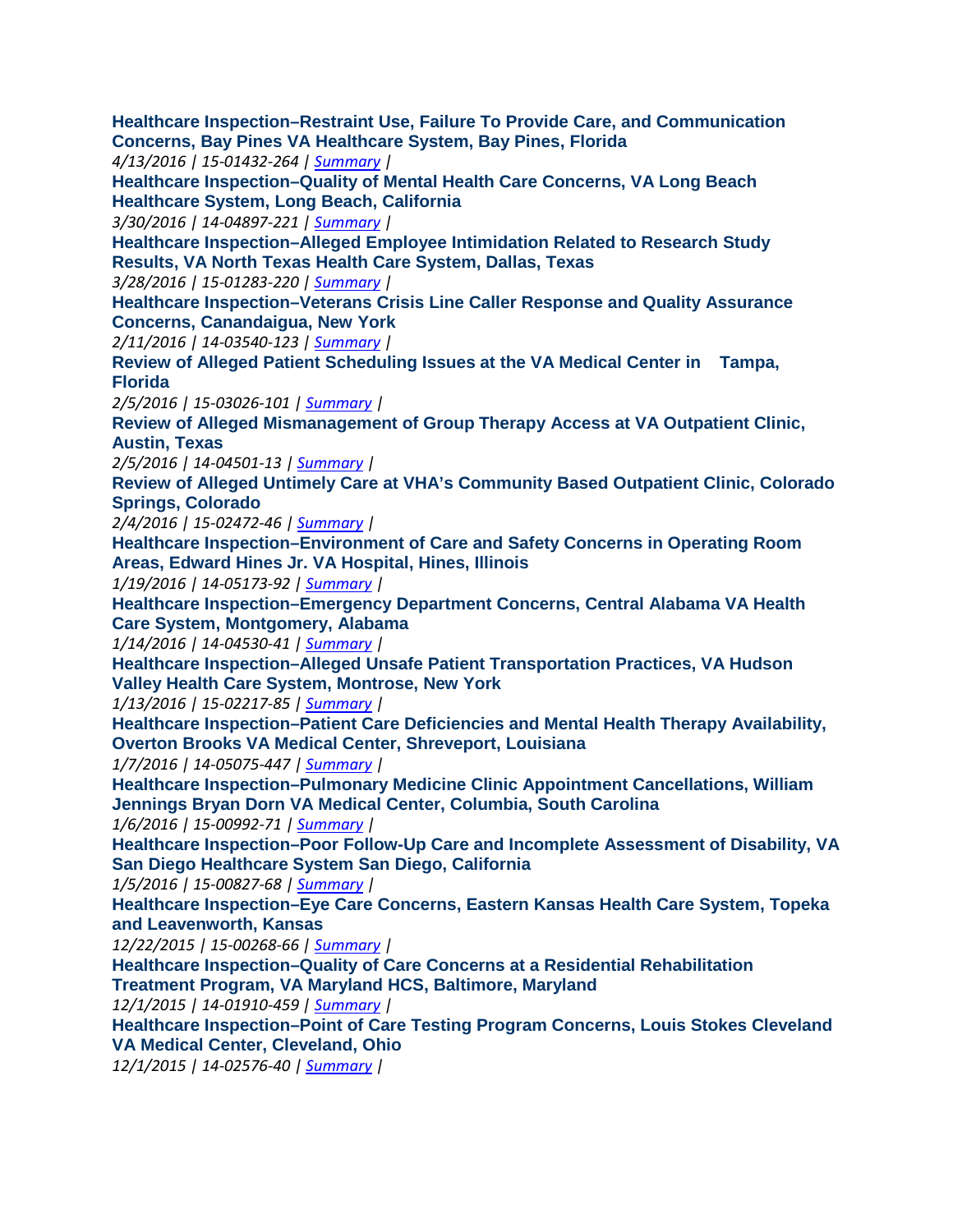**[Healthcare Inspection–Access and Oversight Concerns for Home Health Services,](http://www.va.gov/oig/pubs/VAOIG-14-03823-19.pdf) [Washington DC VA Medical Center, Washington, District of Columbia](http://www.va.gov/oig/pubs/VAOIG-14-03823-19.pdf)** 

 *11/16/2015 | 14-03823-19 | [Summary](http://www.va.gov/oig/publications/report-summary.asp?id=3632) |* 

**[Audit of the Seismic Safety of VA's Facilities](http://www.va.gov/oig/pubs/VAOIG-14-04756-32.pdf)** 

 *11/12/2015 | 14-04756-32 | [Summary](http://www.va.gov/oig/publications/report-summary.asp?id=3636) |* 

**[Healthcare Inspection–Alleged Program Inefficiencies and Delayed Care, Veterans Health](http://www.va.gov/oig/pubs/VAOIG-15-00187-25.pdf) [Administration's National Transplant Program](http://www.va.gov/oig/pubs/VAOIG-15-00187-25.pdf)** 

 *11/5/2015 | 15-00187-25 [| Summary](http://www.va.gov/oig/publications/report-summary.asp?id=3631) |* 

**[Healthcare Inspection–Poor Access to Care Allegedly Resulting in a Patient Death at the](http://www.va.gov/oig/pubs/VAOIG-14-02890-497.pdf) [Oxnard Community Based Outpatient Clinic, VA Greater Los Angeles Healthcare System,](http://www.va.gov/oig/pubs/VAOIG-14-02890-497.pdf)  [Los Angeles, California](http://www.va.gov/oig/pubs/VAOIG-14-02890-497.pdf)** 

 *10/28/2015 | 14-02890-497 [| Summary](http://www.va.gov/oig/publications/report-summary.asp?id=3629) |* 

**[Healthcare Inspection–Access to Urology Service, Phoenix VA Health Care System,](http://www.va.gov/oig/pubs/VAOIG-14-00875-03.pdf) [Phoenix, Ar](http://www.va.gov/oig/pubs/VAOIG-14-00875-03.pdf)izona** 

 *10/15/2015 | 14-00875-03 | [Summary](http://www.va.gov/oig/publications/report-summary.asp?id=3623) |* 

#### **[Congressional Testimony](http://www.va.gov/oig/pubs/statements/VAOIG-statement-20160211-abe.pdf) 2/11/2016**

 Office Of Inspector General, Department Of Veterans Affairs, Before The Subcommittee On Statement of Gary K. Abe, Deputy Assistant Inspector General For Audits And Evaluations, Health, Committee On Veterans' Affairs, United States House Of Representatives, Hearing On "Choice Consolidation: Improving VA Community Care Billing And Reimbursement" [Read](http://www.va.gov/oig/pubs/statements/VAOIG-statement-20160211-abe.pdf) 

#### **[Congressional Testimony](http://www.va.gov/oig/pubs/statements/VAOIG-Statement-20160225-halliday.pdf) 2/25/2016**

 Representatives, Hearing On The Office of Inspector General's Work and Statement of Linda A. Halliday, Deputy Inspector General, Office of Inspector General, Department of Veterans Affairs, Before The Subcommittee On Military Construction, Veterans Affairs, And Related Agencies, Committee On Appropriations, United States House Of FY 2017 Budget Request [Read](http://www.va.gov/oig/pubs/statements/VAOIG-Statement-20160225-halliday.pdf) 

#### **[Congressional Testimony](http://www.va.gov/oig/pubs/statements/VAOIG-statement-20160419-reinkemeyer.pdf) 4/19/2016**

Statement of Larry Reinkemeyer, Assistant Inspector General For Audits And Evaluations (Designee), Office Of Inspector General, Department Of Veterans Affairs, Before The Committee On Veterans' Affairs, United States House Of Representatives, Hearing "A Continued Assessment Of Delays In Veterans' Access To Health Care" [Read](http://www.va.gov/oig/pubs/statements/VAOIG-statement-20160419-reinkemeyer.pdf) 

#### **[Congressional Testimony](http://www.va.gov/oig/pubs/statements/VAOIG-Statement-20160531-missal.pdf) 5/31/2016**

Center in Tomah, Wisconsin" <u>Read</u> Statement of Michael J. Missal, Inspector General, Department of Veterans Affairs, Before The Committee On Homeland Security And Governmental Affairs, United States Senate, Field Hearing On "The Quality And Culture Of Care At The Department Of Veterans Affairs Medical

## **OIG CHALLENGE #2: BENEFITS PROCESSING**

**[Review of Alleged Manipulation of Quality Review Results at VA Regional](http://www.va.gov/oig/pubs/VAOIG-15-02376-239.pdf)  [Office, San Diego, Ca](http://www.va.gov/oig/pubs/VAOIG-15-02376-239.pdf)lifornia** 

 *5/9/2016 | 15-02376-239 [| Summary](http://www.va.gov/oig/publications/report-summary.asp?id=3741) |* 

 **[Review of Alleged Misuse of eBenefits Accounts by a VA Supportive](http://www.va.gov/oig/pubs/VAOIG-15-01951-281.pdf)  [Services for Veteran Families Provider](http://www.va.gov/oig/pubs/VAOIG-15-01951-281.pdf)** 

 *5/5/2016 | 15-01951-281 [| Summary](http://www.va.gov/oig/publications/report-summary.asp?id=3742) |*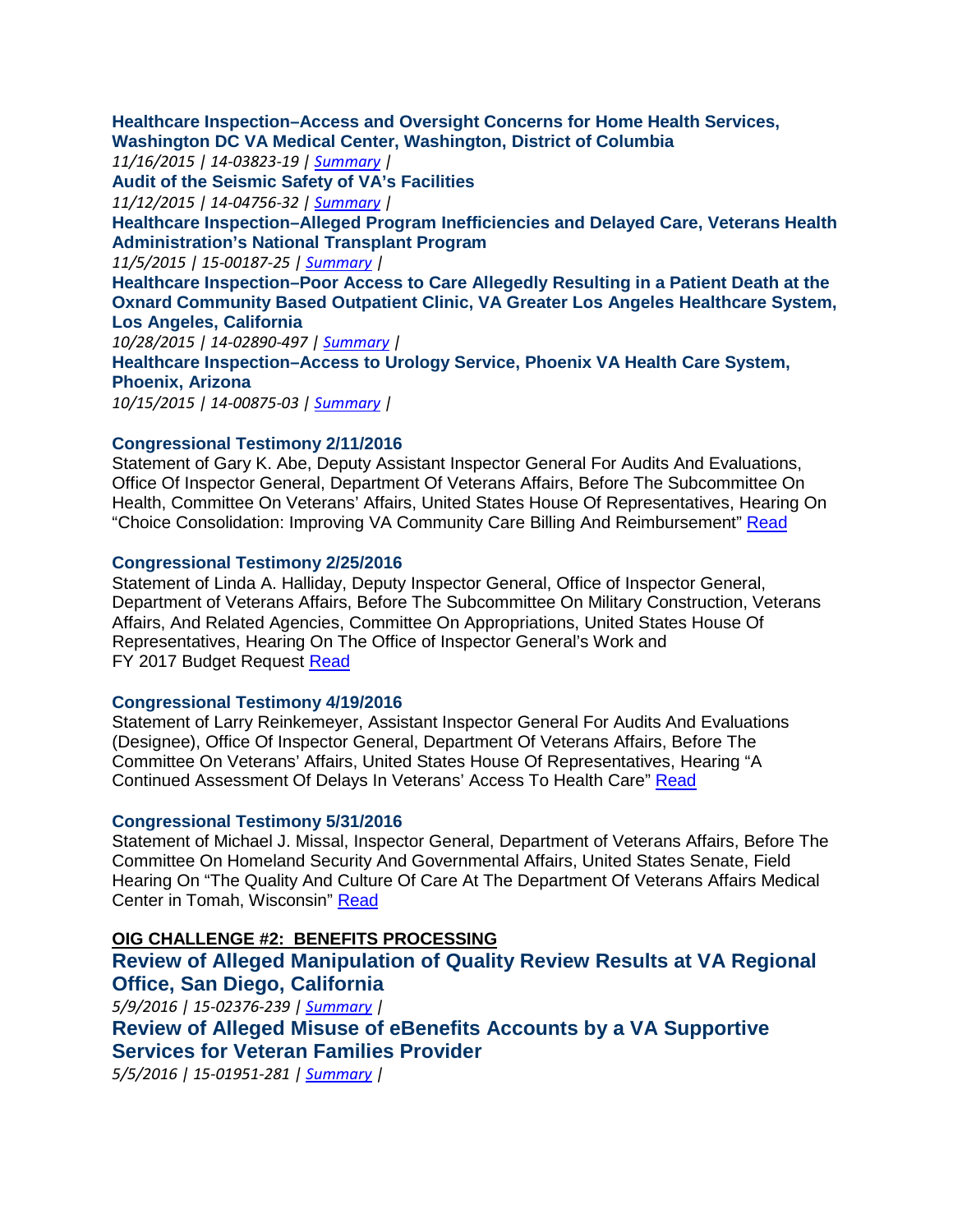**[Review of Alleged Manipulation of Quality Review Results at VA Regional Office, San](http://www.va.gov/oig/pubs/VAOIG-15-02376-239.pdf)  [Diego, Ca](http://www.va.gov/oig/pubs/VAOIG-15-02376-239.pdf)lifornia** 

 *5/9/2016 | 15-02376-239 [| Summary](http://www.va.gov/oig/publications/report-summary.asp?id=3741) |* 

 *4/28/2016 | 15-03802-222 | [Summary](http://www.va.gov/oig/publications/report-summary.asp?id=3739) |*  **[Review of Alleged Lack of Audit Logs for the Veterans Benefits Management System](http://www.va.gov/oig/pubs/VAOIG-15-03802-222.pdf)** 

**[Review of Alleged Data Manipulation of Appealed Claims at VA Regional Office, Wichita,](http://www.va.gov/oig/pubs/VAOIG-15-03581-204.pdf)  [Kansas](http://www.va.gov/oig/pubs/VAOIG-15-03581-204.pdf)** 

 *4/26/2016 | 15-03581-204 | [Summary](http://www.va.gov/oig/publications/report-summary.asp?id=3738) |* 

**[Review of VBA's Alleged Inappropriate Prioritization of Appeals at VA Regional Office,](http://www.va.gov/oig/pubs/VAOIG-15-02384-212.pdf) [Roanoke, Vi](http://www.va.gov/oig/pubs/VAOIG-15-02384-212.pdf)rginia** 

 *4/19/2016 | 15-02384-212 | [Summary](http://www.va.gov/oig/publications/report-summary.asp?id=3729) |* 

 *4/14/2016 | 15-04652-146 | [Summary](http://www.va.gov/oig/publications/report-summary.asp?id=3726) |*  **[Review of Claims-Related Documents Pending Destruction at VA Regional Offices](http://www.va.gov/oig/pubs/VAOIG-15-04652-146.pdf)** 

**[Review of Alleged Shredding of Claims-Related Evidence at VA Regional Office Los](http://www.va.gov/oig/pubs/VAOIG-15-04652-266.pdf)  [Angeles, Ca](http://www.va.gov/oig/pubs/VAOIG-15-04652-266.pdf)lifornia** 

 *4/14/2016 | 15-04652-266 | [Summary](http://www.va.gov/oig/publications/report-summary.asp?id=3727) |* 

**[Review of Alleged Untimely Processing of VBA's Specially Adapted Housing Grants at](http://www.va.gov/oig/pubs/VAOIG-15-01651-209.pdf)  [the Regional Loan Center in Phoenix, Arizona](http://www.va.gov/oig/pubs/VAOIG-15-01651-209.pdf)** 

 *3/31/2016 | 15-01651-209 | [Summary](http://www.va.gov/oig/publications/report-summary.asp?id=3711) |* 

 *2/25/2016 | 14-02384-45 [| Summary](http://www.va.gov/oig/publications/report-summary.asp?id=3699) |*  **[Follow-Up Audit of VBA's Internal Controls Over Disability Benefits Questionnaires](http://www.va.gov/oig/pubs/VAOIG-14-02384-45.pdf)** 

 **[Follow Up Review on the Mismanagement of Informal Claims Processing at the VA](http://www.va.gov/oig/pubs/VAOIG-14-03981-54.pdf)  [Regional Office, Oakland, California](http://www.va.gov/oig/pubs/VAOIG-14-03981-54.pdf)** 

 *1/8/2016 | 14-03981-54 | [Summary |](http://www.va.gov/oig/publications/report-summary.asp?id=3666)* 

 **[Review of Alleged Supervisory Influence To Expedite a Friend's Disability Claim at VA](http://www.va.gov/oig/pubs/VAOIG-14-04302-12.pdf)  [Regional Office, New York, New York](http://www.va.gov/oig/pubs/VAOIG-14-04302-12.pdf)** 

 *1/7/2016 | 14-04302-12 | [Summary |](http://www.va.gov/oig/publications/report-summary.asp?id=3659)* 

**[Review of Alleged Problems With VBA's Veterans Benefits Management System and](http://www.va.gov/oig/pubs/VAOIG-14-04816-72.pdf)  [Claims Processing](http://www.va.gov/oig/pubs/VAOIG-14-04816-72.pdf)** 

 *1/6/2016 | 14-04816-72 | [Summary |](http://www.va.gov/oig/publications/report-summary.asp?id=3660)* 

 *1/5/2016 | 14-04810-05 | [Summary |](http://www.va.gov/oig/publications/report-summary.asp?id=3657)*  **[Review of Alleged System Access Failures for Veterans' to VBA's eBenefits Program](http://www.va.gov/oig/pubs/VAOIG-14-04810-05.pdf)** 

**[Review of Alleged Beneficiary Travel Irregularities at Hudson Valley HCS, Hampton &](http://www.va.gov/oig/pubs/VAOIG-15-02400-524.pdf) [Lexington VAMCs](http://www.va.gov/oig/pubs/VAOIG-15-02400-524.pdf)** 

 *12/7/2015 | 15-02400-524 | [Summary](http://www.va.gov/oig/publications/report-summary.asp?id=3648) |* 

#### **[Congressional Testimony](http://www.va.gov/OIG/pubs/statements/VAOIG-statement-20160112-arronte.pdf) 1/12/2016**

 Veterans' Affairs, United States House Of Representatives, Hearing On "1988 to 2016: VETSNET To VBMS: Billions Spent, Backlog Grinds On" <u>Read</u> Statement of Brent Arronte, Deputy Assistant Inspector General For Audits and Evaluations, Office of Inspector General, Department of Veterans Affairs, Before The Committee On

#### **[Congressional Testimony](http://www.va.gov/oig/pubs/statements/VAOIG-Statement-20160414.pdf) 4/14/2016**

Statement For The Record Of The Office Of Inspector General Department of Veterans Affairs, For The Subcommittee On Economic Opportunity, The Committee On Veterans' Affairs, United States House Of Representatives, Legislative Hearing [Read](http://www.va.gov/oig/pubs/statements/VAOIG-Statement-20160414.pdf)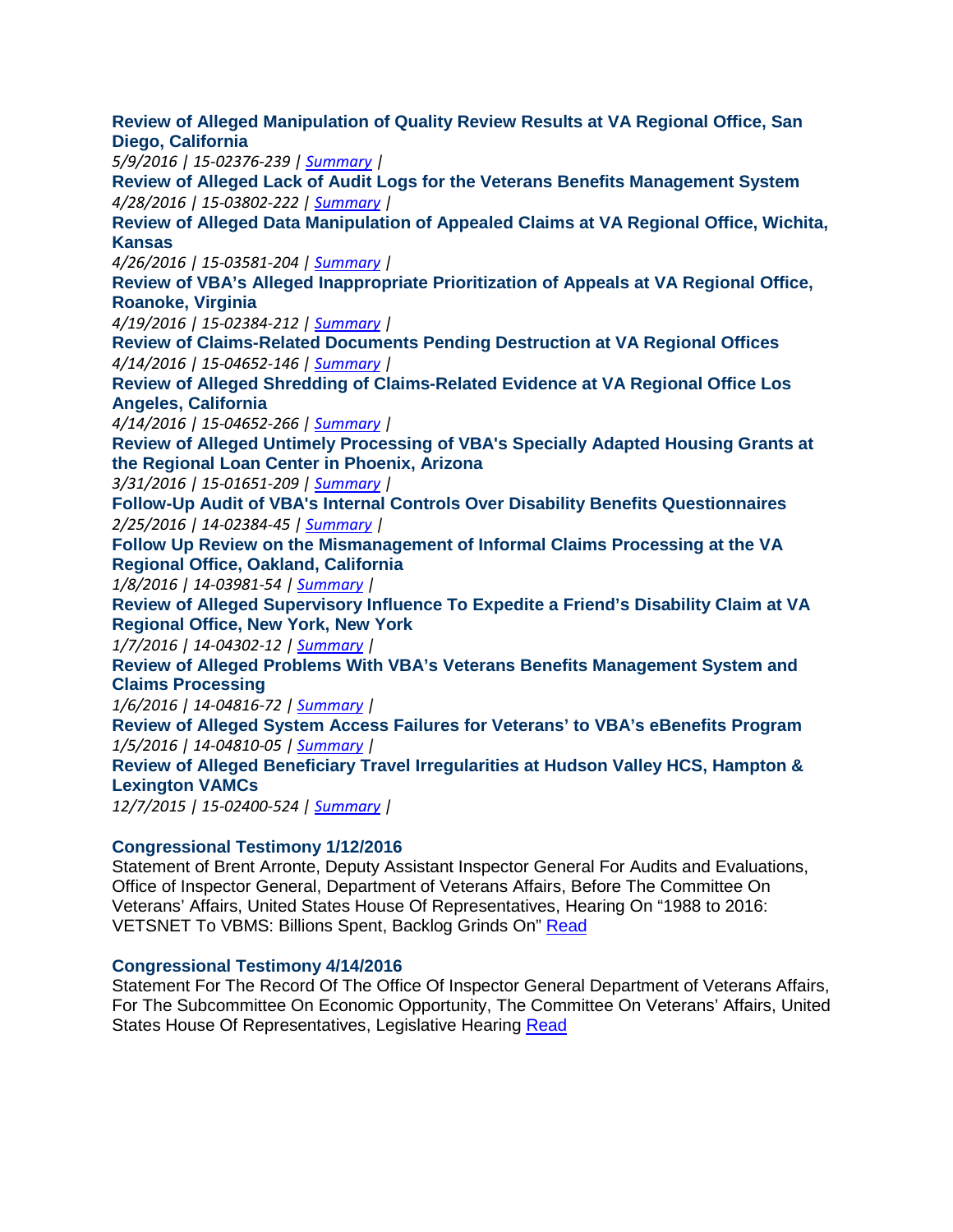## **[Congressional Testimony 6](http://www.va.gov/oig/pubs/statements/VAOIG-Statement-20160615-arronte.pdf)/15/2016**

 Office Of Inspector General, Department of Veterans Affairs, Before The Subcommittee On Records" Read Statement of Brent Arronte, Deputy Assistant Inspector General For Audits And Evaluations, Disability Assistance And Memorial Affairs, Committee On Veterans' Affairs, United States House Of Representatives, Hearing On "Investigating VA's Management Of Veterans' Paper

## **OIG CHALLENGE #3: FINANCIAL MANAGEMENT**

 *9/30/2016 | 14-05118-147 | [Summary](http://www.va.gov/oig/publications/report-summary.asp?id=3803) |*  **[Audit of VBA's Post-9/11 G.I. Bill Tuition and Fee Payments](http://www.va.gov/oig/pubs/VAOIG-14-05118-147.pdf)**

 *9/30/2016 | 15-00650-423 | [Summary](http://www.va.gov/oig/publications/report-summary.asp?id=3801) |*  **[Review of Alleged Waste of Funds at VHA's Madison VA Medical Center](http://www.va.gov/oig/pubs/VAOIG-15-00650-423.pdf)** 

 *9/29/2016 | 15-02707-277 | [Summary](http://www.va.gov/oig/publications/report-summary.asp?id=3800) |*  **[Review of VBA's Special Monthly Compensation Housebound Benefits](http://www.va.gov/oig/pubs/VAOIG-15-02707-277.pdf)**

9/19/2016 | 15-02776-240 | <u>Summary</u> | **[Review of VA's Alleged Improper Termination of the e-Learning Task Order](http://www.va.gov/oig/pubs/VAOIG-15-02776-240.pdf)** 

**[Review of Alleged Waste of Funds at the VA Medical Center in Detroit,](http://www.va.gov/oig/pubs/VAOIG-16-02729-350.pdf)  [Michigan](http://www.va.gov/oig/pubs/VAOIG-16-02729-350.pdf)** 

 *8/9/2016 | 16-02729-350 [| Summary](http://www.va.gov/oig/publications/report-summary.asp?id=3778) |* 

**[Audit of VBA's Compensation and Pension Benefit Payments to](http://www.va.gov/oig/pubs/VAOIG-13-02255-276.pdf)  [Incarcerated Veterans](http://www.va.gov/oig/pubs/VAOIG-13-02255-276.pdf)** 

 *6/28/2016 | 13-02255-276 | [Summary](http://www.va.gov/oig/publications/report-summary.asp?id=3771) |* 

**[Review of VA's Compliance With the Improper Payments Elimination and](http://www.va.gov/oig/pubs/VAOIG-15-04252-284.pdf)  [Recovery Act for FY 2015](http://www.va.gov/oig/pubs/VAOIG-15-04252-284.pdf)** 

 *5/12/2016 | 15-04252-284 | [Summary](http://www.va.gov/oig/publications/report-summary.asp?id=3748) |* 

 **[Review of VA's Compliance With the Improper Payments Elimination and Recovery Act](http://www.va.gov/oig/pubs/VAOIG-15-04252-284.pdf) [for FY 2015](http://www.va.gov/oig/pubs/VAOIG-15-04252-284.pdf)** 

 *5/12/2016 | 15-04252-284 | [Summary](http://www.va.gov/oig/publications/report-summary.asp?id=3748) |* 

**[Review of Alleged Misuse of Hurricane Sandy Funds at VA New York Harbor Healthcare](http://www.va.gov/oig/pubs/VAOIG-14-04152-370.pdf) [System](http://www.va.gov/oig/pubs/VAOIG-14-04152-370.pdf)** 

 *1/6/2016 | 14-04152-370 [| Summary](http://www.va.gov/oig/publications/report-summary.asp?id=3663) |* 

**[Audit of VA's Conference Management for Fiscal Year 2014](http://www.va.gov/oig/pubs/VAOIG-15-01227-129.pdf)** 

 *4/6/2016 | 15-01227-129 [| Summary](http://www.va.gov/oig/publications/report-summary.asp?id=3715) |* 

 *2/18/2016 | 15-02413-55 [| Summary](http://www.va.gov/oig/publications/report-summary.asp?id=3696) |*  **[Review of Alleged Wasted Funds in VHA's Southern Arizona VA Health Care System](http://www.va.gov/oig/pubs/VAOIG-15-02413-55.pdf)** 

**[Audit of VHA's Non-VA Medical Care Obligations](http://www.va.gov/oig/pubs/VAOIG-14-02465-47.pdf)** 

 *1/12/2016 | 14-02465-47 [| Summary](http://www.va.gov/oig/publications/report-summary.asp?id=3664) |* 

**[Audit of VA's Financial Statements for Fiscal Years 2015 and 2014](http://www.va.gov/oig/pubs/VAOIG-15-01708-36.pdf)** 

 *11/16/2015 | 15-01708-36 | [Summary](http://www.va.gov/oig/publications/report-summary.asp?id=3675) |* 

## **[Congressional Testimony](http://www.va.gov/oig/pubs/statements/VAOIG-statement-20160927-missal.pdf) 9/27/2016**

Statement of Michael J. Missal, Inspector General, Department of Veterans Affairs, Before The Subcommittee On Disability Assistance And Memorial Affairs, Committee On Veterans' Affairs, United States House Of Representatives, Hearing On "Investigating How VA Improperly Paid Millions To Incarcerated Veterans" Read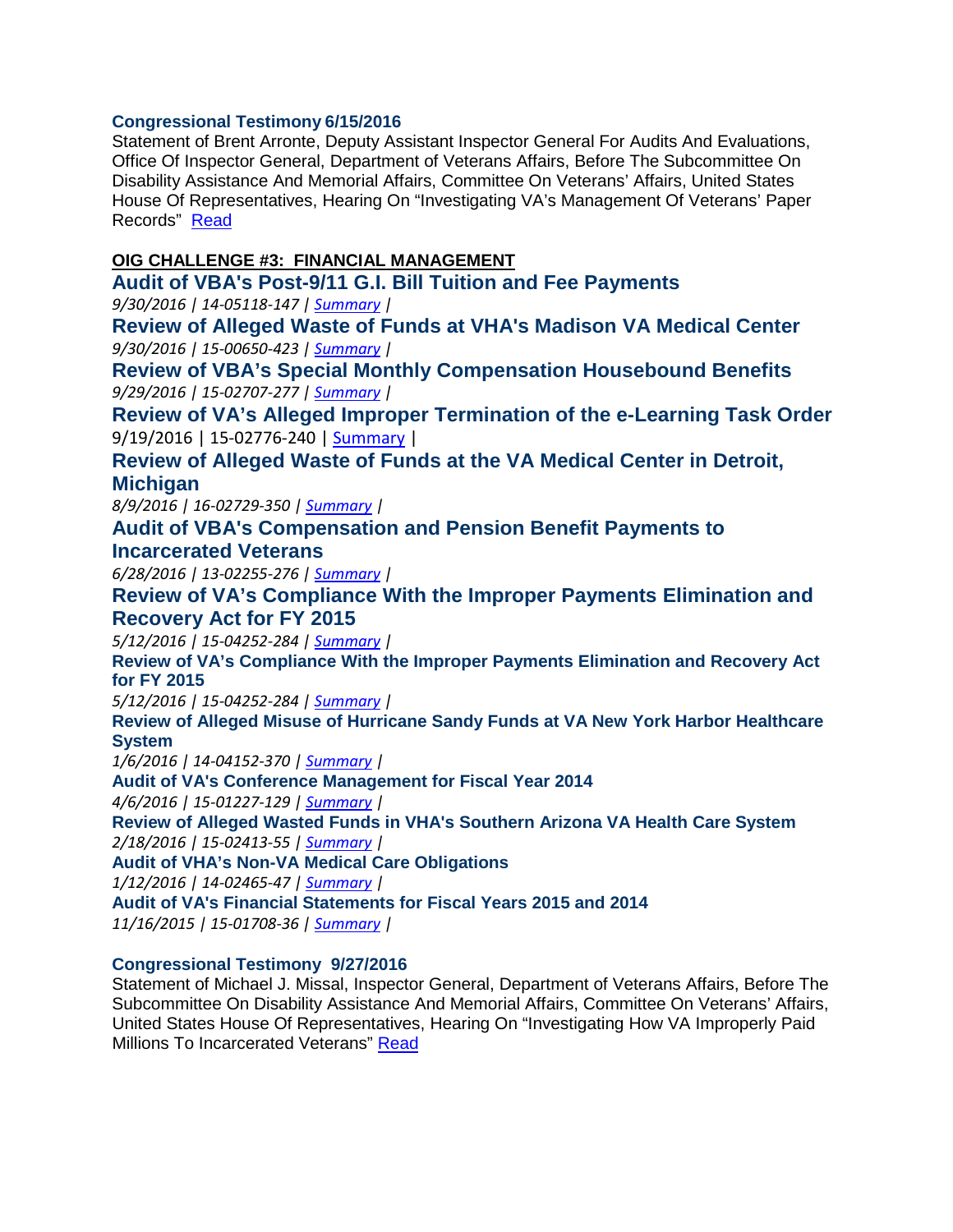# **OIG CHALLENGE #4: PROCUREMENT PRACTICE**

 **[Review of VA's Award of the PC3 Contracts](http://www.va.gov/oig/pubs/VAOIG-15-01396-525.pdf)** 

 *9/22/2016 | 15-01396-525 | [Summary](http://www.va.gov/oig/publications/report-summary.asp?id=3790) |* 

**[Review of the Replacement of the Denver Medical Center, Eastern Colorado](http://www.va.gov/oig/pubs/VAOIG-15-03706-330.pdf)  [Health Care System](http://www.va.gov/oig/pubs/VAOIG-15-03706-330.pdf)** 

9/21/2016 | 15-03706-330 | <u>Summary</u> |

**[Review of Alleged Mismanagement of the Ambulette Services at the New](http://www.va.gov/oig/pubs/vaoig-15-04945-331.pdf)  [York Harbor Healthcare System](http://www.va.gov/oig/pubs/vaoig-15-04945-331.pdf)**

 *8/18/2016 | 15-04945-331 | [Summary](http://www.va.gov/oig/publications/report-summary.asp?id=3782) |* 

 *8/3/2016 | 15-03688-304 [| Summary](http://www.va.gov/oig/publications/report-summary.asp?id=3776) |*  **[Audit of VA's Green Management Program Solar Panel Projects](http://www.va.gov/oig/pubs/VAOIG-15-03688-304.pdf)** 

**[Review of Alleged Improper Contract Awards in OI&T's Service, Delivery,](http://www.va.gov/oig/pubs/VAOIG-15-04231-223.pdf)  [and Engineering Office](http://www.va.gov/oig/pubs/VAOIG-15-04231-223.pdf)** 

 *7/12/2016 | 15-04231-223 | [Summary](http://www.va.gov/oig/publications/report-summary.asp?id=3775) |* 

**[Audit of Modular Ramps Purchased by the Malcom Randall VA Medical](http://www.va.gov/oig/pubs/VAOIG-15-04248-305.pdf)  [Center, Gainesville, Florida](http://www.va.gov/oig/pubs/VAOIG-15-04248-305.pdf)** 

 *6/29/2016 | 15-04248-305 | [Summary](http://www.va.gov/oig/publications/report-summary.asp?id=3773) |* 

 *4/26/2016 | 11-00826-261 | [Summary](http://www.va.gov/oig/publications/report-summary.asp?id=3736) |*  **[Review of Potential Inappropriate Split Purchasing at VA New Jersey Health Care System](http://www.va.gov/oig/pubs/VAOIG-11-00826-261.pdf)** 

## **[Congressional Testimony](http://www.va.gov/OIG/pubs/statements/VAOIG-statement-20151104-aucoin.pdf) 11/4/2015**

 Statement of Quentin G. Aucoin, Assistant Inspector General For Investigations, Office of Inspector General, Department of Veterans Affairs, Before The Subcommittee On Oversight And Investigations, Committee On Veterans' Affairs, and The Subcommittee On Contracting And Workforce, Committee On Small Business, United States House Of Representatives, Joint Hearing On "An Examination Of Continued Challenges In VA's Vets First Verification Process" [Read](http://www.va.gov/OIG/pubs/statements/VAOIG-statement-20151104-aucoin.pdf) 

# **OIG CHALLENGE #5: INFORMATION MANAGEMENT**

 *9/15/2016 | 16-00623-306 | [Summary](http://www.va.gov/oig/publications/report-summary.asp?id=3787) |*  **[Review of Alleged Breach of Privacy and Confidentiality of Personally](http://www.va.gov/oig/pubs/VAOIG-16-00623-306.pdf)  [Identifiable Information at the Milwaukee VA Regional Of](http://www.va.gov/oig/pubs/VAOIG-16-00623-306.pdf)fice** 

**[Review of Alleged Contractor Information Security Violations in the Alaska](http://www.va.gov/oig/pubs/VAOIG-15-01994-238.pdf)  [VA Healthcare System](http://www.va.gov/oig/pubs/VAOIG-15-01994-238.pdf)** 

9/7/2016 | 15-01994-238 | <u>Summary</u> |

**[Review of Alleged Lack of Access Controls for VA's Project Management](http://www.va.gov/oig/pubs/VAOIG-15-02459-260.pdf)  [Accountability System \(PMAS\) Dashboard](http://www.va.gov/oig/pubs/VAOIG-15-02459-260.pdf)** 

 *5/9/2016 | 15-02459-260 [| Summary](http://www.va.gov/oig/publications/report-summary.asp?id=3745) |* 

**[Review of Alleged Lack of Access Controls for VA's Project Management Accountability](http://www.va.gov/oig/pubs/VAOIG-15-02459-260.pdf) [System \(PMAS\) Dashboard](http://www.va.gov/oig/pubs/VAOIG-15-02459-260.pdf)** 

 *5/9/2016 | 15-02459-260 [| Summary](http://www.va.gov/oig/publications/report-summary.asp?id=3745) |* 

 *3/15/2016 | 15-01957-100 | [Summary](http://www.va.gov/oig/publications/report-summary.asp?id=3703) |*  **[VA's Federal Information Security Modernization Act Audit for Fiscal Year 2015](http://www.va.gov/oig/pubs/VAOIG-15-01957-100.pdf)** 

**[Review of Alleged Violation of VHA's Datawatch Data Pump Server Software License](http://www.va.gov/oig/pubs/VAOIG-14-04761-09.pdf) [Agreement](http://www.va.gov/oig/pubs/VAOIG-14-04761-09.pdf)** 

 *1/5/2016 | 14-04761-09 | [Summary |](http://www.va.gov/oig/publications/report-summary.asp?id=3658)*